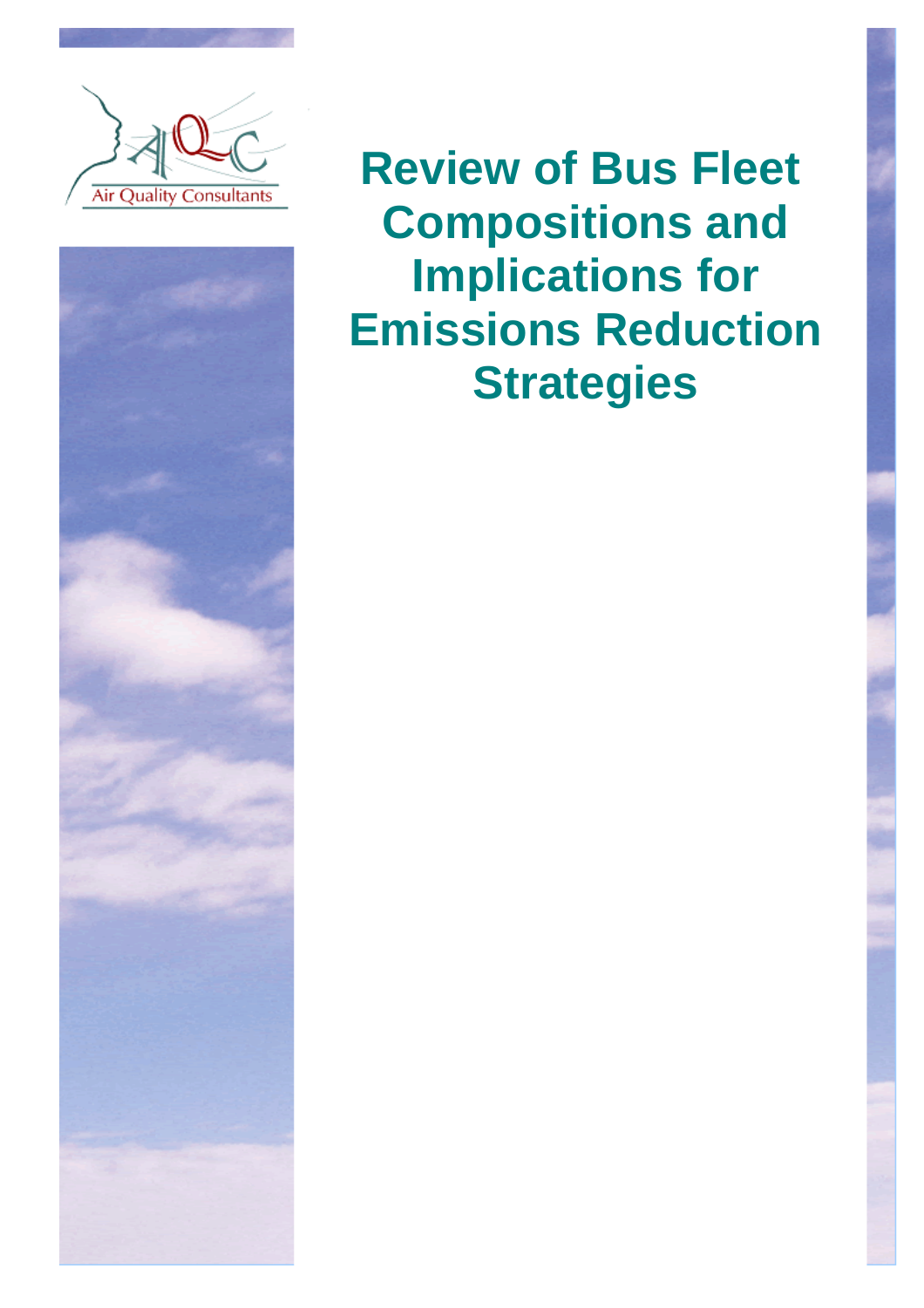

### **Document Control**

| <b>Client</b> | Defra | <b>Principal Contact</b> | Janet Dixon |
|---------------|-------|--------------------------|-------------|
|               |       |                          |             |
|               |       |                          |             |

| Job Number                 | J656 |              |
|----------------------------|------|--------------|
|                            |      |              |
| <b>Report Prepared By:</b> |      | Penny Wilson |

#### Document Status and Review Schedule

| <b>Issue</b><br>No. | <b>Report</b><br>No. | <b>Date</b>                 | <b>Status</b>       | <b>Reviewed by</b> |
|---------------------|----------------------|-----------------------------|---------------------|--------------------|
| 1                   | 656/1/D1             | 24 <sup>th</sup> March 2008 | <b>Draft Report</b> | Prof. Duncan Laxen |
| $\overline{2}$      | 656/1/F1             | 22 <sup>nd</sup> April 2009 | <b>Final Report</b> | Prof. Duncan Laxen |
| 3                   |                      |                             |                     |                    |

This report has been prepared by Air Quality Consultants Ltd on behalf of the Client, taking into account the agreed scope of works. Unless otherwise agreed, this document and all other Intellectual Property Rights remain the property of Air Quality Consultants Ltd.

In preparing this report, Air Quality Consultants Ltd has exercised all reasonable skill and care, taking into account the objectives and the agreed scope of works. Air Quality Consultants Ltd does not accept any liability in negligence for any matters arising outside of the agreed scope of works.

When issued in electronic format, Air Quality Consultants Ltd does not accept any responsibility for any unauthorised changes made by others.

When printed by Air Quality Consultants Ltd, this report will be on Evolve Office, 100% Recycled paper.

#### **Air Quality Consultants Ltd 23 Coldharbour Road, Bristol BS6 7JT Tel: 0117 974 1086 12 Airedale Road, London SW12 8SF Tel: 0208 673 4313 [aqc@aqconsultants.co.uk](mailto:aqc@aqconsultants.co.uk)**

Registered Office: 12 St Oswalds Road, Bristol, BS6 7HT Companies House Registration No: 2814570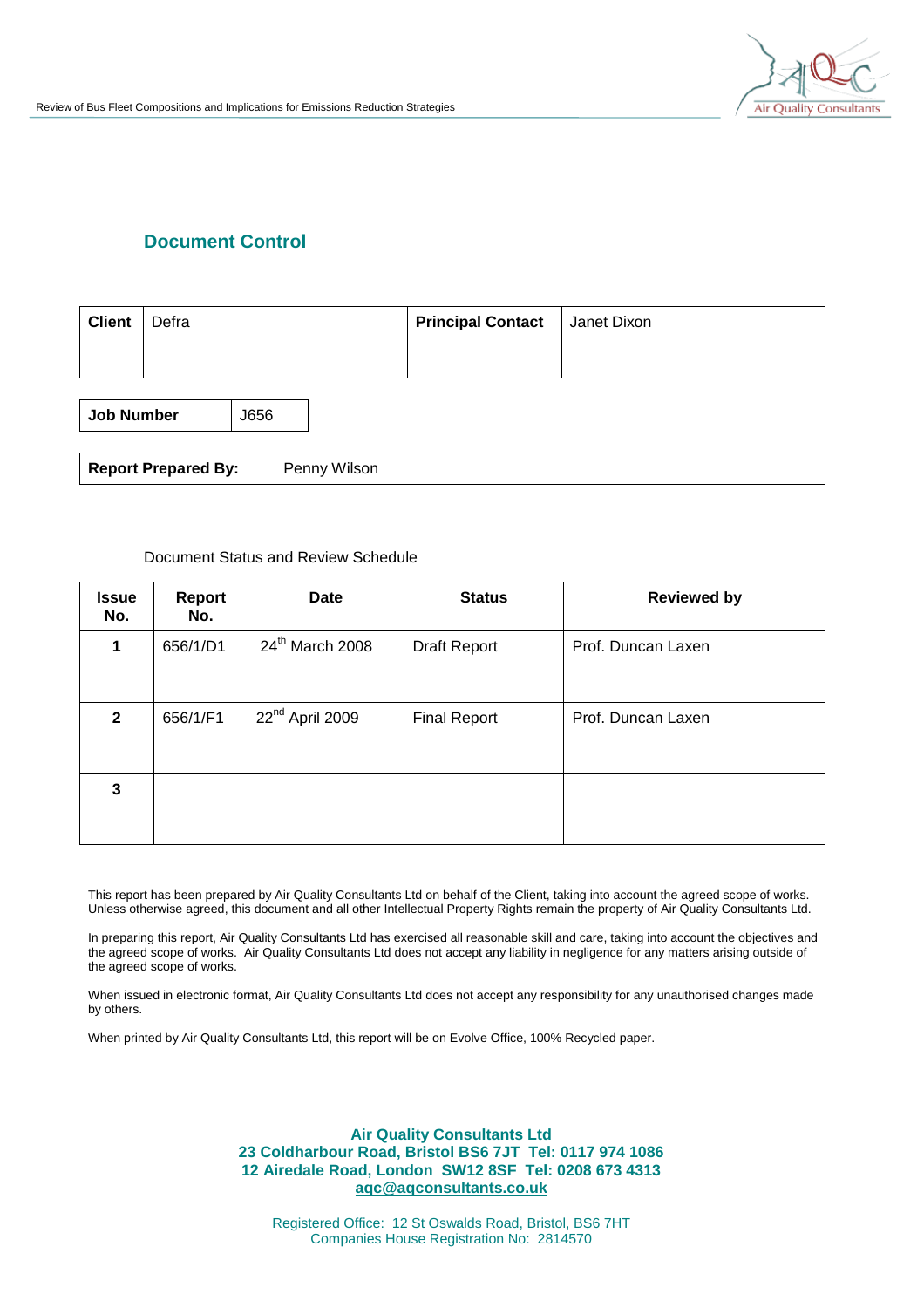## **Contents**

| 1              |  |
|----------------|--|
| $\overline{2}$ |  |
| 3              |  |
| 4              |  |
| 5              |  |
| 6              |  |
| $7^{\circ}$    |  |
| 8              |  |
| 9              |  |
| 10             |  |
| 11             |  |
|                |  |
|                |  |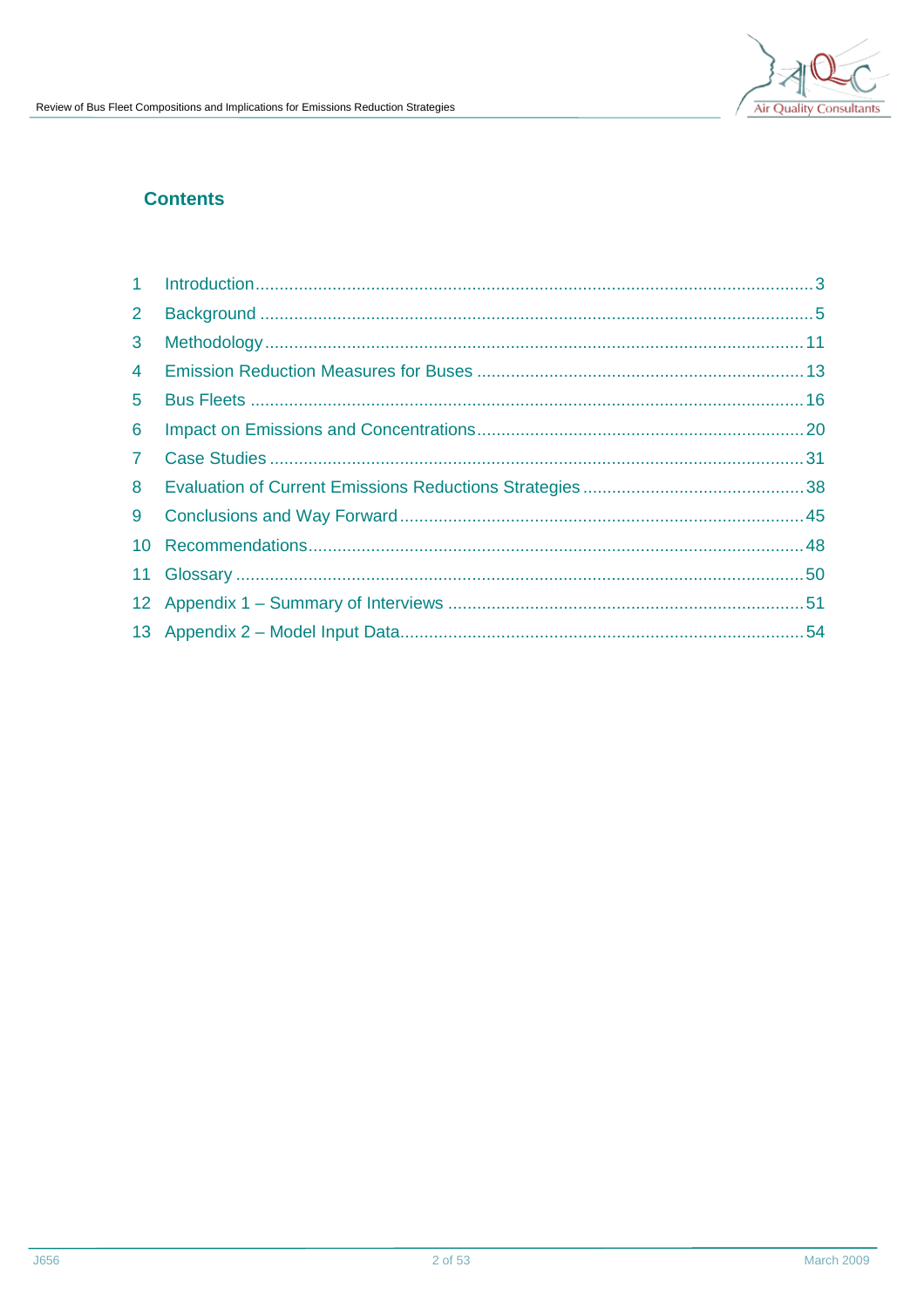

## **1 Introduction**

- 1.1 This report sets out a review of bus fleet compositions across the UK and the implications for emissions reductions strategies. The primary aim of this review is to determine how effective local authority emissions reduction strategies targeted at buses could be in achieving the air quality objectives for nitrogen dioxide and  $PM_{10}$ .
- 1.2 Information about various bus fleets has been collated and compared with the national fleet compositions assumed for most local authority modelling studies. The effect of using more realistic fleet compositions on the results from these modelling studies has then been considered.
- 1.3 This review also includes a number of case studies where emissions reduction measures targeted at buses have been, or are going to be introduced. The effectiveness of these strategies has been considered, along with any barriers to, and lessons learnt from the introduction of specific measures.
- 1.4 The report focuses on areas where buses have been identified as significant contributors to exceedences of the air quality objectives. These are often congested streets with a relatively high proportion of buses, although bus emissions also contribute to exceedences across wider urban areas.

#### **Aims**

- 1.5 The primary aim of this report is to determine whether local authority emission reduction strategies targeted at buses could be an effective tool to reduce pollutant concentrations, in order to help achieve the air quality objectives for nitrogen dioxide and  $PM_{10}$ . This also recognises the important role that local authorities are seen to play in helping the UK Government to deliver the mandatory European air quality limit values. .
- 1.6 Exceedences of the daily mean  $PM_{10}$  objective are confined to a small number of locations outside London, whereas exceedences of the annual mean objective for nitrogen dioxide have been measured or predicted at many roadside locations across the UK. This report principally focuses on measures to reduce nitrogen dioxide concentrations, although approaches to reduce  $PM_{10}$ concentrations are also discussed. The focus is upon locations where annual mean nitrogen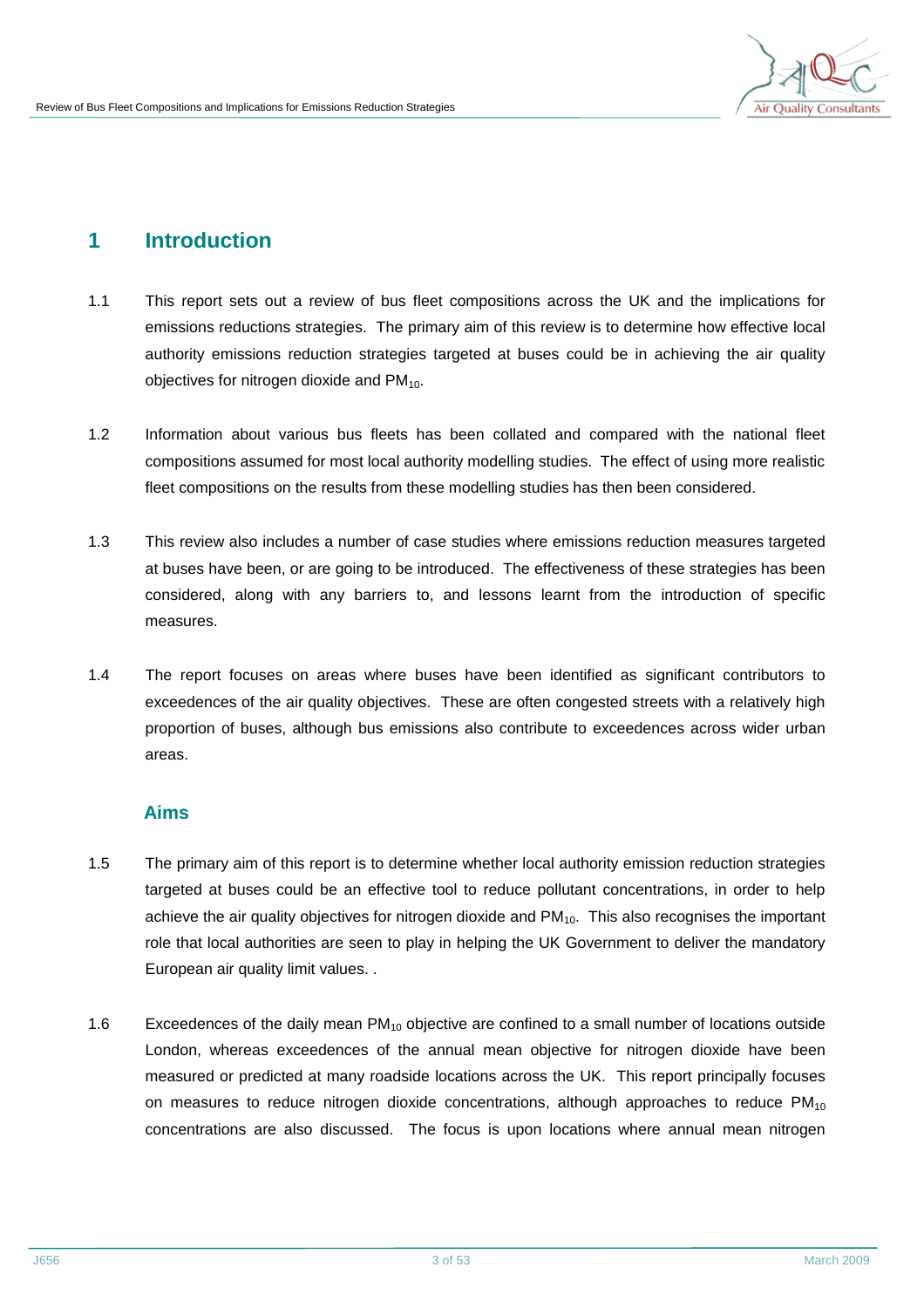

dioxide concentrations are currently above 40  $\mu$ g/m<sup>3</sup>, and are expected to remain above this level by 2010 when the EU limit value come into force.

- 1.7 Although some of the measures discussed will also reduce greenhouse gas emissions, this is not addressed within this report. In addition, this report only considers measures that will reduce pollutant emissions on a bus-kilometre basis. Measures that would increase bus patronage and reduce private car use are not taken into account.
- 1.8 This report focuses on mechanisms and measures to reduce pollutant concentrations outside London as the system of bus regulation imposed by Transport for London (TfL) is different to the rest of the UK.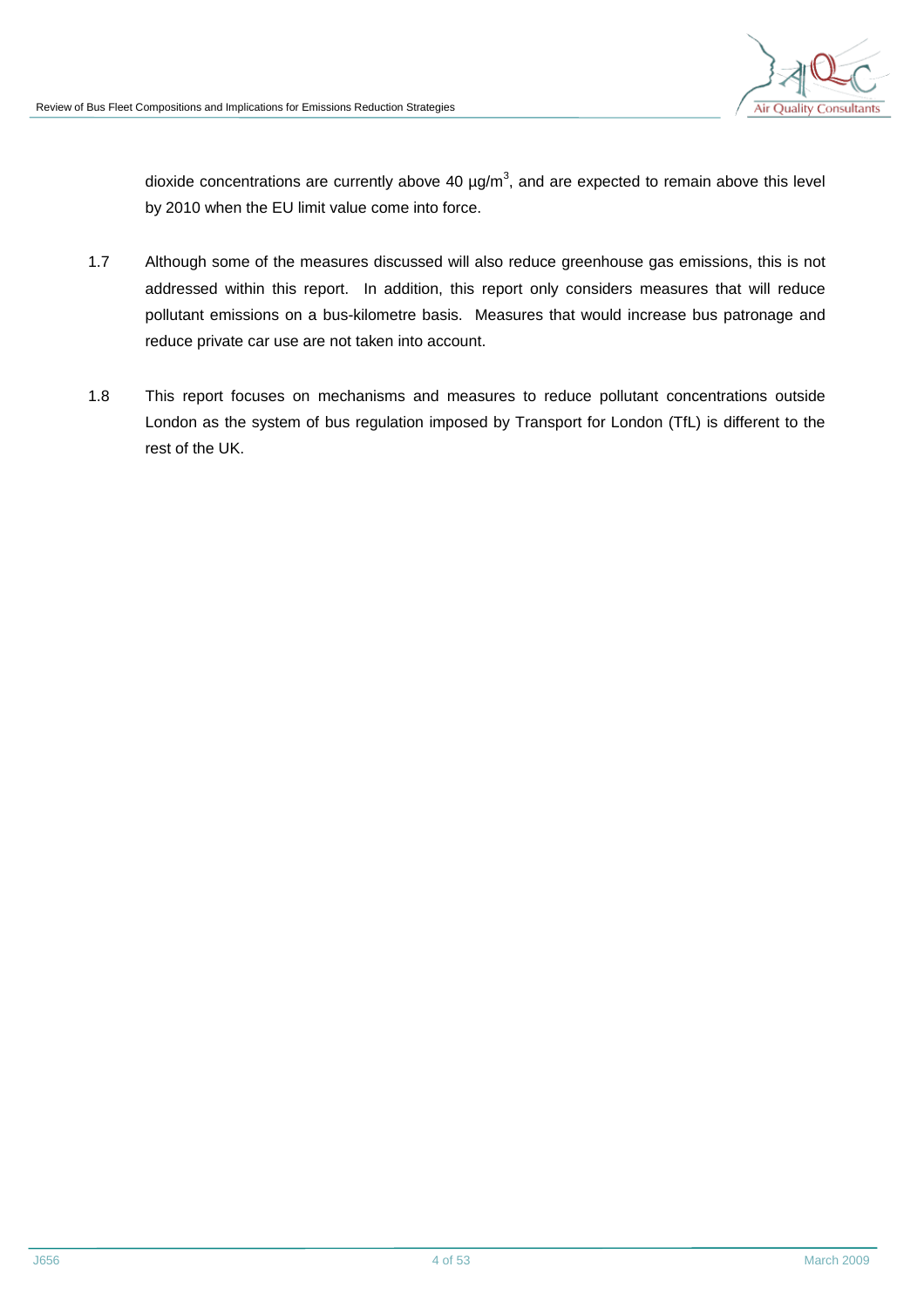

## **2 Background**

### **Air Quality Objectives and Limit Values**

- 2.1 The Air Quality Strategy provides the policy framework for air quality management and assessment in the UK. It provides air quality standards and objectives for key air pollutants, which are designed to protect human health and the environment. The objectives for use by local authorities are prescribed within the Air Quality Regulations, 2000 and the subsequent 2002 Amending Regulations. The objectives for  $PM_{10}$  and nitrogen dioxide were to be achieved by 2004 and 2005 respectively, and maintained in each year thereafter.
- 2.2 The European Union has also set limit values for both nitrogen dioxide and PM<sub>10</sub>. Achievement of these limit values is a national obligation rather than a local one. The limit values for nitrogen dioxide are the same levels as the UK objectives, and are to be achieved by 2010. The limit values for  $PM_{10}$  are also the same levels as the UK statutory objectives, and were to be achieved by 2005. The objectives and limit values for nitrogen dioxide and  $PM_{10}$  are summarised in Table 1.

| <b>Time Period</b><br><b>Pollutant</b> |              | <b>Objective/Limit Value</b>                                               |  |  |
|----------------------------------------|--------------|----------------------------------------------------------------------------|--|--|
| <b>Nitrogen Dioxide</b>                | 1-hour mean  | 200 $\mu$ g/m <sup>3</sup> not to be exceeded more than 18<br>times a year |  |  |
|                                        | Annual mean  | 40 $\mu$ g/m <sup>3</sup>                                                  |  |  |
| <b>Fine Particles</b><br>$(PM_{10})^a$ | 24-hour mean | 50 $\mu$ g/m <sup>3</sup> not to be exceeded more than 35<br>times a year  |  |  |
|                                        | Annual mean  | 40 $\mu$ g/m <sup>3</sup>                                                  |  |  |

<sup>a</sup> Measured by the gravimetric method.

### **Local Air Quality Management**

2.3 Part IV of the Environment Act, 1995, places a statutory duty on local authorities to periodically review and assess the air quality within their areas. For each air objective set in Regulations, local authorities have to consider whether the objective is likely to be achieved by the due date. Where it appears likely that the air quality objectives are not being met, local authorities must declare an Air Quality Management Area (AQMA). Following the declaration of an AQMA, the authority must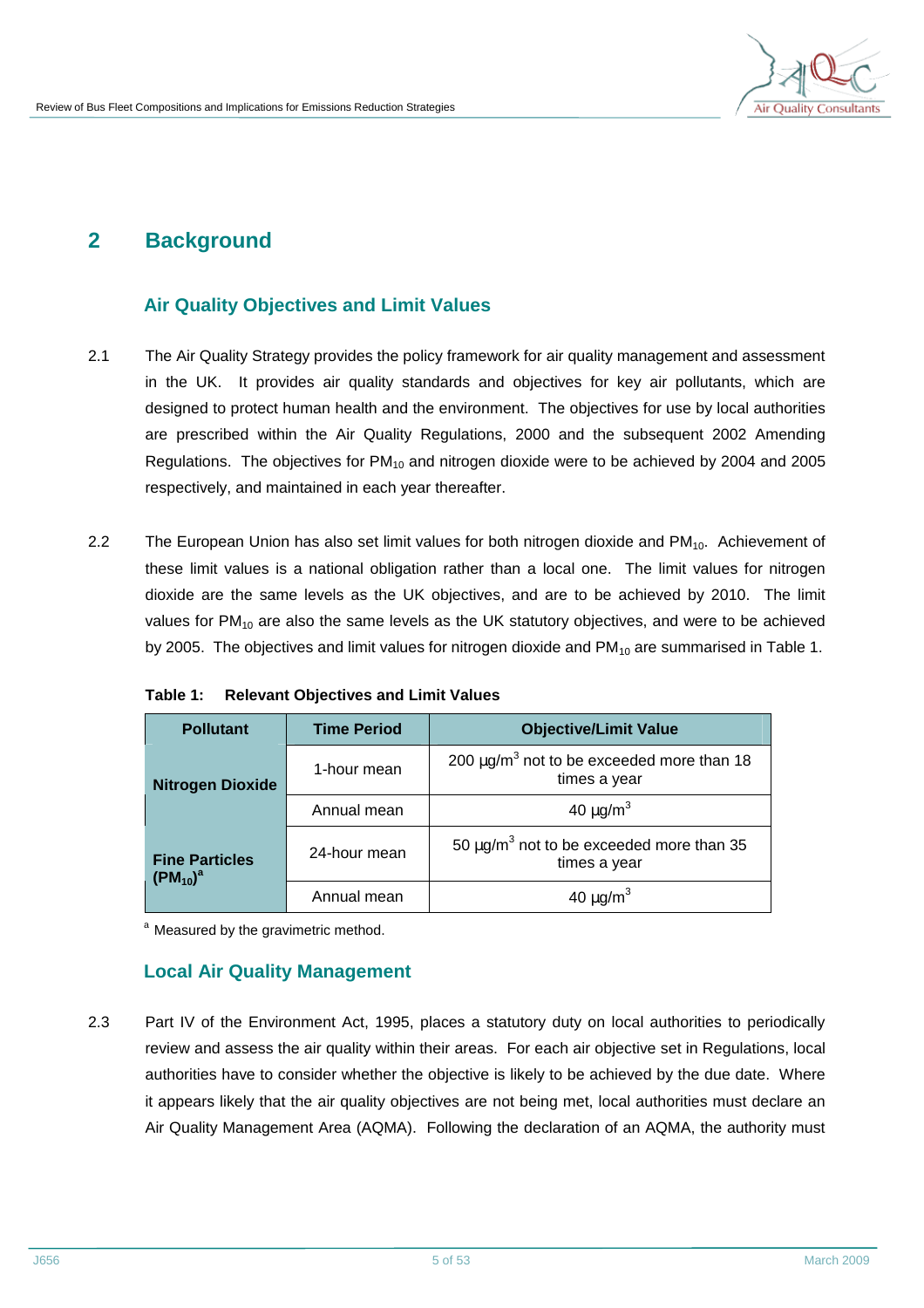

develop an Air Quality Action Plan (AQAP) which sets out the local measures to be implemented in pursuit of the objectives.

### **Euro Standards**

2.4 Emissions standards for new buses are specified in European directives. These standards have tightened over time and are known as 'Euro' standards. The relevant standards and the dates when they came into force are set out in Table 2. It is important to note that the dates specified are for type approval; vehicles generally enter service around a year later, e.g. all new vehicles sold after October 2009 should be compliant with the Euro V standard.

| <b>Tier</b>          | Date <sup>a</sup> | <b>NOx</b> | <b>PM</b> | <b>CO</b> | <b>HC</b> |
|----------------------|-------------------|------------|-----------|-----------|-----------|
| Euro I <sup>b</sup>  | Oct 1992          | 8.0        | 0.36      | 4.5       | 1.1       |
| Euro II <sup>b</sup> | Oct 1996          | 7.0        | 0.25      | 4.0       | 1.1       |
|                      | Oct 1998          | 7.0        | 0.15      | 4.0       | 1.1       |
| <b>Euro III</b>      | Oct 2000          | 5.0        | 0.16      | 5.45      | 0.78      |
| <b>Euro IV</b>       | Oct 2005          | 3.5        | 0.03      | 4.0       | 0.55      |
| Euro V               | Oct 2008          | 2.0        | 0.03      | 4.0       | 0.55      |
| Euro VI <sup>c</sup> | Jan 2013          | 0.4        | 0.01      | 4.0       | 0.16      |

**Table 2: EU Emissions Standards for Heavy Duty Diesel Engines (g/kWh)** 

<sup>a</sup> Date for new type approval. Entry into service usually one year later.

<sup>b</sup> Euro I and II were based on a different test cycle to subsequent standards

 $\textdegree$  Proposal 16.12.2008

2.5 Emissions standards for Euro IV vehicles currently on sale are significantly more stringent than those for Euro II vehicles that were on the market 10 years ago. This means that nitrogen oxides (NOx) emissions from Euro IV vehicles are half of those from Euro II vehicles, with PM emissions 80% lower than Euro II, as measured over the regulated test cycle, although 'real world' emissions may differ from these standards for a number of reasons.

### **Local Transport Act 2008**

2.6 The Local Transport Act 2008 has made a number of changes that could affect emission reduction strategies for buses. These include: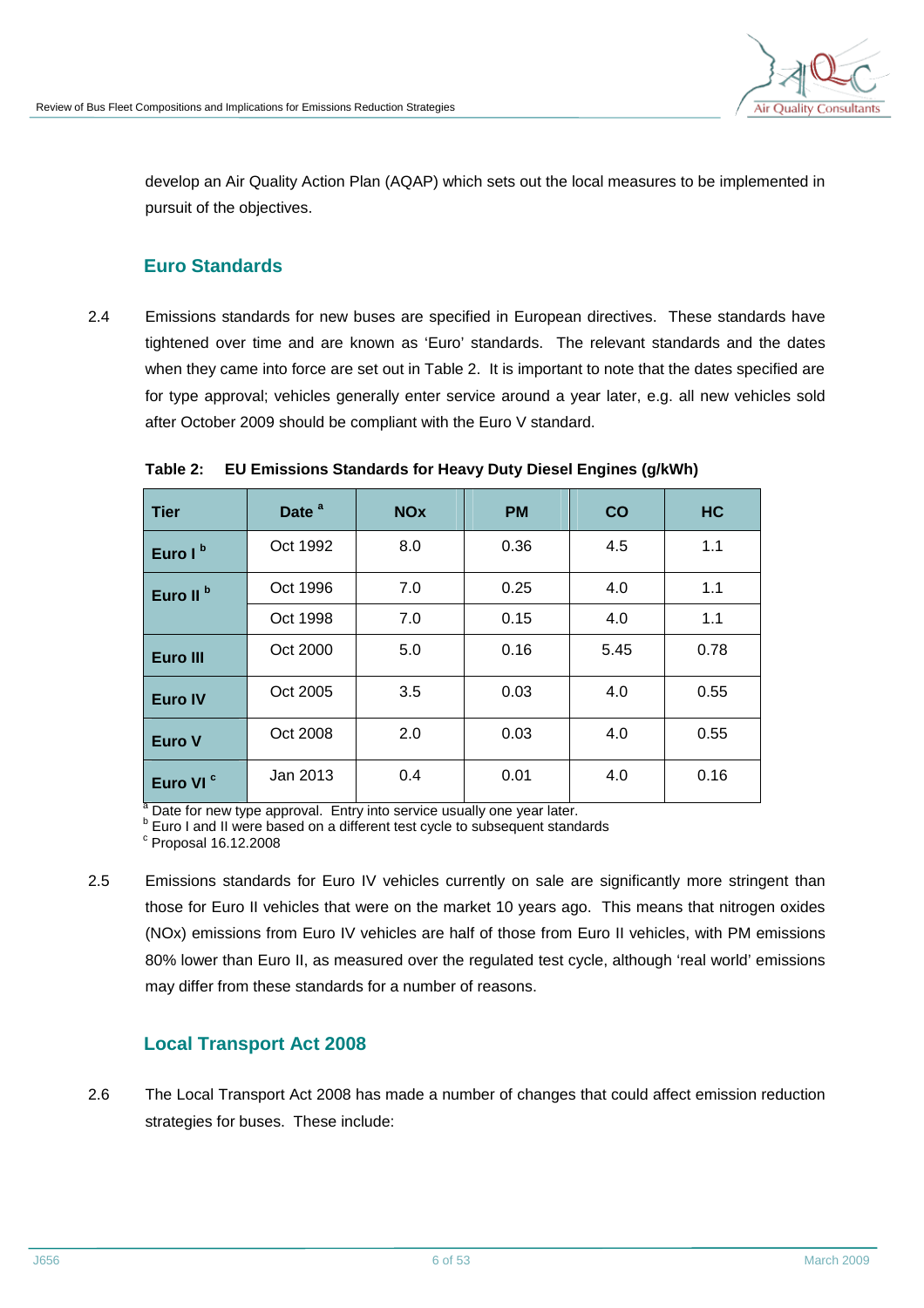

- Changes to the LTP process including greater flexibility in timescales for plans and integration of bus strategies within the LTP;
- Renaming of Passenger Transport Executives to Integrated Transport Authorities (ITAs). The ITAs will now be solely responsible for the LTP in their areas;
- Changes to Voluntary Partnership Agreements, Statutory Quality Partnerships and Quality Contracts, which should make them easier to introduce and enforce.
- 2.7 The implications of these changes to the Local Transport Act 2008 are discussed in the following sections.

### **Transport Authorities**

- 2.8 The bodies responsible for regulating bus operations vary across the UK. In this report they are referred to collectively as 'local transport authorities'. Bus operations may be regulated by a:
	- County Councils
	- **Unitary Councils**
	- Integrated Transport Authorities (ITAs) (formerly Passenger Transport Executives (PTE))

## **Local Transport Plans (LTP)**

- 2.9 A Local Transport Plan (LTP) is a five year statutory document prepared by local authorities which sets out a strategy for the development of transport. The LTP indicates how money allocated by central Government will be spent in order to meet local and national targets and objectives. Funding may be available to support additional measures, depending upon the quality of the LTP submission. In County Council areas, it is the County, rather than District Council, that is responsible for transport policy and preparation of the LTP.
- 2.10 Prior to the Local Transport Act 2008, local transport authorities were required to include bus strategies as part of the LTP process. The Act has removed the requirement for a separate bus strategy, with the intent to more effectively integrate these measures into the core LTP strategy and implementation plan $1$ .

l DfT 2008, Consultation on Local Transport Plan 3 Guidance.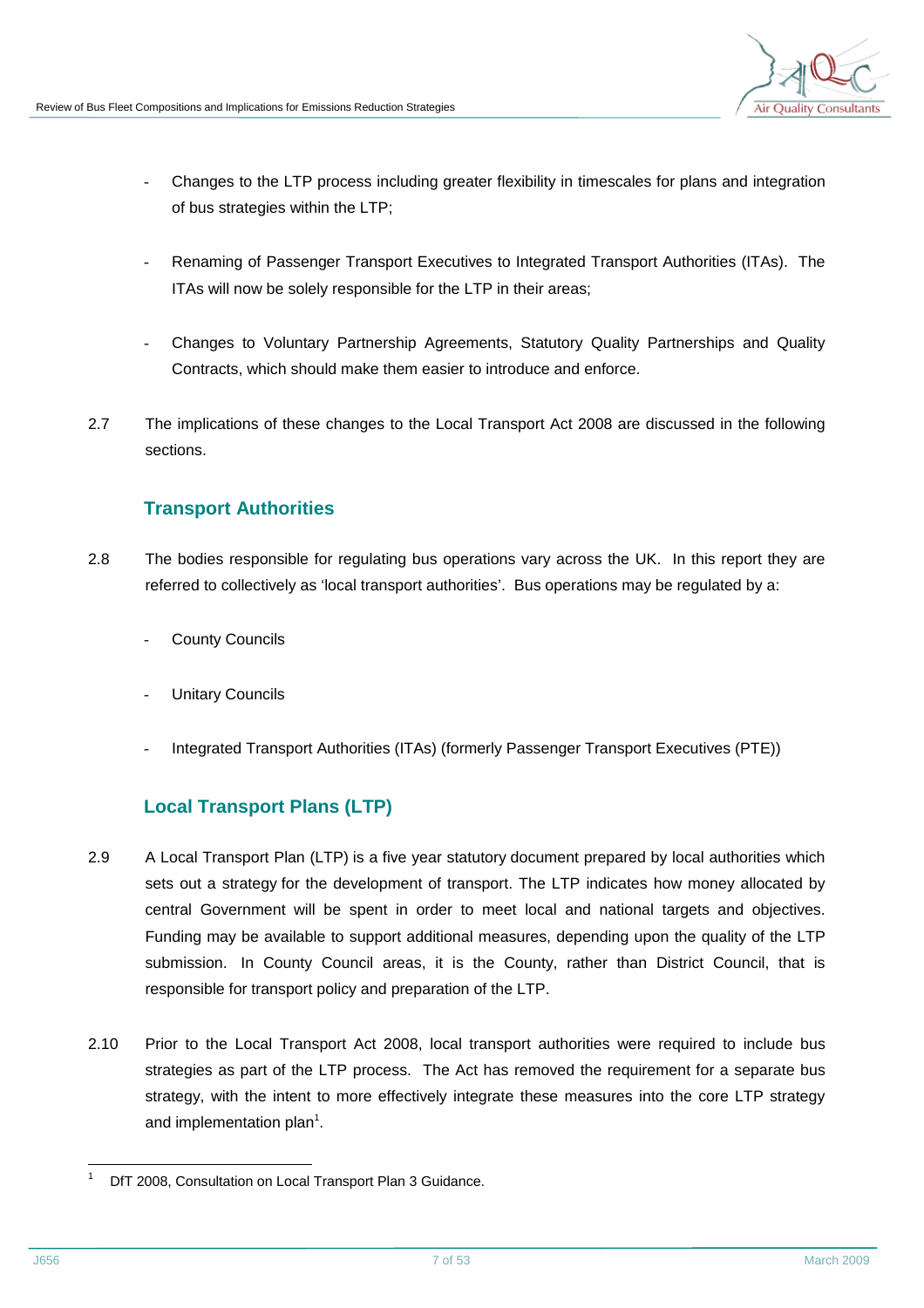

2.11 The LTP2 guidance identified air quality as one of the four shared priorities<sup>2</sup>. The draft LTP3 quidance<sup>1</sup> which supersedes this, does not include improving air quality as one of the five goals, although a challenge to 'reduce social and economic costs of transport to public health, including air quality impacts' is identified under the goal of 'contribute to better safety, security and health'.

## **Policy Tools**

2.12 The Transport Act 2000 included powers aimed at providing local transport authorities with a range of options to influence bus operations in their area. However, the effect of these has been limited. The Local Transport Act 2008 updates and extends many of these powers, which should make them easier to implement. A summary of the options available to local transport authorities is set out below.

### *Tendered Services*

2.13 Local transport authorities subsidise many routes and/or services which otherwise would not be commercially viable. This includes rural routes, school buses and other services such as Park and Ride. Local transport authorities may specify emissions standards within tendered service contracts, but there are potential implications of this, leading to higher prices and fewer bidders.

### *Traffic Regulation Conditions*

2.14 A local transport authority can apply to the Traffic Commissioner for a Traffic Regulation Condition (TRC) under section 7 of the Transport Act 1985. This can be used to restrict any class of vehicle from using any road or carrying out certain activities and can be attached to a bus operator's licence. However, the local authority must demonstrate that the TRC would reduce or limit air pollution. If an operator does not comply with a TRC then enforcement action can be taken by the Traffic Commissioner.

### *Voluntary Partnership Agreements*

2.15 Voluntary Partnership Agreements rely on voluntary agreements between local transport authorities and bus operators. They can range from descriptive ways of working, to signed documents. There is no penalty for operators who do not comply with such agreements.

l <sup>2</sup> DfT 2004, Full Guidance on Local Transport Plans: Second Edition, December 2004.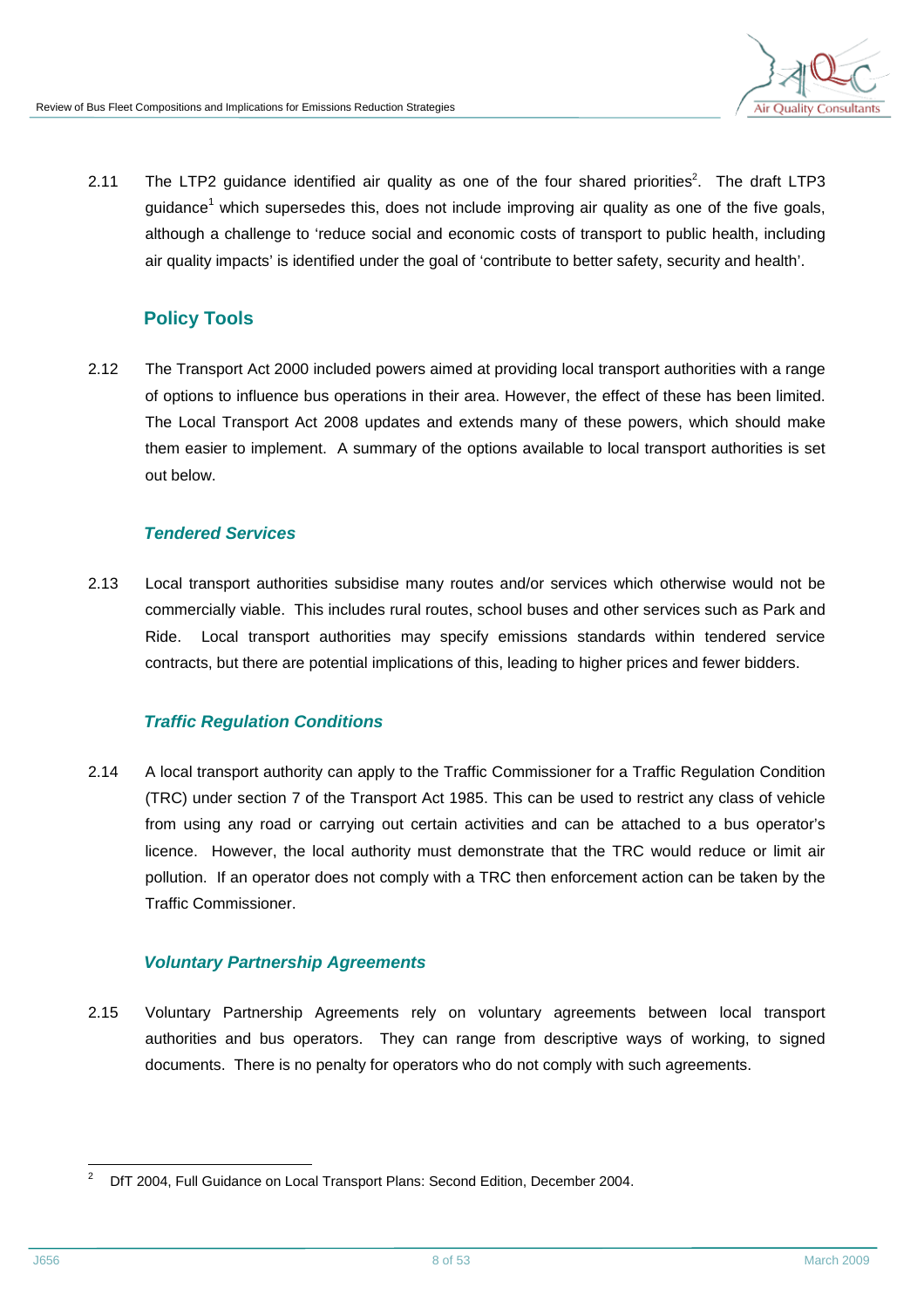

2.16 The recent Local Transport Act 2008 includes a new competition regime for Voluntary Partnership Agreements. This should facilitate agreements involving more than one bus operator. Further information about Voluntary Partnership Agreements and the Local Transport Act 2008 is available from the DfT $3$ .

### *Statutory Quality Partnerships*

- 2.17 A Statutory Quality Partnership is a commitment by a local transport authority to provide certain facilities to improve bus services and maintain them over a specified period, combined with an obligation by bus operators to meet certain quality standards if they use these facilities. These quality standards can relate to the emissions of vehicles used, but the draft DfT Guidance Notes specify that any standards must be 'reasonable'.
- 2.18 Statutory Quality Partnerships are registered with the Traffic Commissioner and impose statutory obligations. If operators do not comply, they can be prevented from using the facilities.
- 2.19 The Local Transport Act 2008 includes provision to allow local transport authorities to phase in improvements over a period of time. Draft Guidance on Statutory Quality Partnerships was produced by the DfT in  $2008<sup>4</sup>$ .

#### *Quality Contract*

- 2.20 A local transport authority can specify the route, timetables, ticketing arrangements and emissions standards using a Quality Contract. This can give bus operators exclusive rights to provide services in accordance with the local transport authority's specification.
- 2.21 There are currently no Quality Contract schemes in operation. This is largely due to the historic difficulty in implementing such schemes, which required Ministerial approval that this would be the 'only practicable way' to implement a bus strategy. However the Local Transport Act 2008 includes changes that should make Quality Contracts a more realistic option. This includes removal of the 'only practicable way' clause and introduction of local consultation boards to agree Quality Contracts.

l <sup>3</sup> DfT 2009, Local Transport Act 2008 Improving Local Bus Services: Guidance on Voluntary Partnership Agreements. February 2009.

DfT 2008, The Local Transport Bill Improving Local Bus Services: Draft Guidance Volume 3 Quality Partnership Schemes, July 2008.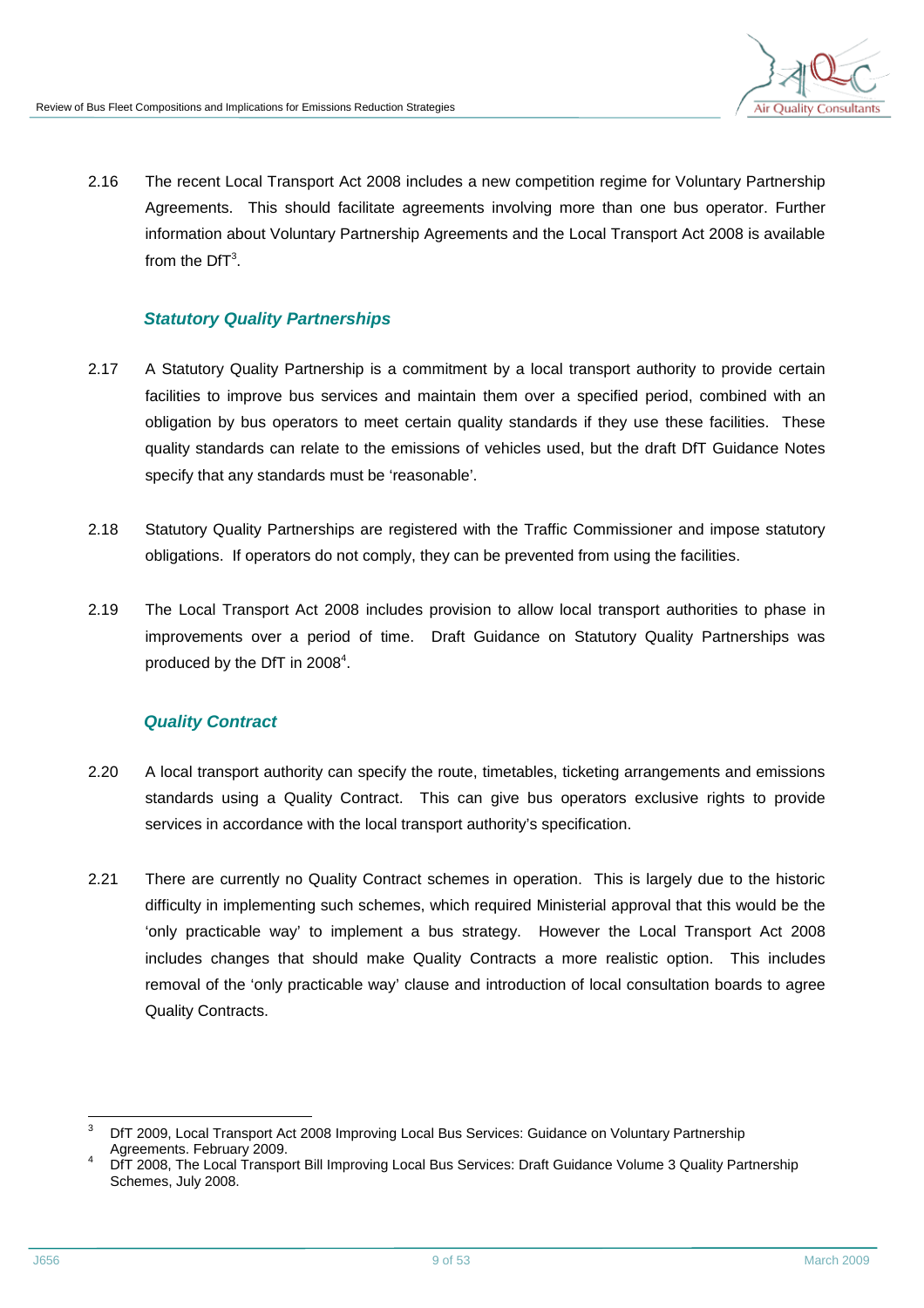

### *Planning System*

2.22 The planning system can potentially be used to secure improvements to local bus fleets on certain routes. Planning conditions or obligations can be attached to facilities such as airports or Park & Ride sites that require all buses using these facilities to comply with a specified standard.

### **Guidance**

- 2.23 The draft LTP3 guidance<sup>1</sup> and associated documents<sup>34</sup> set out how the various powers, including those within the Local Transport Act 2008 can be implemented.
- 2.24 Defra has published Practice Guidance Notes on measures to encourage the uptake of low emission vehicles<sup>5</sup> and retro-fitted abatement equipment<sup>6</sup>. These set potential options for schemes and summarise the legal basis for implementation and enforcement. They also describe how to develop and quantify the potential benefits of such schemes, including worked examples.

l <sup>5</sup> Defra 2009, Local Air Quality Management Practice Guidance to Local Authorities on Measures to Encourage the Uptake of Low Emission Vehicles, February 2009.

<sup>6</sup> Defra 2009, Local Air Quality Management Practice Guidance to Local Authorities on Measures to Encourage the Uptake of Retro-fitted Abatment Equipment on Vehicles, February 2009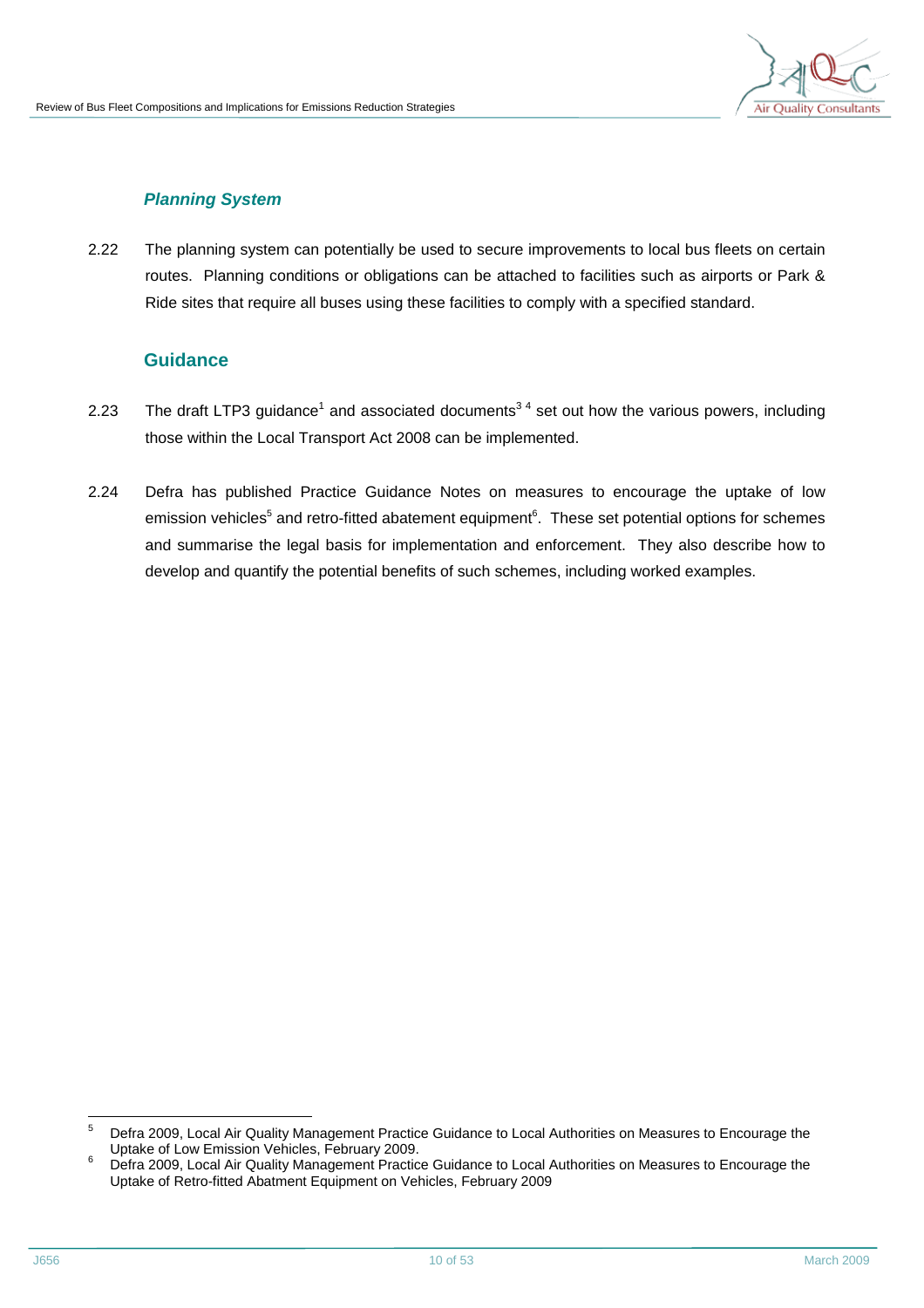

## **3 Methodology**

#### *Interviews*

- 3.1 Various local authorities throughout the UK who were thought to have considered or introduced emission reduction measures for buses were contacted. Initially, contact was made with the air quality professionals within the local authority, as they were able to provide the air quality context to the introduction of any measures. Following these discussions, and where relevant, transport planners, Integrated Transport Authorities (ITAs), and bus companies were contacted. A full list of interviewees is provided in Appendix 1.
- 3.2 The individuals contacted were asked, as appropriate, the following questions:
	- What emission reduction measures for buses have been introduced?
	- What was the trigger for these measures to be introduced?
	- Which regulatory processes were used?
	- Which departments/organisations were involved?
	- How long did the measures take to implement?
	- What constraints were there to the introduction of these measures?
	- Is any fleet information available?
	- Has there been any monitoring of the effectiveness of the measures?
	- Are there any documents (e.g. Review & Assessment Reports, Air Quality Action Plan) available that set out the above information?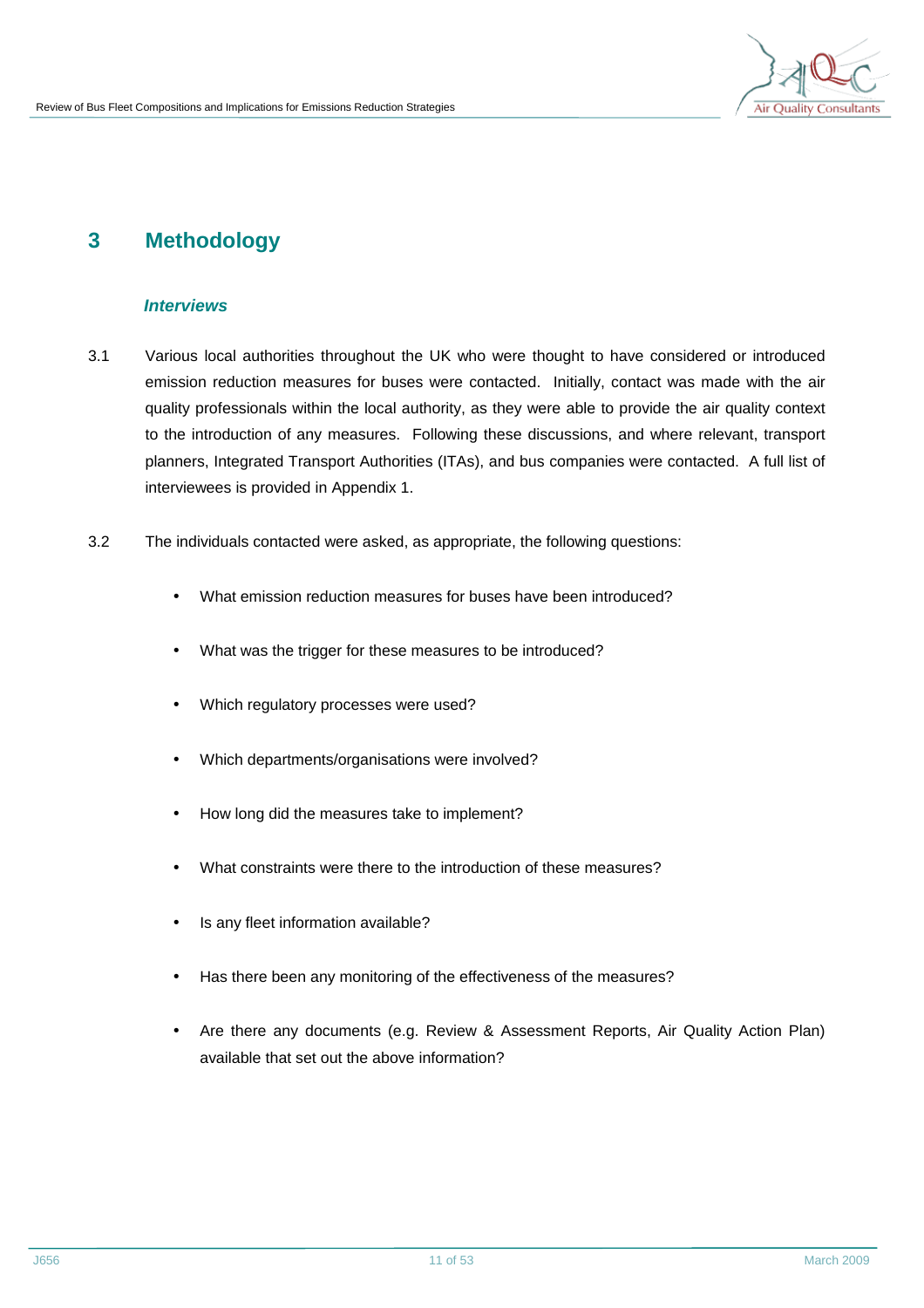

#### *Fleet Composition*

- 3.3 Information about various bus fleet compositions was provided by a number of the interviewees. Generally this was broken down into the percentage of the fleet that complied with Euro I, Euro II, Euro III, Euro IV and Euro V emissions standards. In some cases, information was also provided about the proportion of older vehicles that were built to pre-Euro standards.
- 3.4 This more detailed information has been compared with the national average fleet compositions in specific years. It has also been compared with the assumptions made in various local authority air quality modelling exercises.
- 3.5 It is important to note the limitations associated with this information. In most cases it has not been possible to determine whether the fleet compositions are based on the number of vehicles in the fleet or the bus-km travelled. This may potentially skew the data, especially where the older buses tend to travel shorter distances. In addition the information provided may relate to an entire company or district fleet, rather than the buses that actually travel through an AQMA or area of exceedence.

#### *Impact on Emissions*

3.6 The effect of fleet composition on total emissions has been considered. Emission rates have been calculated for each bus fleet using the emission factors within the Emission Factor Toolkit. To allow comparison of different fleets, an emission rate per one hundred vehicles has been calculated for each fleet.

#### *Impact on Concentrations*

3.7 In order to investigate the effect that varying the composition of the bus fleet can have on modelled concentrations, ADMS-Roads has been run for a single road. In each scenario it was assumed that 10% of the total traffic flow was buses and all traffic was travelling at an average speed of 10kph. These parameters were selected in order to reflect congested city centre streets with a high proportion of buses; such situations represent those locations where emission reduction strategies for buses could potentially be the most effective. Further details are provided in Appendix 2.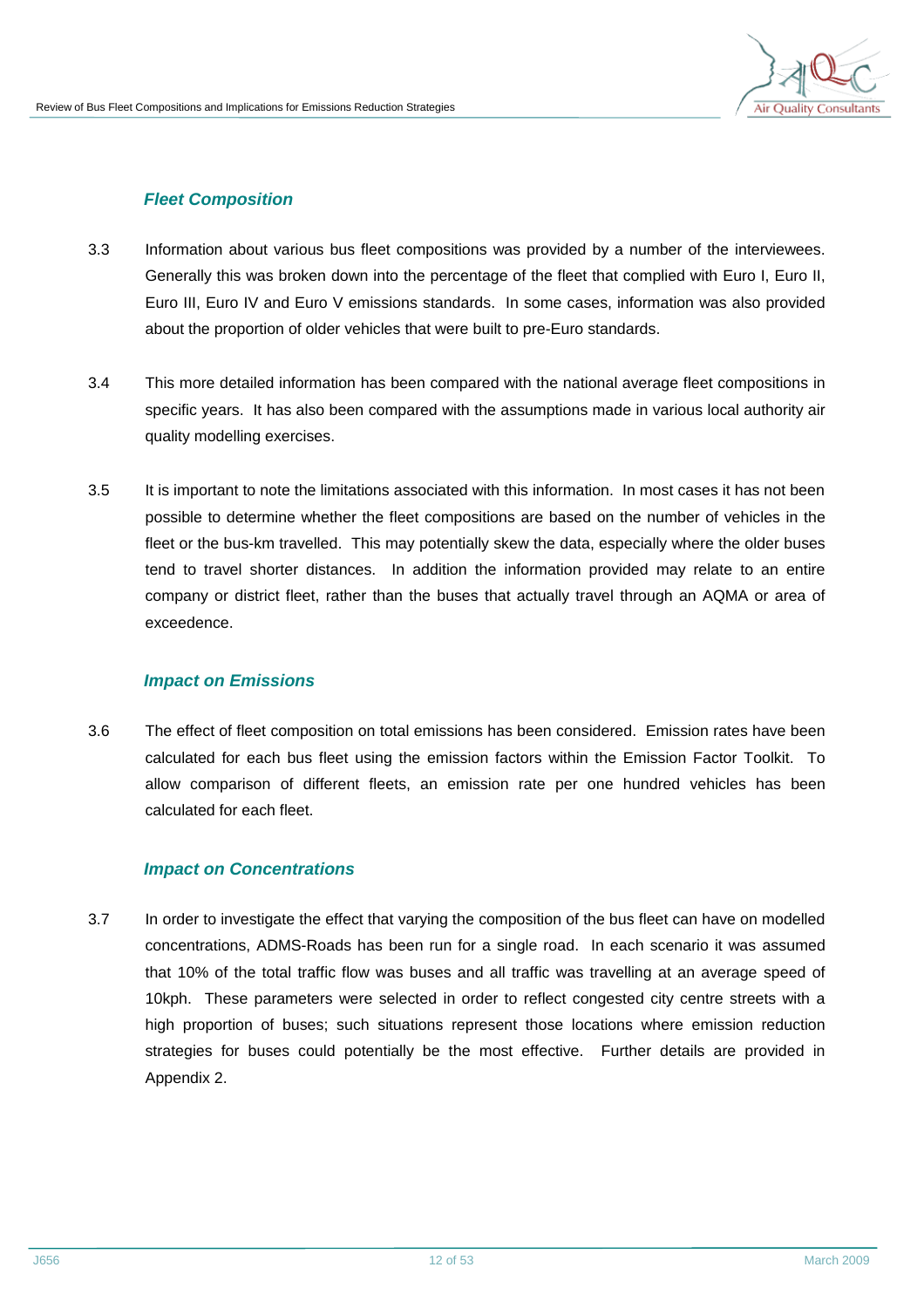

## **4 Emission Reduction Measures for Buses**

## **Emission Reduction Technologies**

4.1 A summary of technologies that can be retrofitted to existing vehicles is provided in Table 3. All new buses will need to incorporate either EGR or SCR to achieve Euro V emissions standards for NOx.

| <b>Method</b>                                                                                                                                                                                    | <b>Description</b>                                                                                                           | <b>Pollutants</b>                                                            | <b>Capital</b><br>Cost<br>(Approx.) | <b>Running Costs</b><br>(Approx)                              |
|--------------------------------------------------------------------------------------------------------------------------------------------------------------------------------------------------|------------------------------------------------------------------------------------------------------------------------------|------------------------------------------------------------------------------|-------------------------------------|---------------------------------------------------------------|
| <b>Diesel</b><br><b>Particulate</b><br><b>Filter (DPF)</b><br>(Continuously<br><b>Regenerating</b><br>Trap (CRT) is<br>a type of DPF)                                                            | Fine mesh filter to remove<br>particles (up to 90-95%),<br>with regeneration catalyst.                                       | <b>Reduces</b><br>$PM_{10}$<br>Can<br>increase<br>primary<br>NO <sub>2</sub> | £4,000                              | £200 once or<br>twice a year to<br>empty filter               |
| <b>Diesel</b><br><b>Oxidation</b><br><b>Catalyst</b><br>(DOC)                                                                                                                                    | Removes larger particles,<br>reduces total PM by 30-<br>50%. Suitable for older<br>vehicles.                                 | Reduces<br>total PM                                                          | £1,000                              | Minimal<br>maintenance                                        |
| <b>Selective</b><br><b>Catalytic</b><br><b>Reduction</b><br>(SCR)                                                                                                                                | Urea and water injected<br>into exhaust gases to<br>produce nitrogen and<br>water. Reduces NOx by<br>30-70%.                 | Reduces<br><b>NO<sub>x</sub></b>                                             | £7000                               | Engines need to<br>be topped up<br>with urea/water<br>mixture |
| <b>Exhaust Gas</b><br><b>Re-circulation</b><br>(EGR)                                                                                                                                             | Exhaust gases recycled to<br>lower combustion<br>temperatures, so less<br>NO <sub>x</sub> emitted. Reduces<br>NOx by 40-50%. |                                                                              | £7000                               | Minimal<br>maintenance                                        |
| Engine management<br><b>Engine</b><br>systems can be altered to<br><b>Management</b><br>reduce NO <sub>x</sub> emissions,<br>although there could be a<br>slight reduction in fuel<br>efficiency |                                                                                                                              | Reduces<br><b>NO<sub>x</sub></b>                                             | <b>NA</b>                           | None                                                          |

|  |  | Table 3: Summary of Bus Emission Reduction Technologies |  |  |
|--|--|---------------------------------------------------------|--|--|
|--|--|---------------------------------------------------------|--|--|

Based on information in Scenarios and Opportunities for Reducing Greenhouse Gases and Pollutant Emissions from Bus Fleets in PTE areas, TTR on behalf of pteg, December 2008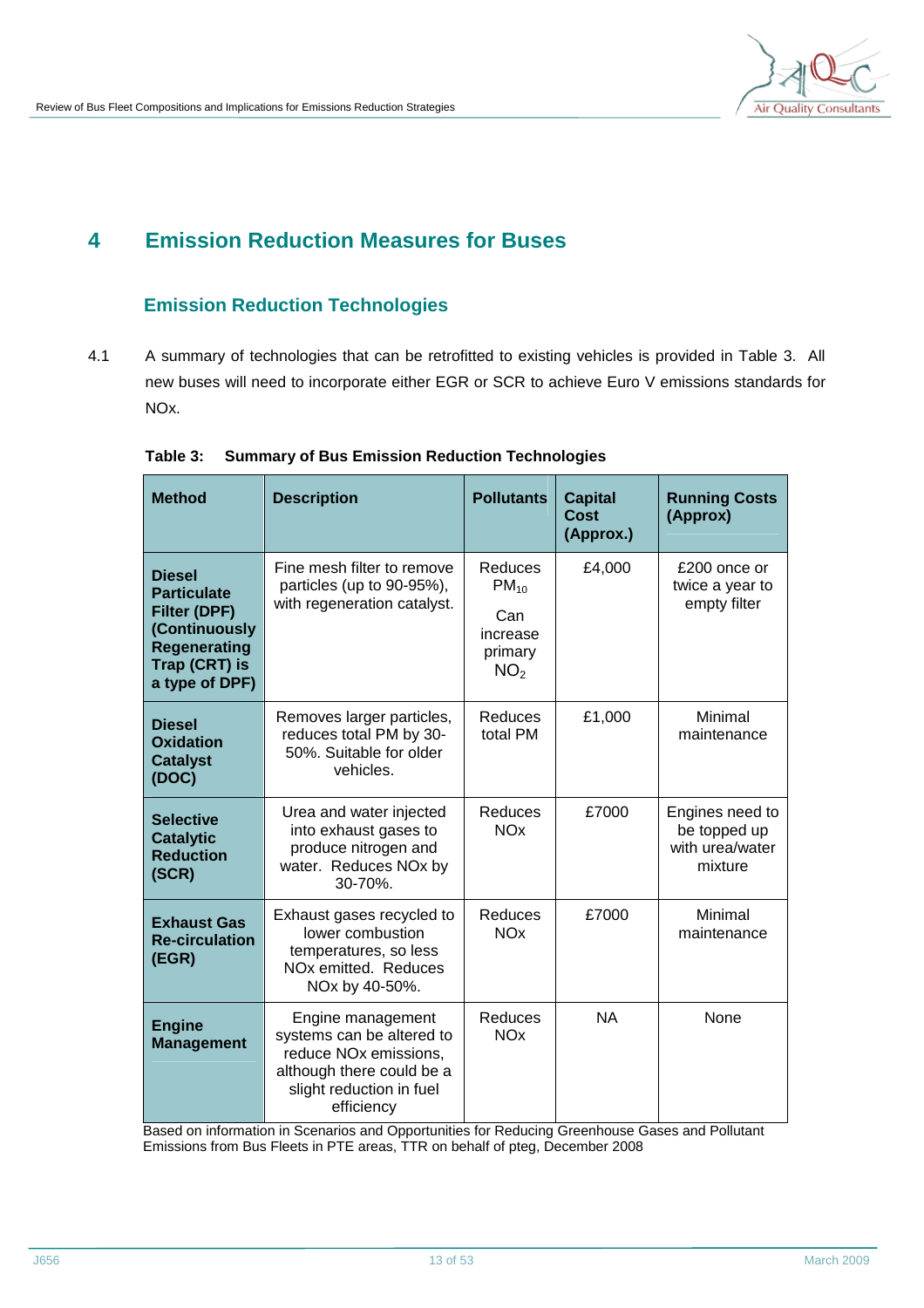### **Alternative Fuels**

4.2 To date, most alternative fuels have only been used on a trial basis. However, their use is anticipated to increase, as the technology improves. The use of these alternatives is largely driven by a desire to reduce carbon emissions, although some alternative fuels may also prove beneficial in reducing NOx and  $PM_{10}$  emissions. Table 4 summarises the alternative fuels that are currently available and their advantages and disadvantages in relation to local air quality impacts.

| <b>Method</b>                                    | <b>Description</b>                                                                                                                                                                                                                                                       | <b>Pollutants</b>                           | <b>Advantages</b>                                                                                                              | <b>Disadvantages</b>                                                                                                                                    |
|--------------------------------------------------|--------------------------------------------------------------------------------------------------------------------------------------------------------------------------------------------------------------------------------------------------------------------------|---------------------------------------------|--------------------------------------------------------------------------------------------------------------------------------|---------------------------------------------------------------------------------------------------------------------------------------------------------|
| Diesel-electric<br>hybrid                        | Uses both a diesel<br>engine and electric<br>battery power. The<br>battery is recharged by<br>the operation of the bus,<br>thus no additional<br>battery charging<br>required.                                                                                           | Reduces<br>NO <sub>x</sub> and<br>$PM_{10}$ | No additional<br>infrastructure<br>required. Fuel<br>costs lower than<br>conventional<br>diesel                                | Maintenance<br>costs higher<br>than<br>conventional<br>diesel                                                                                           |
| <b>Liquid</b><br><b>Petroleum</b><br>Gas (LPG)   | Mixture of propane and<br>butane                                                                                                                                                                                                                                         | Reduces<br>NO <sub>x</sub> and<br>$PM_{10}$ | Fairly well<br>established<br>technology.<br>Very low duty on<br>LPG. Can be<br>cost effective for<br>high mileage<br>vehicles | Cost around 15-<br>25% higher<br>than<br>conventional<br>diesel vehicles.<br>Need refuelling<br>infrastructure<br>and additional<br>safety<br>measures. |
| <b>Compressed</b><br><b>Natural Gas</b><br>(CNG) | Engines can be either<br>mono fuel (CNG only) or<br>dual fuel (CNG or<br>diesel). NOx emissions<br>reduced by 80% and<br>$PM_{10}$ emissions reduced<br>to virtually zero.<br>Advantages over diesel<br>engines being reduced<br>as diesel engine<br>standards improved. | Reduces<br>NO <sub>x</sub> and<br>$PM_{10}$ | Fuel costs lower                                                                                                               | Purchase and<br>maintenance<br>costs higher<br>than diesel.<br>Need refuelling<br>infrastructure.                                                       |
| <b>Biomethane</b>                                | Derived from biogas<br>produced from<br>decomposition of<br>organic matter such as<br>sewage, animal waste<br>or municipal waste using<br>anaerobic digestion.<br>Can be used in the                                                                                     | Reduces<br>NO <sub>x</sub> and<br>$PM_{10}$ | Fuel costs<br>lower.<br>Significantly<br>reduces CO <sub>2</sub><br>emissions.                                                 | Purchase and<br>maintenance<br>costs higher<br>than diesel.<br>Need refuelling<br>infrastructure.                                                       |

**Table 4: Summary of Alternative Fuels**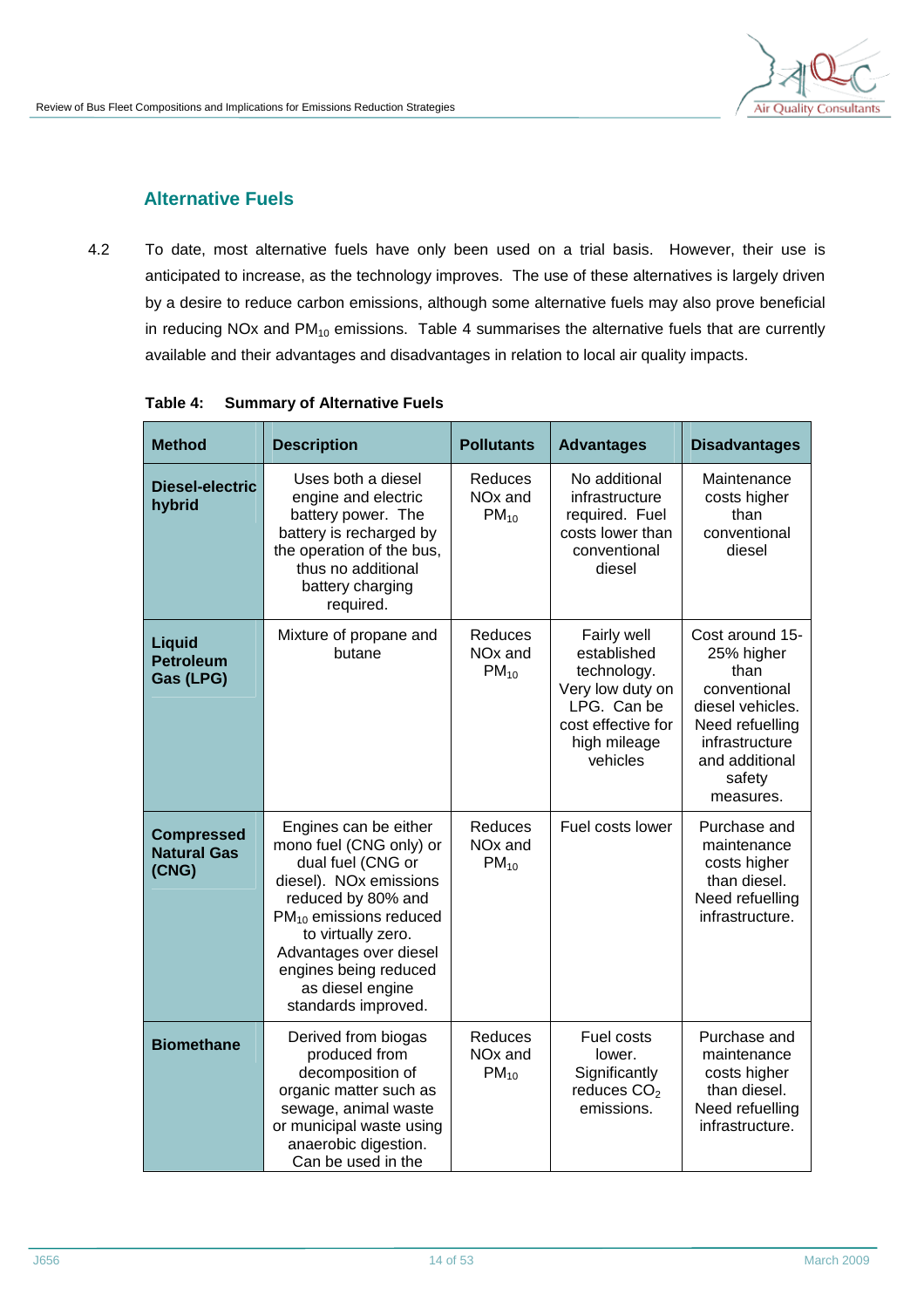

| <b>Method</b>                      | <b>Description</b>                                                                                                   | <b>Pollutants</b>                                                                                                                                                      | <b>Advantages</b>                                                                             | <b>Disadvantages</b>                                                                                                                                                                    |
|------------------------------------|----------------------------------------------------------------------------------------------------------------------|------------------------------------------------------------------------------------------------------------------------------------------------------------------------|-----------------------------------------------------------------------------------------------|-----------------------------------------------------------------------------------------------------------------------------------------------------------------------------------------|
|                                    | same vehicles as CNG                                                                                                 |                                                                                                                                                                        |                                                                                               |                                                                                                                                                                                         |
| <b>Biodiesel</b>                   | Produced from biomass<br>or waste cooking oil.                                                                       | Similar<br>NO <sub>x</sub> and<br>$PM_{10}$<br>emissions<br>to<br>convention-<br>al diesel.<br>Possible<br>slight<br>increase in<br><b>NO<sub>x</sub></b><br>emissions | Low (5%)<br>biodiesel/diesel<br>mixtures can be<br>used in<br>conventional<br>diesel engines. | Doesn't reduce<br>NOx or $PM_{10}$<br>emissions.<br>High blends of<br>biodiesel need<br>suitable vehicle<br>specifications.                                                             |
| <b>Bioethanol</b>                  | Produced from<br>fermentation of plant<br>material such as sugar<br>cane. Can be combined<br>with conventional fuel. | Reduces<br>$PM_{10}$                                                                                                                                                   | Reduces CO <sub>2</sub><br>emissions                                                          | Needs ignition<br>improvement<br>additives. Can<br>be corrosive,<br>high blends<br>need special<br>transport and<br>storage<br>equipment.<br>Higher fuel<br>consumption<br>than diesel. |
| <b>Hydrogen</b><br>fuel cells      | Hydrogen produced by<br>electrolysis of water of<br>breakdown of<br>hydrocarbon source.<br>Only by-product water     | <b>Reduces</b><br>local NO <sub>x</sub><br>and $PM_{10}$<br>emissions<br>to zero                                                                                       | NOx and $PM_{10}$<br>emissions zero.                                                          | Current cost 10-<br>20 x diesel<br>engine.<br>Prototype<br>technology                                                                                                                   |
| <b>Electric</b><br><b>Vehicles</b> | Powered by battery                                                                                                   | Local NO <sub>x</sub><br>and $PM_{10}$<br>emissions<br>zero                                                                                                            | Local NO <sub>x</sub> and<br>$PM_{10}$ emissions<br>zero.                                     | Current<br>technology not<br>suitable for<br>running electric<br>buses.                                                                                                                 |

Based on information in *Scenarios and Opportunities for Reducing Greenhouse Gases and Pollutant Emissions from Bus Fleets in PTE Areas*, TTR on behalf of pteg, December 2008

### **Driver Training**

4.3 Studies have shown that training bus drivers to drive more smoothly and efficiently can greatly improve fuel efficiency<sup>7</sup>. This should also be beneficial in terms of nitrogen oxides (NOx) and PM<sub>10</sub> emissions.

<sup>-&</sup>lt;br>7 [www.go-ahead.com/goahead/media/news/2008news/2008-09-15/](http://www.go-ahead.com/goahead/media/news/2008news/2008-09-15/)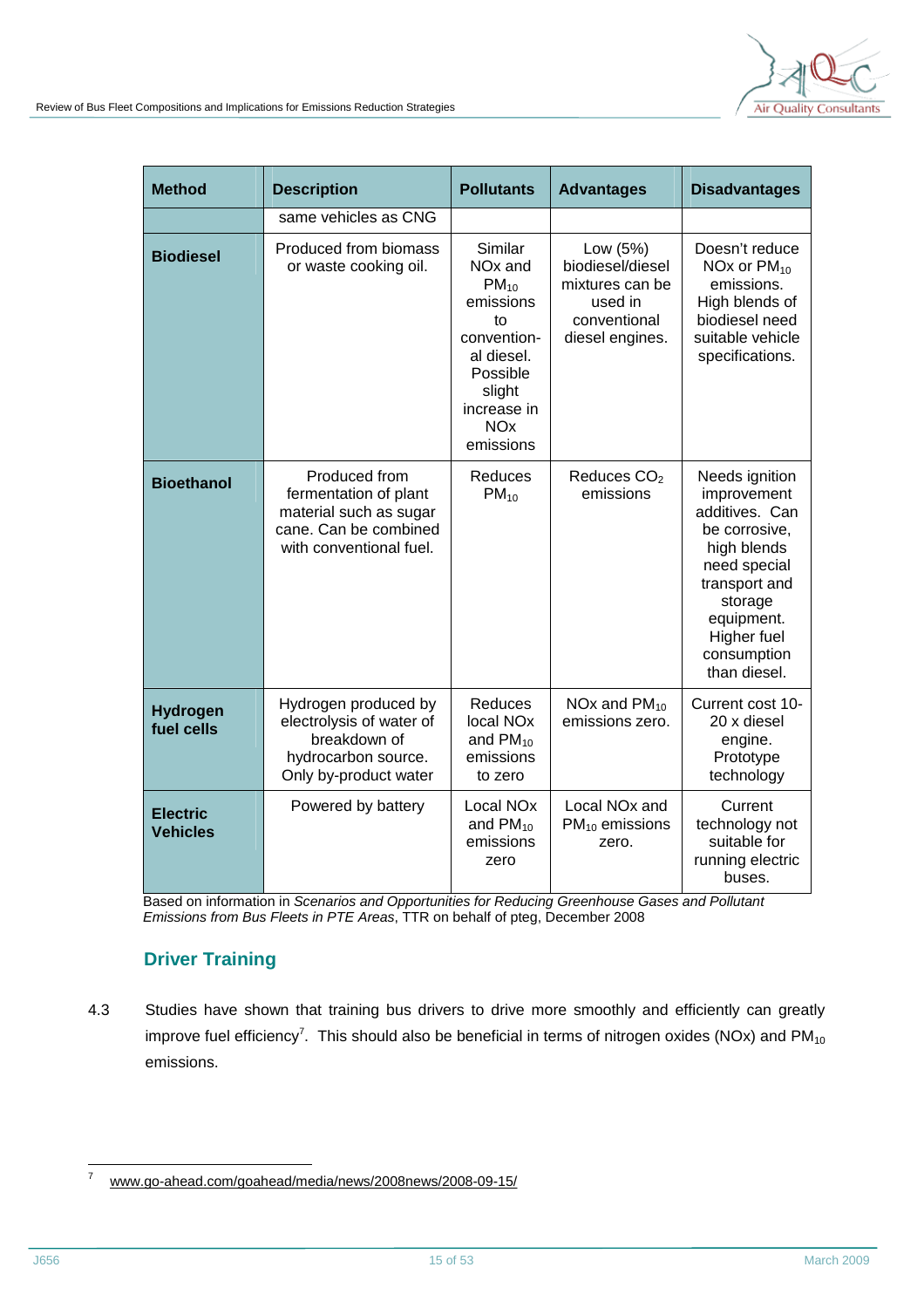

## **5 Bus Fleets**

### **National Fleet Assumptions**

- 5.1 Current national assumptions for buses conforming to Euro standards in each year are provided in Figure 1. These are the proportions assumed in the 1999 National Atmospheric Emissions Inventory (NAEI), which are also contained within the current versions of the DMRB, ADMS-Roads and ADMS-Urban. They are also the proportions assumed within the Emission Factor Toolkit.
- 5.2 National fleet assumptions have recently been revised. The revised fleet assumptions, based on April 2008 traffic projections from DfT, are presented in Figure 2. These are broadly similar to the 1999 NAEI assumptions, but indicate fewer pre-Euro and Euro I vehicles remaining in the fleet than anticipated in 1999, with a greater number of Euro III vehicles. This may result from incentives to replace the older vehicles, that were not anticipated in 1999. Such measures include increases in fuel costs, which incentivises the purchase of newer, more efficient vehicles, and schemes to discourage the use of older vehicles, such as the London LEZ. The 2008 national fleet projections also include an assumed take up rate for Euro VI vehicles.
- 5.3 The Disability Discrimination Act will have an impact on future bus fleets. All vehicles that do not comply with the accessibility requirements of the Act need to be removed from service between 2015 and 2017, depending on the type of bus. The effect of the Act is not taken into account in the current NAEI projections.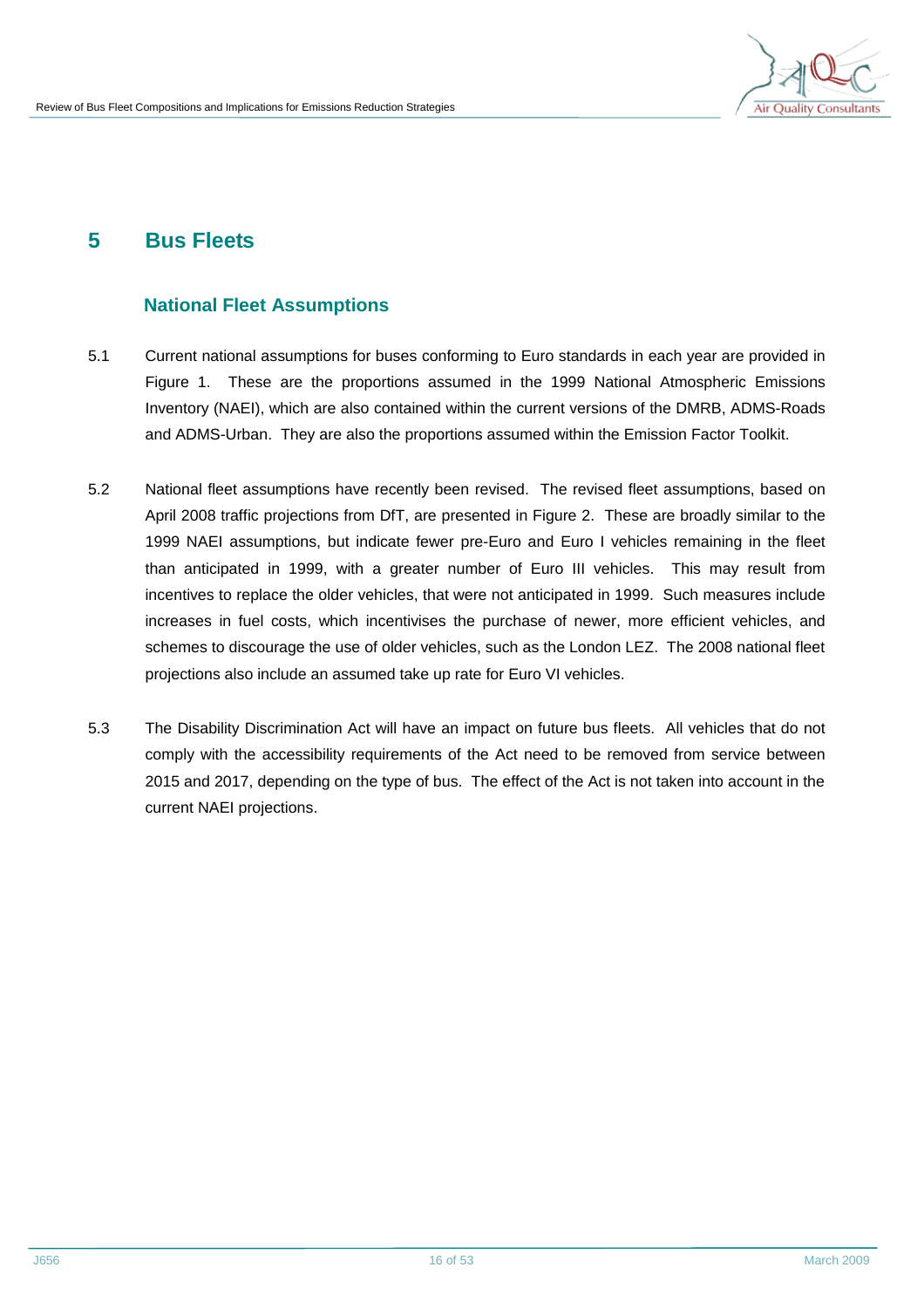



#### **Figure 1: Composition of National Bus Fleet (1999 National Atmospheric Emissions Inventory)**

**Figure 2: Composition of National Bus Fleet (2008 National Atmospheric Emissions Inventory)** 

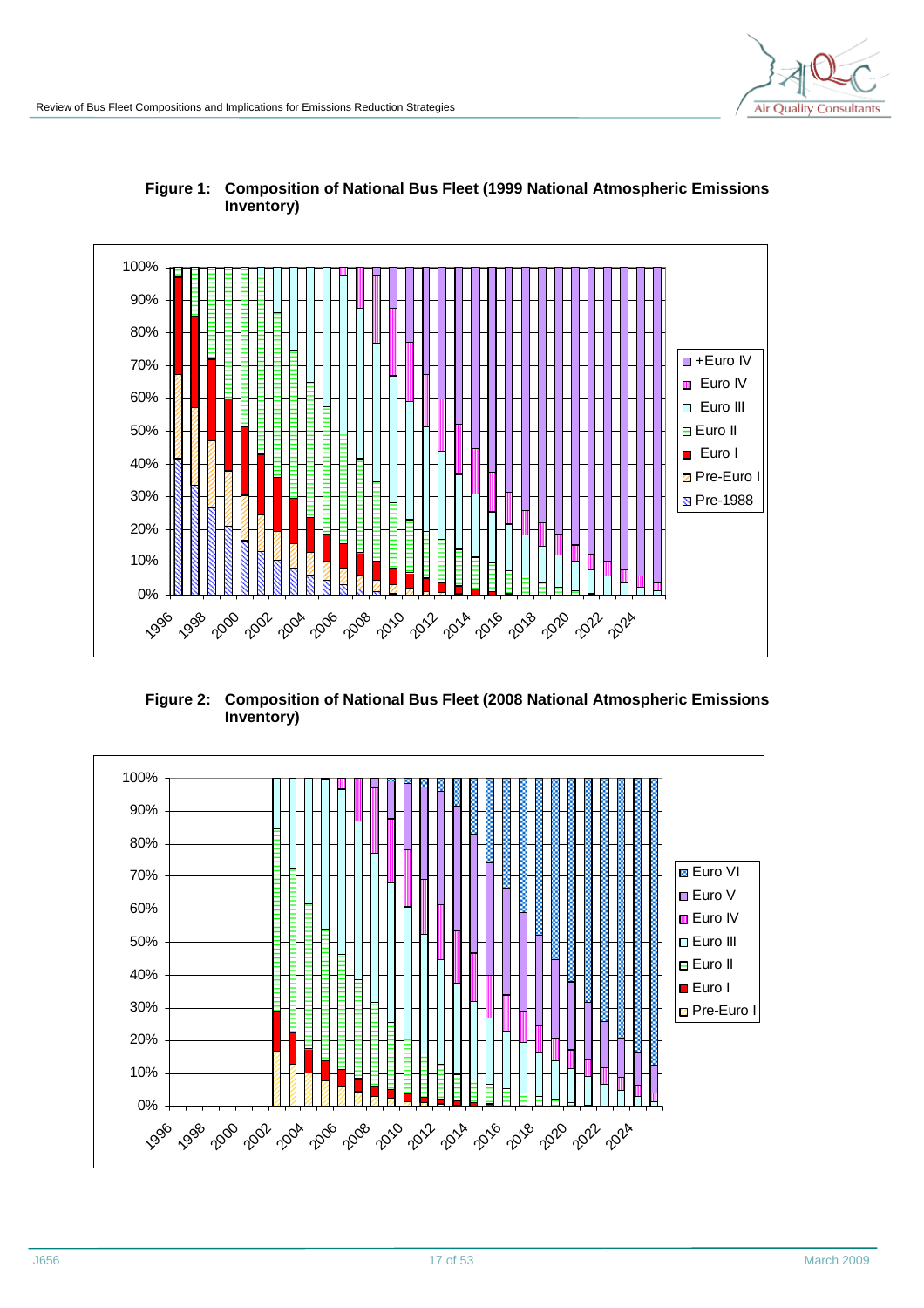### **Actual Fleet Compositions**

- 5.4 Figure 3 presents actual compositions for various bus fleets across the UK. This highlights the large variation in the composition of fleets; for example, 80% of First Bus's fleet in Southampton is Euro II or older, whereas in Abingdon, only 6% of the Oxford Bus Company's fleet is Euro II or older (OBC's Euro II buses are also fitted with Continuously Regenerating Traps (CRT)). By comparison, the national assumption is that around 30% of buses on the road in 2008 were Euro II or older. It is noteworthy that fleets in the former PTE (now ITA) areas are older than the national average.
- 5.5 It should be noted that in most cases it is not clear whether the information provided represents the proportion of vehicles operated, or the proportion of bus-km travelled by these vehicles. Generally, the oldest vehicles do the lowest bus-km per annum.
- 5.6 There can also be large variations in fleets owned by different operators in the same area. For example in Cambridgeshire in 2007, 98% of buses owned by the major operator were Euro II or above, whereas only 31% of buses owned by a medium-sized operator complied with the Euro II standard<sup>8</sup>. In most cases, measures such as Quality Partnerships tend to be aimed at the major operator in an area, even though it is often the smaller operators that use the oldest buses, with the highest emissions.

l 8 awbriefing.com/presentations/20070717\_glenn\_edge.ppt#295,5,Technology - Engine Standards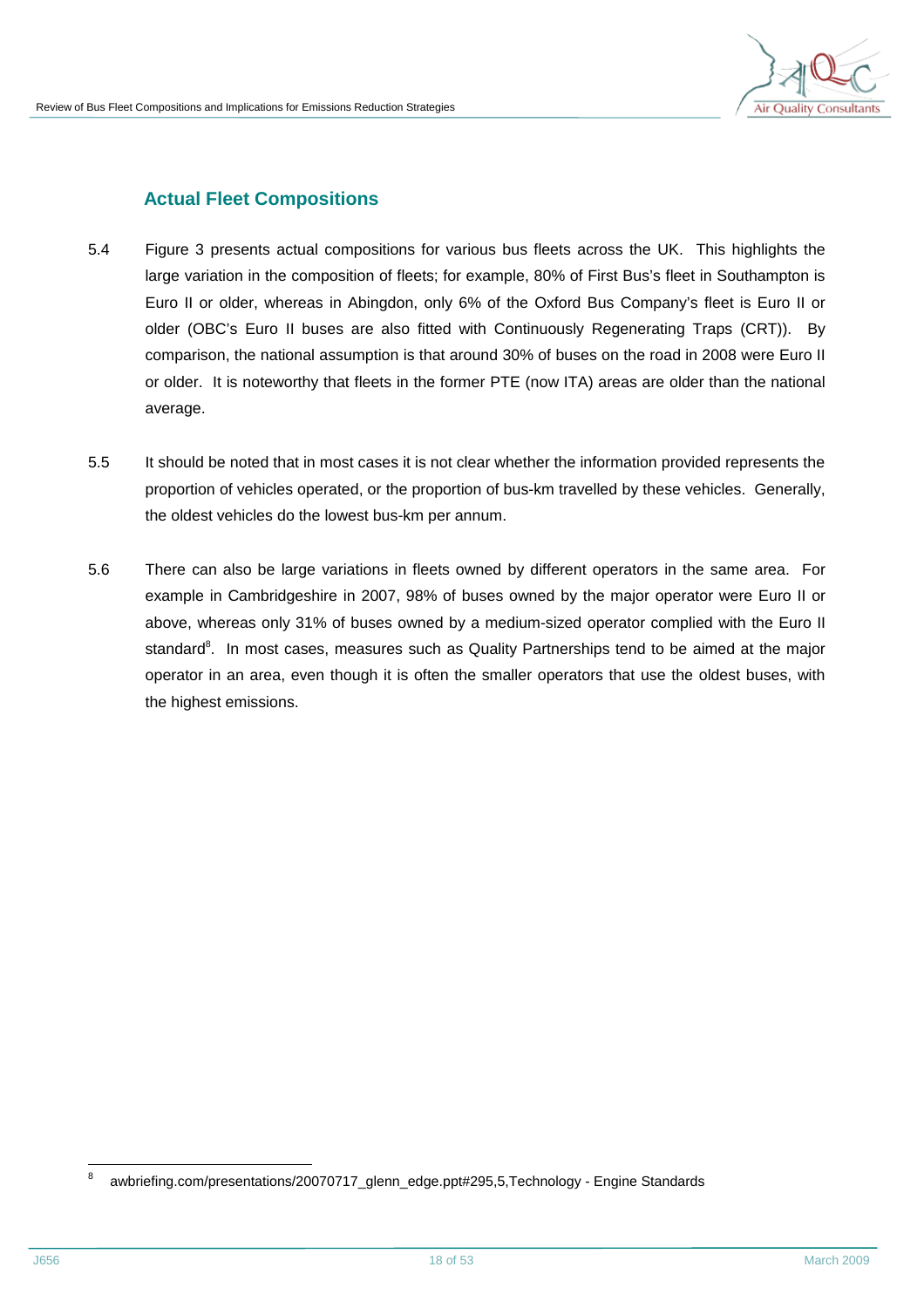

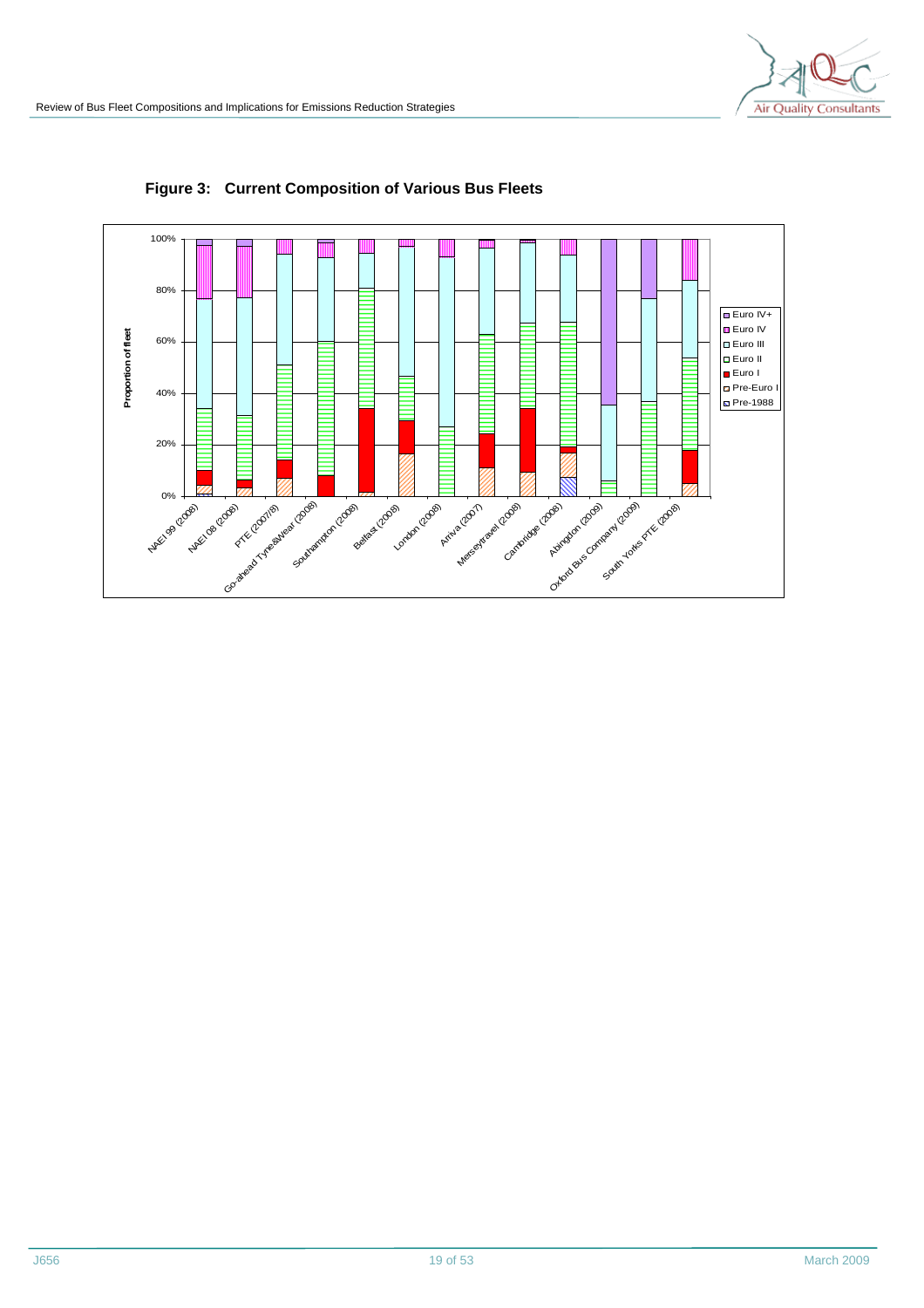

## **6 Impact on Emissions and Concentrations**

### **Emissions**

### *Emission Factors*

- 6.1 The current bus emission factors used in the NAEI and the DMRB, ADMS-Roads and ADMS-Urban models are presented in Tables 5 and 6. These tables also include the revised emission factors, which were published for consultation by DfT in 2008.
- 6.2 It is important to note that these emission factors are derived from a variety of engine tests, and not solely the regulatory test cycle used for Euro standards. For buses, these emission factors are derived from a small number of tests, and do not take into account conditions such as gradients. However, they represent the best available data to compare emissions from various Euro standard vehicles.
- 6.3 The emission factors presented in Tables 5 and 6 demonstrate that both NOx and  $PM_{10}$  emissions from buses are significantly higher at 10 kph (6 mph) than at 50 kph (30 mph). Therefore measures that increase bus speeds in urban areas can reduce emissions.
- 6.4 The revised emission factors are generally higher, in some cases by a substantial margin (e.g. when comparing NOx emissions for Euro III buses at low speeds). However, these estimates should be treated with caution, as they assume that all buses are between 15-18 tonnes and do not take into account scaling factors for improved fuel and engine technology.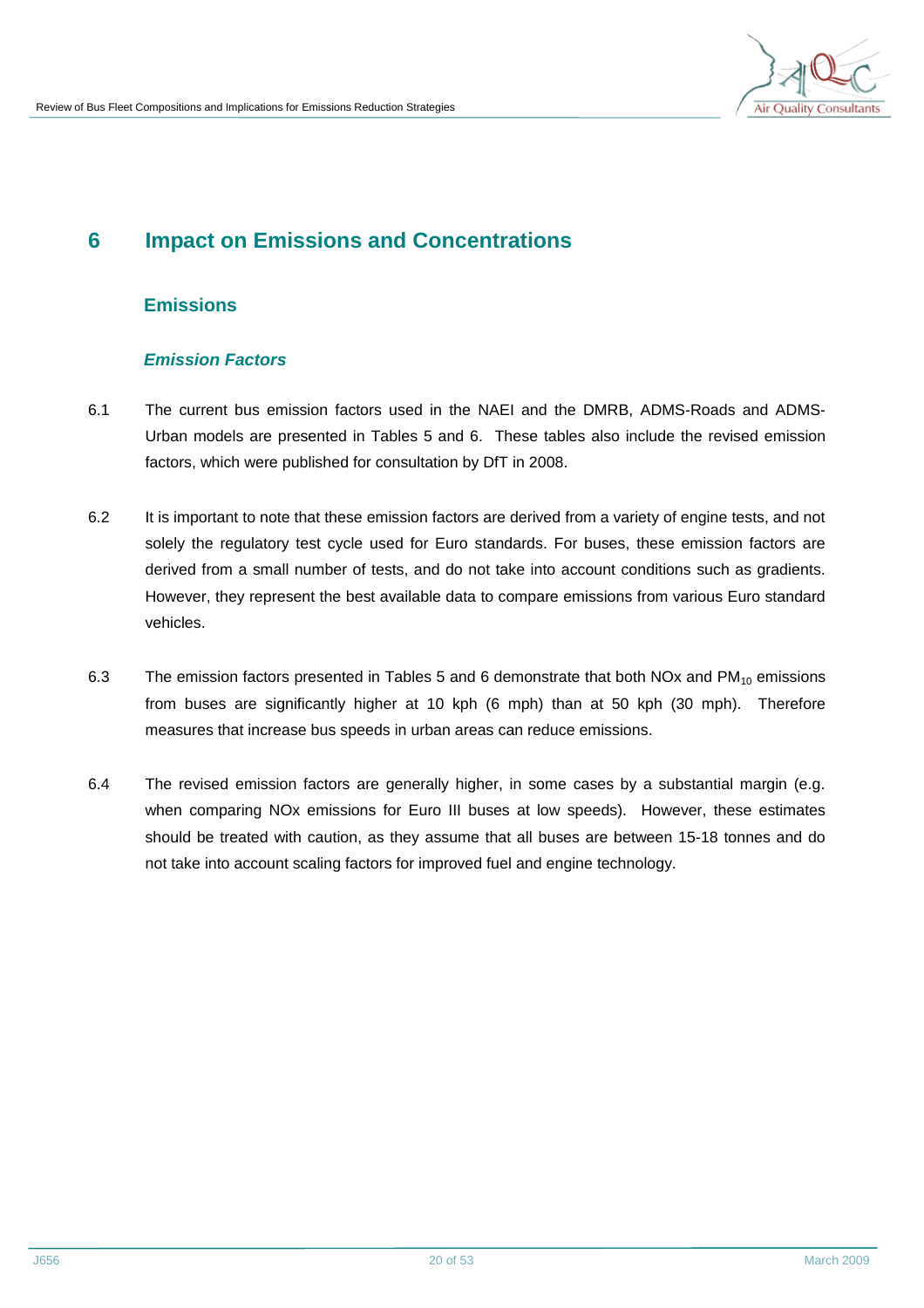|                      | <b>Current Emission Factors<sup>9</sup></b>     |        |               | <b>2008 Consultation Emission</b><br>Factors <sup>10 a</sup> |                   |                     |
|----------------------|-------------------------------------------------|--------|---------------|--------------------------------------------------------------|-------------------|---------------------|
| <b>Euro Standard</b> | <b>30 kph</b><br><b>50 kph</b><br><b>10 kph</b> |        | <b>10 kph</b> | <b>30 kph</b>                                                | <b>50 kph</b>     |                     |
| <b>Pre-1988</b>      | 18.028                                          | 15.649 | 14.652        | 27.082 <sup>b</sup>                                          | 14.854 $^{\rm b}$ | 11.845 <sup>b</sup> |
|                      |                                                 |        |               |                                                              |                   |                     |
| <b>Pre-Euro I</b>    | 17.097                                          | 9.843  | 6.678         | 27.082                                                       | 14.854            | 11.845              |
| Euro I               | 14.740                                          | 7.854  | 6.515         | 17.409                                                       | 9.055             | 7.172               |
| Euro II              | 12.506                                          | 7.017  | 5.765         | 18.483                                                       | 9.669             | 7.498               |
| Euro III             | 8.739                                           | 4.903  | 4.028         | 19.679                                                       | 8.197             | 5.856               |
| <b>Euro IV</b>       | 6.176                                           | 3.465  | 2.847         | 10.576                                                       | 4.828             | 3.685               |
| Euro V               | 3.529                                           | 1.980  | 1.627         | 7.033                                                        | 2.945             | 2.193               |
| Euro VI              | n/a                                             | n/a    | n/a           | 1.407                                                        | 0.589             | 0.439               |

**Table 5: NOx Emission Factors from Buses (g/veh.km)** 

<sup>a</sup> Based on 15-18 tonne vehicles. Does not include fuel scaling factors. Mileage scaling factors not applicable to HDVs<br><sup>b</sup> Assumed equivalent to pre-Euro I

|                      | <b>Current Emission Factor Toolkit<sup>9</sup></b> |               | <b>2008 Consultation Emission</b><br>Factors <sup>10 a</sup> |             |               |                    |
|----------------------|----------------------------------------------------|---------------|--------------------------------------------------------------|-------------|---------------|--------------------|
| <b>Euro Standard</b> | 10 kph                                             | <b>30 kph</b> | <b>50 kph</b>                                                | 10 kph      | <b>30 kph</b> | <b>50 kph</b>      |
|                      |                                                    |               |                                                              |             |               |                    |
| <b>Pre-1988</b>      | 2.129                                              | 0.826         | 0.565                                                        | $2.018^{b}$ | $0.764^{b}$   | 0.481 <sup>b</sup> |
| <b>Pre-Euro I</b>    | 0.924                                              | 0.358         | 0.245                                                        | 2.018       | 0.764         | 0.481              |
| Euro I               | 0.461                                              | 0.187         | 0.135                                                        | 0.900       | 0.415         | 0.279              |
| Euro II              | 0.214                                              | 0.101         | 0.073                                                        | 0.388       | 0.191         | 0.136              |
| Euro III             | 0.177                                              | 0.084         | 0.060                                                        | 0.366       | 0.181         | 0.122              |
| <b>Euro IV</b>       | 0.061                                              | 0.029         | 0.021                                                        | 0.109       | 0.038         | 0.023              |
| Euro V               | 0.061                                              | 0.029         | 0.021                                                        | 0.111       | 0.039         | 0.023              |
| <b>Euro VI</b>       | n/a                                                | n/a           | n/a                                                          | 0.037       | 0.013         | 0.008              |

|  | Table 6: PM <sub>10</sub> Emission Factors from Buses (g/veh.km) |  |  |  |
|--|------------------------------------------------------------------|--|--|--|
|--|------------------------------------------------------------------|--|--|--|

<sup>a</sup> Based on 15-18 tonne vehicles. Does not include fuel scaling factors. Mileage scaling factors not applicable to HDVs<br><sup>b</sup> Assume

Assumed equivalent to pre-Euro I

 $\overline{9}$ <sup>9</sup> Defra 2002, National Atmospheric Emissions Inventory (extracted from Emission Factor Toolkit v2f)

<sup>&</sup>lt;sup>10</sup> DfT 2008. Consultation on New UK Road Vehicle Emission Factors Database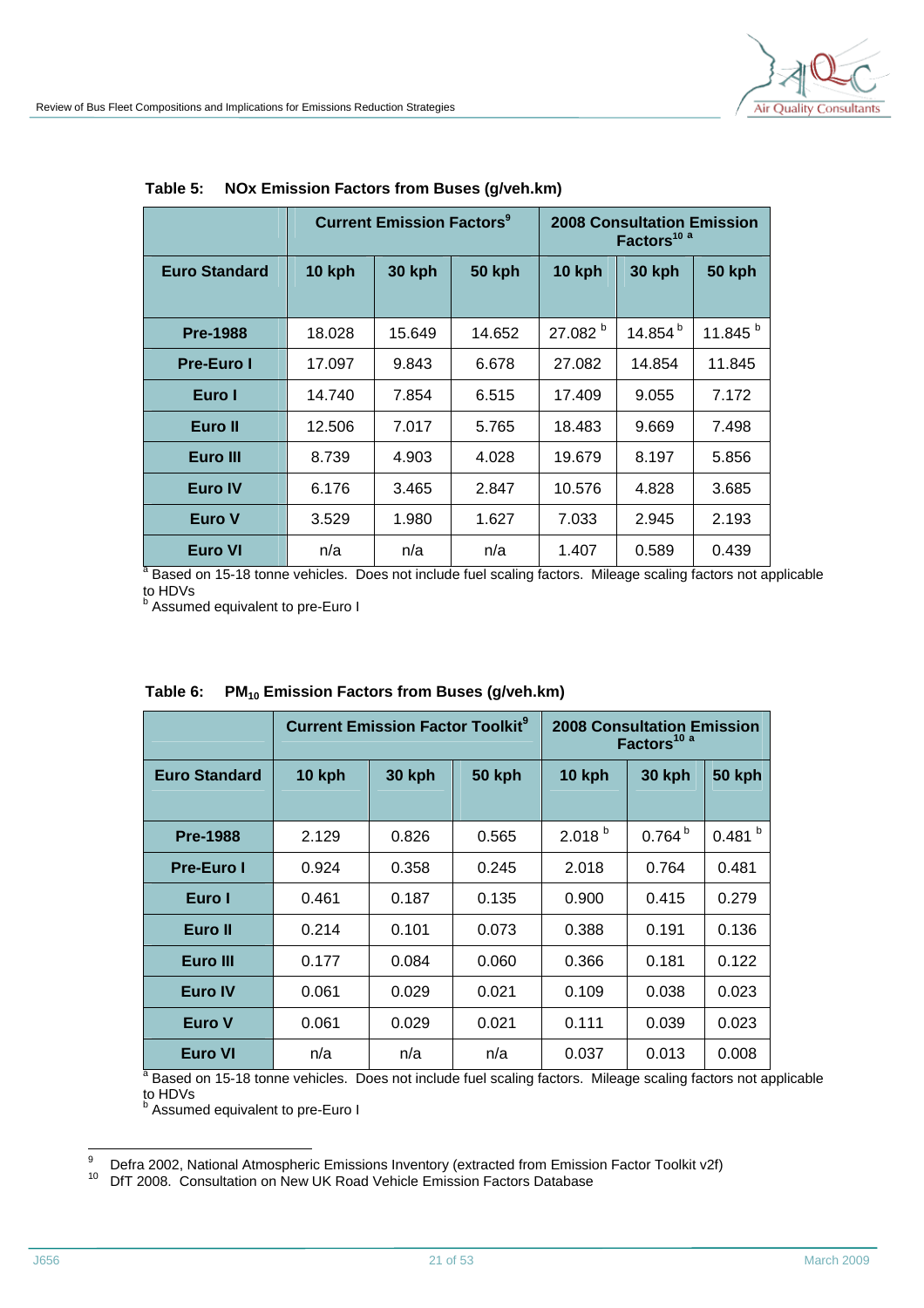### *Emissions from Various Fleets*

- 6.5 Figures 4 and 5 show the NOx emissions per 100 vehicle-km for the various fleets described in the previous section. These demonstrate the effect that bus fleet composition can have on total emissions. By example, emissions based on the Abingdon fleet are less than half those from the Southampton fleet.
- 6.6 Emissions from the majority of the fleets are slightly higher than the NAEI estimates, which is due to these fleets being slightly older than the national assumptions. The implication of this is that in many areas where source apportionment work has been carried out based on national fleet assumptions, the results may have underestimated the contribution from buses. Conversely, in areas where the bus fleet is comparatively modern, the contribution from buses may have been over-estimated.
- 6.7 Comparison of Figures 4 and 5 also illustrates the significant impact that speed has on emissions. At 50 kph (30 mph) emissions are less than half those at 10 kph (6mph). Therefore assumed speeds will have a significant impact on model results.
- 6.8 Figures 6 and 7 show the  $PM_{10}$  emissions per 100 vehicle-km for the various fleets. The variations in  $PM_{10}$  emissions are generally greater than the variations in NOx emissions; this is a reflection of the greater improvements in emissions standards for  $PM_{10}$ . In addition, the effect of speed is even greater, with emissions at 50 kph around one-third of those at 10 kph.
- 6.9 The Cambridge fleet has significantly higher  $PM_{10}$  emissions than the other fleets. This is predominantly due to the retention of pre-Euro, especially pre-1988 vehicles, within the fleet. These older buses make up only 17% of the fleet, but are responsible for around 60% of  $PM_{10}$ emissions. The age of the fleet has a much lesser effect on NOx emissions, where the pre-Euro vehicles contribute 24% of NOx emissions.
- 6.10 These results are consistent with the findings of local authority review and assessment reports. For example, in Oxford, it has been identified that buses make up 18% of traffic in the AQMA, but are responsible for 64% of NOx emissions<sup>11</sup>. In one particular street, bus emissions were found to contribute 95% of NOx emissions. Similarly, in Teignbridge, it has been identified that whilst buses account for only 2% of traffic on certain streets, they account for 15% of NOx emissions from road traffic<sup>12</sup>.

 $11$ <sup>11</sup> Oxford City Council 2006, Central Oxford Air Quality Action Plan

<sup>12</sup> Teignbridge District Council 2006, Further Assessment – Dispersion Modelling and Source Apportionment Report for Four AQMA Areas. December 2006.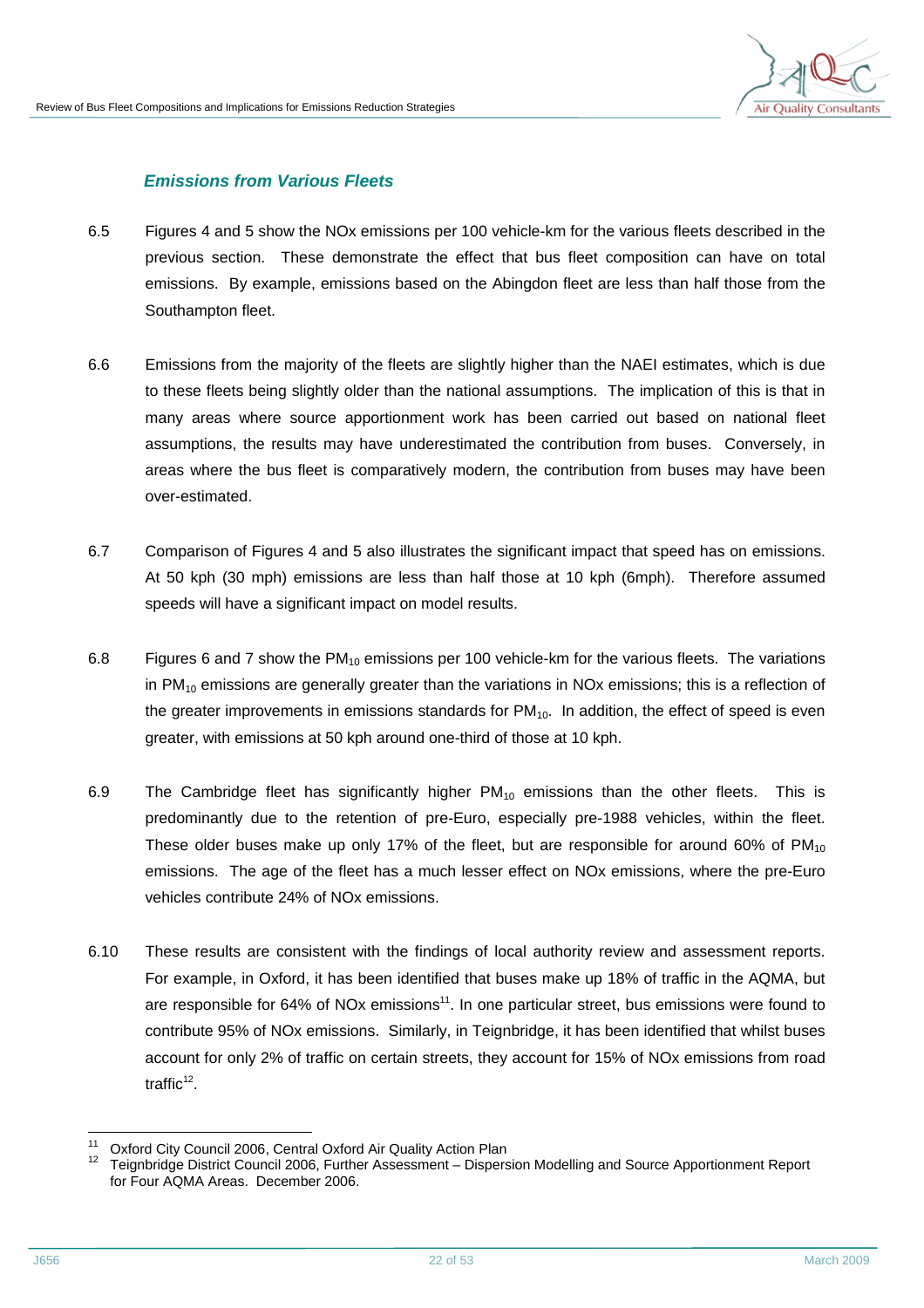

**Figure 4: NOx Emissions from Various Bus Fleets at 10kph** 

**Figure 5: NOx Emissions from Various Bus Fleets at 50kph** 

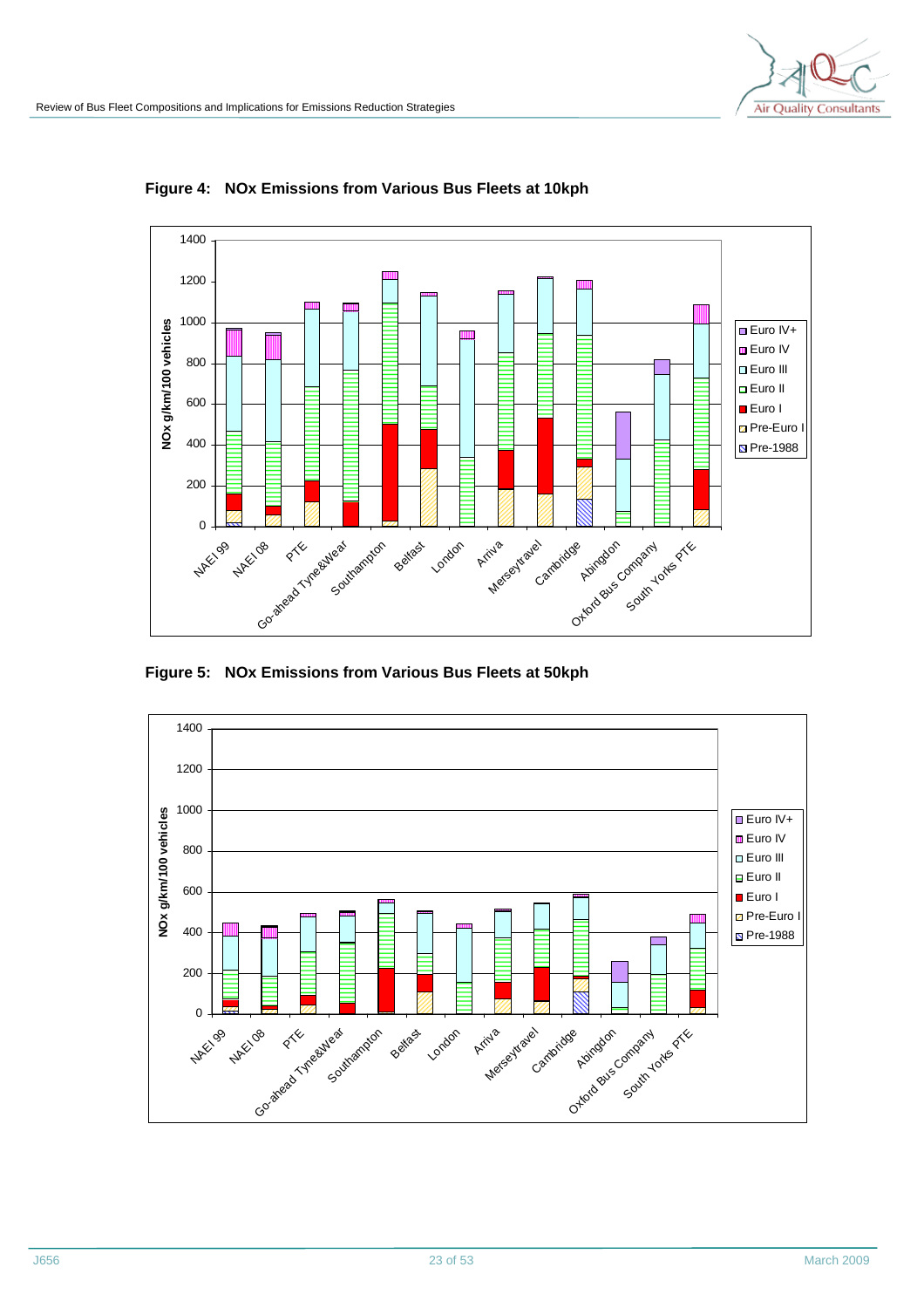

**Figure 6: PM<sup>10</sup> Emissions from Various Bus Fleets at 10kph** 

**Figure 7: PM<sup>10</sup> Emissions from Various Bus Fleets at 50kph** 

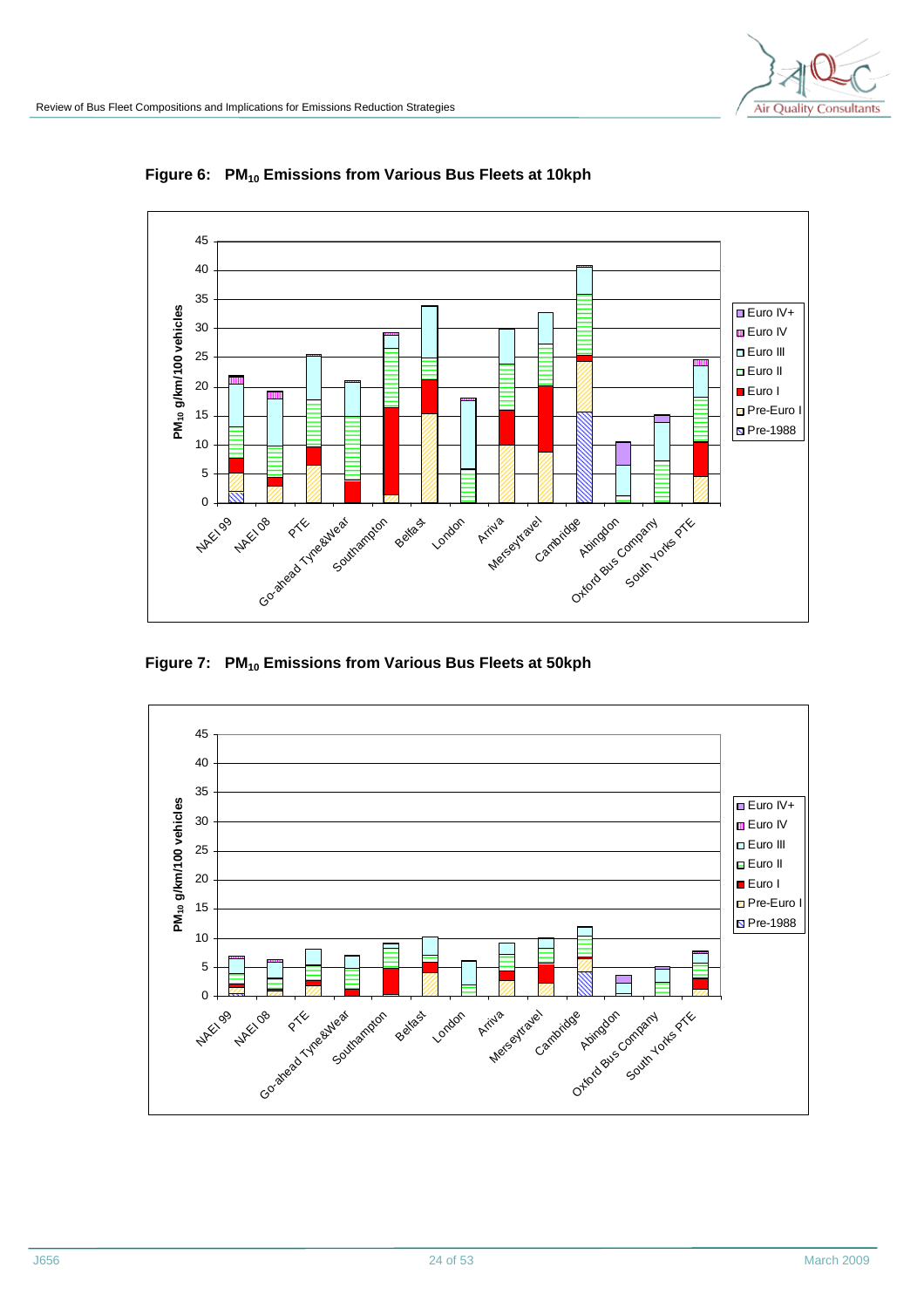### *Impact of Emission Reduction Strategies for Buses*

- 6.11 The Passenger Transport Executive Group (pteg) recently published a report on the opportunities for reducing greenhouse gases and pollutant emissions from bus fleets in PTE areas<sup>13</sup>. This considered the impact of various scenarios on total emissions from the fleet in the city regions covered by the PTEs (now ITAs). It found that without any further measures, NOx and PM emissions would be reduced by 29% and 49% respectively between 2007/8 and 2011/12, based on a realistic vehicle replacement rate of 5.5% per year. A higher replacement rate of 7.5% per year would lead to similar benefits as compared with a low ambition policy to promote diesel economy, with a further 9% reduction in NOx and 15% reduction in PM emissions. Greater benefits would be achieved with more ambitious policies to encourage greater fuel efficiency.
- 6.12 The pteg report highlighted that modern conventional diesel buses are hard to improve upon, when compared with current alternative technologies. It concluded that the most cost-effective way to reduce NOx and  $PM_{10}$  emissions in the short-term would be to replace the oldest buses with modern equivalents, or to retrofit abatement technology. It also identified driver training to improve fuel efficiency as a very cost effective, complimentary measure to reduce emissions.
- 6.13 The pteg report considered a range of alternative fuels and identified that hybrid vehicles could be the most effective way of reducing emissions in the long term. However, it concluded that due to the relatively high costs these are not currently commercially attractive. Changes in the relative costs of running these vehicles, possibly through the bus subsidy regime or fuel duty rates and improvements in the robustness of the technology are required before hybrid vehicles become a commercially attractive option for operators on a large scale.
- 6.14 A summary of some of the scenarios covered in the pteg report is provided in Table 7. This includes the percentage reduction in NOx and  $PM_{10}$  emissions from the bus fleet that could be achieved in these hypothetical scenarios. It shows that by modernising the bus fleet at a renewal rate of 16.5% per year would lead to significant reductions in emissions from buses, compared with a business as usual assumption of 5.5%.
- 6.15 LEZ studies for Bristol and Oxford have considered the effect of a range of measures on total traffic emissions. These show that upgrading all buses to Euro III or IV would have a significant effect on total traffic emissions. Both of these studies identified measures to reduce emissions from buses and HGV's as highly cost-effective.

<sup>13</sup> TTR Ltd, Scenarios and Opportunities for Reducing Greenhouse Gases and Pollutant Emissions from Bus Fleets in PTE areas, on behalf of pteg, December 2008.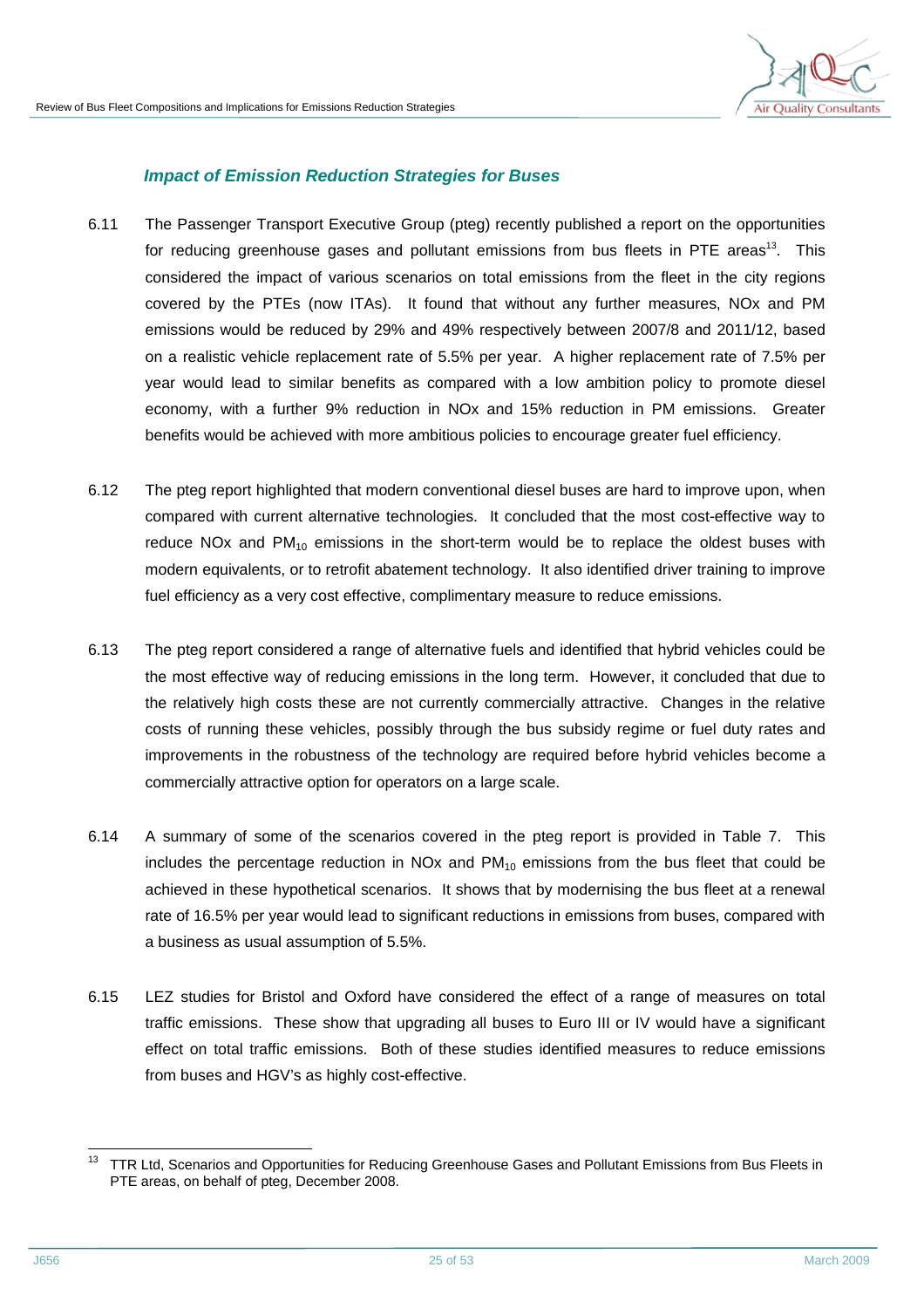| <b>Source</b>                                                              | Year    | <b>Location</b>                          | <b>Scenario(s)</b>                                                                                                           | <b>Overall</b><br>%Reduction<br>in NO <sub>x</sub><br>emissions | <b>Overall</b><br>%Reduction<br>in $PM_{10}$<br>emissions |
|----------------------------------------------------------------------------|---------|------------------------------------------|------------------------------------------------------------------------------------------------------------------------------|-----------------------------------------------------------------|-----------------------------------------------------------|
| Pteg <sup>13 a</sup>                                                       | 2011/12 | <b>Total PTE area</b>                    | Business as usual<br>5.5% per year<br>vehicle renewal<br>between 2007/8 and<br>2011/12                                       | 29 (bus<br>emissions<br>only)                                   | 49 (buses<br>only)                                        |
| Pteg <sup>13 a</sup>                                                       | 2011/12 | <b>Total PTE area</b>                    | <b>High Ambition</b><br>package of policies<br>leading to 16.5% per<br>year vehicle renewal<br>between 2007/8 and<br>2011/12 | 57(bus<br>emissions<br>only)                                    | 77 (bus<br>emissions<br>only)                             |
| <b>Bristol LEZ</b><br>feasibility<br>study <sup>19</sup>                   | 2010    | <b>Bristol</b><br>Administrative<br>Area | Particulate traps and<br>EGR for all Euro II &<br>III buses                                                                  | $\overline{2}$                                                  | $\overline{4}$                                            |
| <b>Bristol LEZ</b><br>feasibility<br>study <sup>19</sup>                   | 2010    | <b>Bristol</b><br>Administrative<br>Area | All buses Euro III                                                                                                           | 8                                                               | 9                                                         |
| <b>Bristol LEZ</b><br>feasibility<br>study <sup>19</sup>                   | 2010    | <b>Bristol</b><br>Administrative<br>Area | All buses Euro IV                                                                                                            | 10                                                              | 11                                                        |
| <b>Central Oxford</b><br><b>Air Quality</b><br>Action Plan <sup>11 a</sup> | 2011    | <b>Bus priority</b><br>route             | All buses, coaches<br>and HGVs to Euro II                                                                                    | 3                                                               | N/A                                                       |
| <b>Central Oxford</b><br><b>Air Quality</b><br>Action Plan <sup>11 a</sup> | 2011    | <b>Bus priority</b><br>route             | All buses, coaches<br>and HGVs Euro III                                                                                      | 22                                                              | N/A                                                       |
| <b>Central Oxford</b><br><b>Air Quality</b><br>Action Plan <sup>11 a</sup> | 2011    | <b>Bus priority</b><br>route             | All buses, coaches<br>and HGVs Euro IV                                                                                       | 40                                                              | N/A                                                       |

**Table 7: Summary of Hypothetical Impacts of Bus Emission Reduction Strategies** 

<sup>a</sup> Based on actual bus fleet

6.16 Figures 8 and 9 illustrate the effects that upgrading entire bus fleets to at least Euro III or Euro IV standard would have on NOx and  $PM_{10}$  emissions. Figure 8 demonstrates that upgrading most fleets to Euro III would reduce NOx emissions by around one-third. If these fleets were upgraded to at least Euro IV, then emissions from the oldest fleets, such as those in Southampton and Cambridge, could be halved.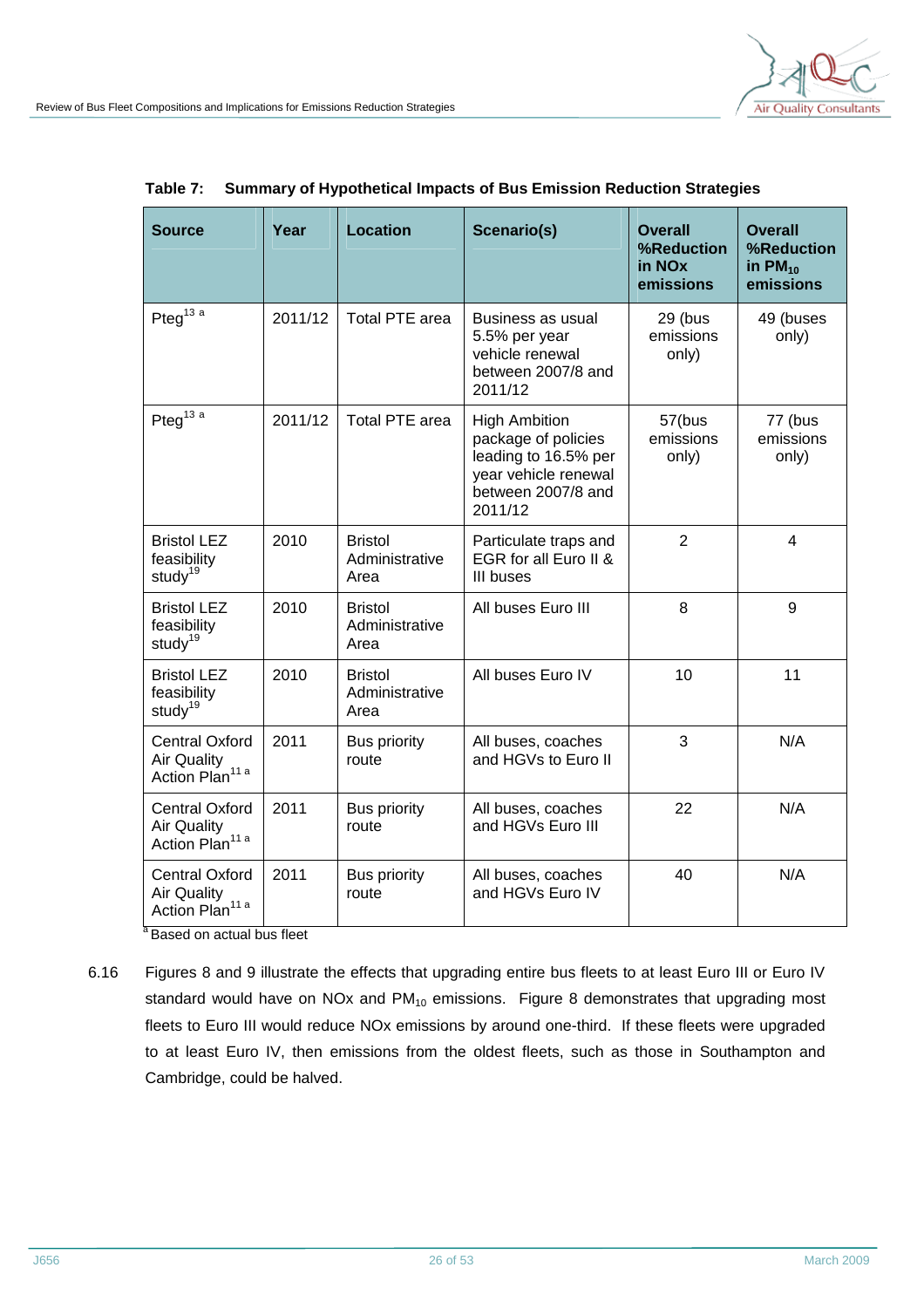6.17 Figure 9 shows that the impact of upgrading fleets on  $PM_{10}$  emissions would be even more significant.  $PM_{10}$  emissions from the Cambridge fleet could be reduced by 60% if all buses were upgraded to Euro III, or by 86% if all buses were upgraded to at least Euro IV.





**Figure 9: Impact of Upgrading Fleets on PM<sup>10</sup> Emissions** 

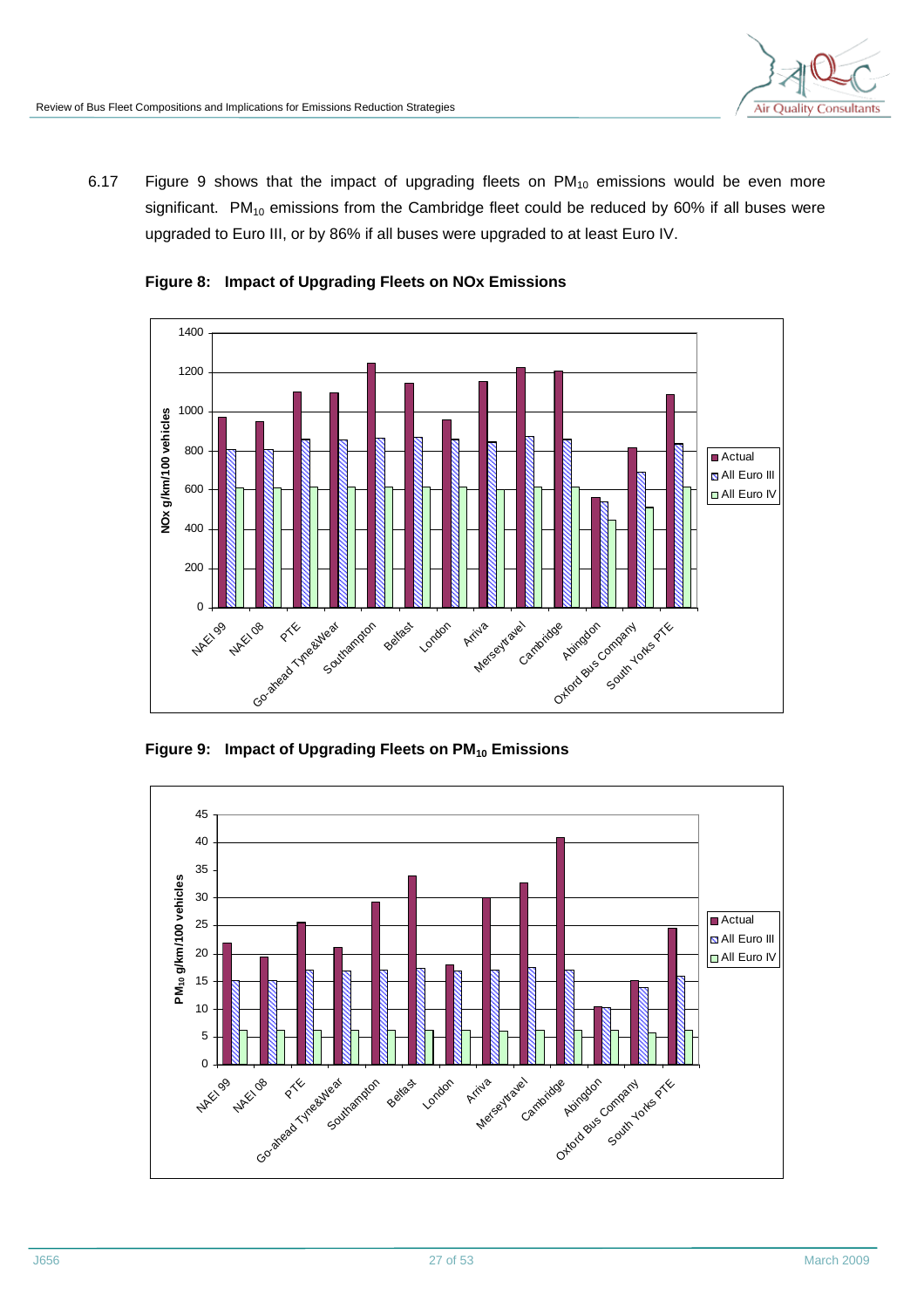

### **Concentrations**

- 6.18 It has not been possible within the scope of this report to quantify the extent to which bus emissions contribute to exceedences of the objectives on a national basis. National modelling to determine compliance with the objectives and EU limit values has been carried out<sup>14</sup>. This modelling indicates that along some road links where exceedences of the limit value are predicted, bus emissions contribute significantly. However, many of the locations identified in this report, such as Bath, Cambridge, Oxford and Norwich, are not identified in the national modelling as having roads where the EU limit value for nitrogen dioxide is expected to be exceeded in 2010. It is recognised that the national modelling is not sufficiently detailed to identify all congested streets with high numbers of buses, which are often in small historic towns, where the objectives are exceeded and bus emissions are significant.
- 6.19 In order to investigate the effect that varying the composition of the bus fleet can have on modelled concentrations, the ADMS-Roads model has been run for a single road. In each scenario it was assumed that 10% of the total traffic flow was buses, with all traffic travelling at an average speed of 10kph. These parameters were selected to reflect circumstances in congested, town centre streets with high proportions of buses, and where emission reduction strategies targeted at buses could potentially be most effective. Further details are provided in Appendix 2.
- 6.20 The results are presented in Table 8 and Figures 10 and 11. These show that although buses make up only 10% of the traffic flow, they are responsible for around 50% of the  $NO<sub>2</sub>$  contribution derived from traffic and 35% of the  $PM_{10}$  contribution.
- 6.21 Figures 10 and 11 demonstrate the effect that various bus fleets have on modelled  $NO<sub>2</sub>$  and PM<sub>10</sub> concentrations. Predicted  $NO<sub>2</sub>$  concentrations based on the Cambridge fleet are around 2  $\mu$ g/m<sup>3</sup> higher than those predicted using the NAEI fleet, whereas the predicted  $NO<sub>2</sub>$  concentration based on the Abingdon fleet is around 3  $\mu$ g/m<sup>3</sup> lower than the NAEI fleet. A similar pattern is exhibited in the  $PM_{10}$  results.
- 6.22 The results show that upgrading all buses to at least Euro III or IV would lead to reductions in NO<sub>2</sub> and  $PM_{10}$  concentrations. These strategies would be most effective in areas where older fleets are in operation.
- 6.23 These results have important implications for measures that may have been considered in the development of local authority Action Plans. Where the actual bus fleet is older than the national average, the potential benefits of emission reduction strategies may have been underestimated if

l  $14$  Personal Communication with John Stedman AEAT 16<sup>th</sup> March 2008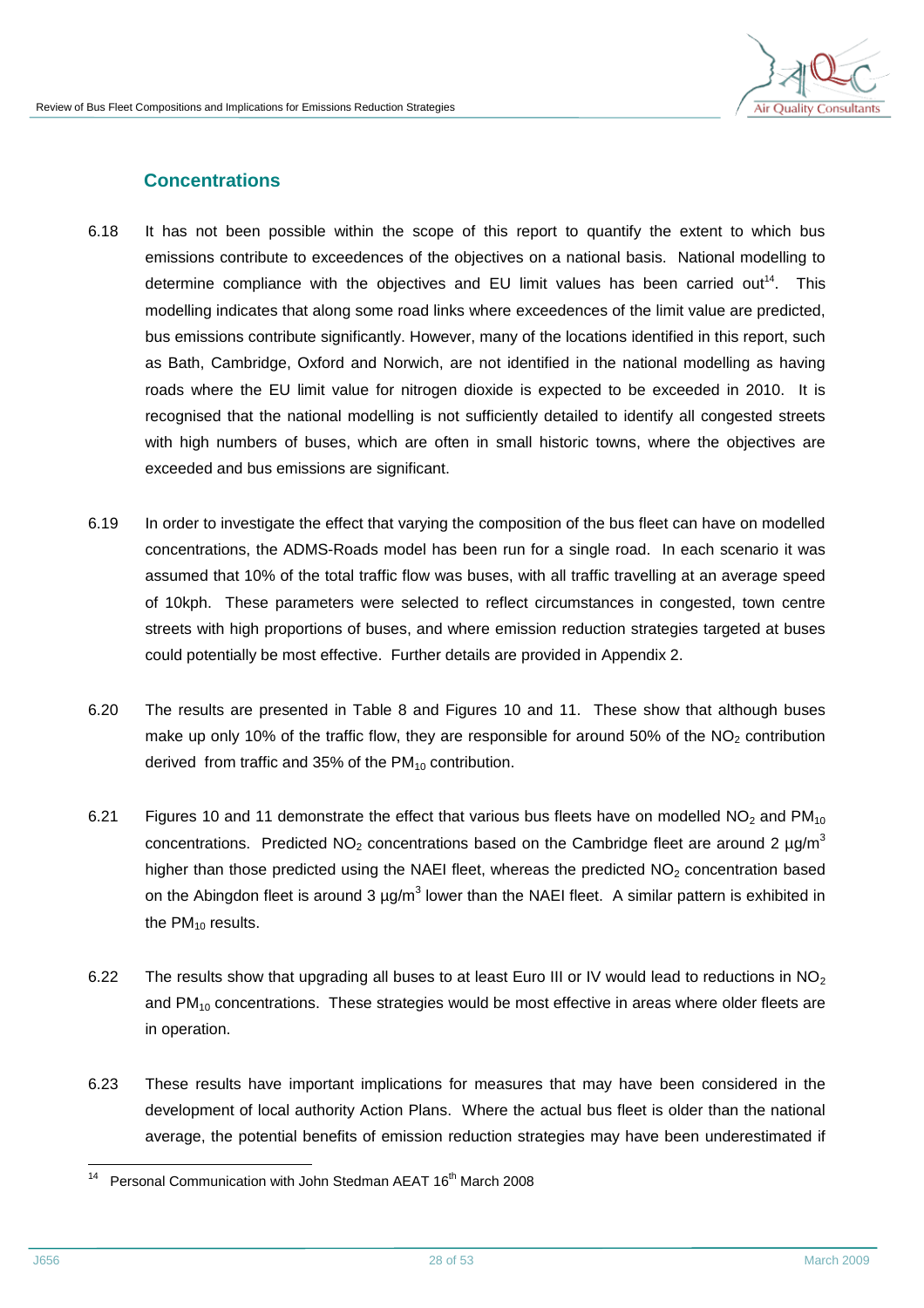

the NAEI fleet assumptions were used for assessment. Conversely, in areas where the bus fleet is newer than that assumed in the NAEI, the benefits of upgrading the fleet could be negligible.

6.24 The results described above are consistent with other local authority studies carried out to support the development of Action Plans. For example, a study completed for Newcastle City Council in 2005<sup>15</sup>, identified that in one particular street near the bus station, 54% of the nitrogen dioxide concentration was attributable to bus emissions. The study also considered the potential effects of reducing emissions from a number of sources, and concluded that reducing bus emissions by 50% (roughly equivalent to replacing Euro II buses with Euro IV) along this particular street would reduce nitrogen dioxide concentrations by 19  $\mu$ g/m<sup>3</sup>, from 71 to 52  $\mu$ g/m<sup>3</sup> . In comparison, reducing car emissions by 50% would have a less than 1  $\mu$ g/m<sup>3</sup> impact. This highlights the very significant improvements that can potentially be delivered by bus emission reduction strategies at certain locations. It should be noted that these estimates were based on the NAEI fleet rather than the actual fleet in Newcastle.

| <b>Fleet</b>                        | <b>Background</b> | <b>All Rd</b> | Car | <b>Bus</b> | Light | <b>HDV</b> | <b>Total</b> |
|-------------------------------------|-------------------|---------------|-----|------------|-------|------------|--------------|
| <b>Nitrogen Oxides (NOx)</b>        |                   |               |     |            |       |            |              |
| <b>NAEI</b>                         | 68.8              | 61.7          | 9.2 | 31.7       | 2.7   | 18.1       | 130.5        |
| Cambridge                           | 68.8              | 69.3          | 9.2 | 39.3       | 2.7   | 18.1       | 138.1        |
| Abingdon                            | 68.8              | 48.3          | 9.2 | 18.3       | 2.7   | 18.1       | 117.1        |
| <b>NAEI All Euro III</b>            | 68.8              | 56.4          | 9.2 | 26.4       | 2.7   | 18.1       | 125.2        |
| NAEI All Euro IV                    | 68.8              | 50.0          | 9.2 | 20.0       | 2.7   | 18.1       | 118.8        |
| Nitrogen Dioxide (NO2) <sup>a</sup> |                   |               |     |            |       |            |              |
| <b>NAEI</b>                         | 36.0              | 18.3          | 2.7 | 9.4        | 0.8   | 5.4        | 54.3         |
| Cambridge                           | 36.0              | 19.9          | 2.6 | 11.3       | 0.8   | 5.2        | 55.9         |
| Abingdon                            | 36.0              | 15.0          | 2.9 | 5.7        | 0.8   | 5.6        | 51.0         |
| <b>NAEI All Euro III</b>            | 36.0              | 17.0          | 2.8 | 8.0        | 0.8   | 5.5        | 53.0         |
| <b>NAEI All Euro IV</b>             | 36.0              | 15.5          | 2.8 | 6.2        | 0.8   | 5.6        | 51.5         |
| $PM_{10}$                           |                   |               |     |            |       |            |              |
| <b>NAEI</b>                         | 27.2              | 1.5           | 0.3 | 0.5        | 0.3   | 0.4        | 28.7         |
| Cambridge                           | 27.2              | 2.0           | 0.3 | 1.0        | 0.3   | 0.4        | 29.2         |
| Abingdon                            | 27.2              | 1.2           | 0.3 | 0.3        | 0.3   | 0.4        | 28.4         |
| <b>NAEI All Euro III</b>            | 27.2              | 1.3           | 0.3 | 0.4        | 0.3   | 0.4        | 28.5         |
| NAEI All Euro IV                    | 27.2              | 1.1           | 0.3 | 0.1        | 0.3   | 0.4        | 28.3         |

**Table 8: Predicted Concentrations (µg/m<sup>3</sup> ) for Single Road 2008** 

a Variations in predicted NO<sup>2</sup> for cars and HDV due to the complex NOx to NO2 relationship (see Appendix 2 for further details)

<sup>15</sup> Air Quality Consultants 2005, Further Assessment of Air Quality in Newcastle City Centre, the Quayside and Jesmond Road, on behalf of Newcastle City Council.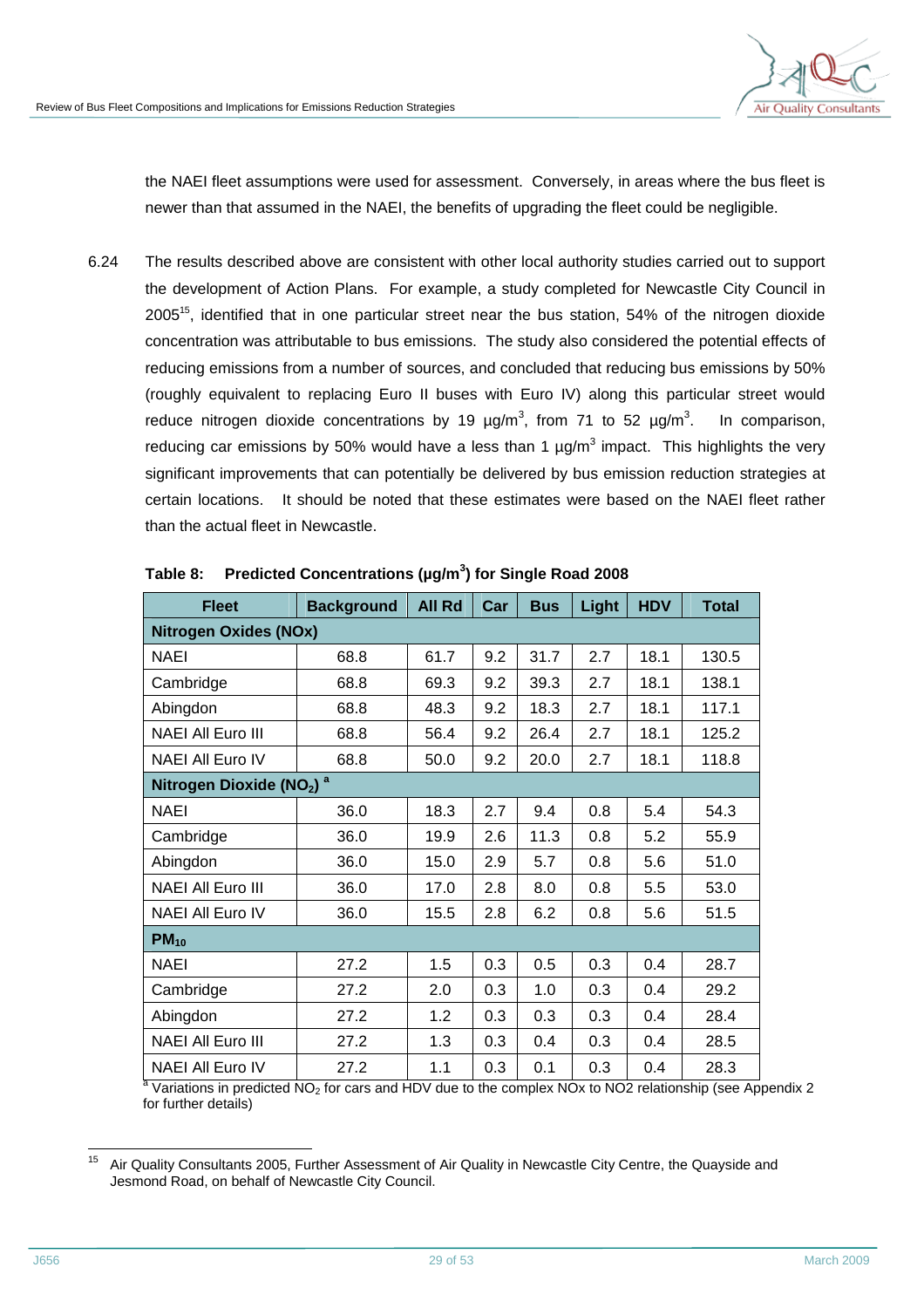

**Figure 10: Impact of Upgrading Fleets on NO2 Concentrations in 2008** 

**Figure 11: Impact of Upgrading Fleets on PM10 Concentrations in 2008** 

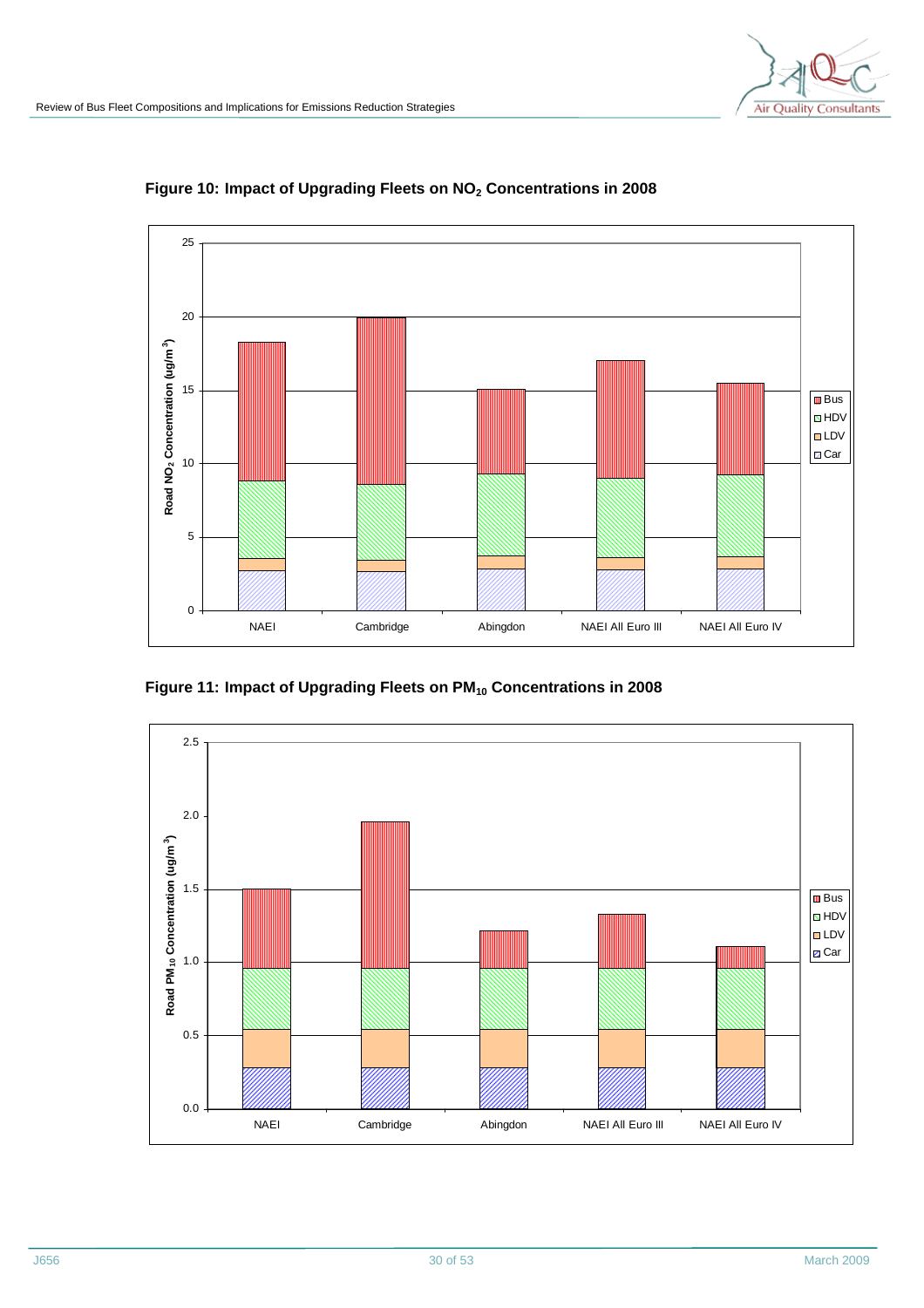

## **7 Case Studies**

7.1 As described in the methodology section, a number of local authorities were contacted to obtain information on emission reduction measures for buses. A summary of these case studies is provided below. Further details of interviewees contacted are provided in Appendix 1.

### **Winchester – MIRACLES/Bus Quality Partnership**

- 7.2 A successful programme for reducing bus emissions by retrofitting and bus replacement has been implemented in Winchester. A Bus Quality Partnership was set up, with additional funding initially provided as part of the EU MIRACLES project. In September 2003, thirteen new Euro III buses were introduced on two key routes. In addition, 10 buses were re-powered (engines replaced) from Euro I to Euro III, and four Euro II buses operating on the Park and Ride route were fitted with CRT. Some short-term trials of diesel/electric hybrid buses were also carried out.
- 7.3 The MIRACLES project ended in 2006. Problems were encountered with re-powering and retrofitting buses. It was concluded in light of the ever tightening Euro standards, that fleet replacement was the most cost effective option $16$ .
- 7.4 The funding was provided to Stagecoach, who operate around 90% of buses in Winchester. A lasting legacy of the MIRACLES project is that Stagecoach has continued to upgrade the fleet operated in Winchester; this is partially driven by the on-going Bus Quality Partnership. However, Stagecoach now take pride in their Winchester fleet which they claim is one of the newest in the country, and the company is now trialling a Euro V bus on behalf of the manufacturer. However, there is anecdotal evidence that this has led to a greater number of older buses in other areas, such as Southampton.

### **Cambridge – Voluntary Partnership Agreement**

7.5 Cambridgeshire County Council has set up a voluntary Bus Quality Partnership. This includes a requirement by the operator to submit an annual emissions action plan to demonstrate how it will support year-on-year improvements to air quality in the 'core area'. The provisional implementation plan supports the LTP target of all buses in the core area being Euro II or better by

<sup>16</sup> 16 Personal Communication with Andy Wren Hampshire County Council 20<sup>th</sup> January 2009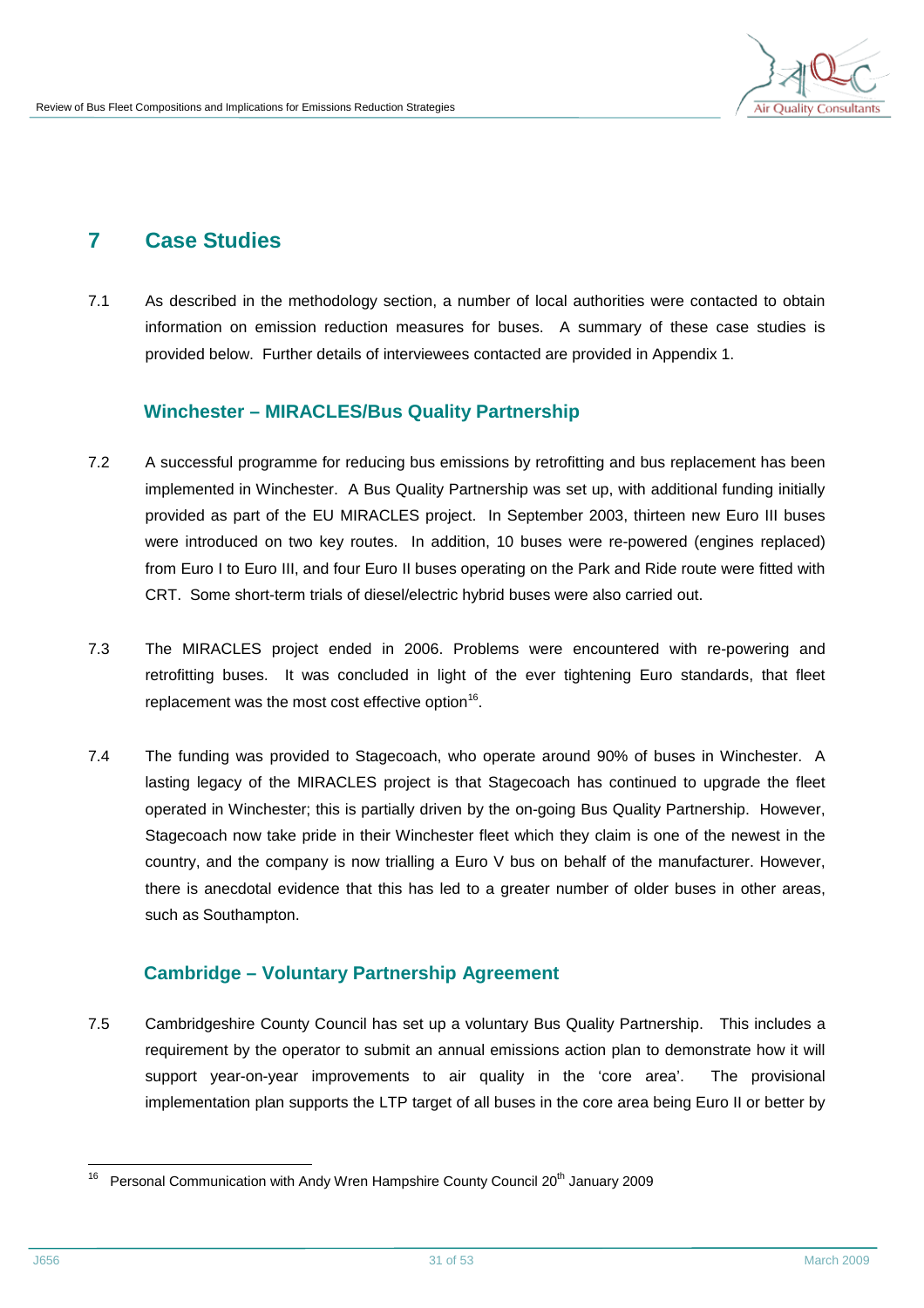

2009; it also identifies an aspirational target of Euro III by 2015. However, each operator only demonstrate an 'aspiration' to meet the Euro II target.

- 7.6 There is no statutory recourse for operators that do not comply with the agreement. However, the County Council may refuse to issue transponders, which operate bollards allowing buses to enter the core area, if operators' action plans are not felt to be sufficiently challenging.
- 7.7 A member of the air quality team at Cambridge City Council is on the board involved in setting up the partnership. An Annex to the agreement<sup>17</sup> sets out in detail the nature of the air quality problem in Cambridge and describes measures that operators could adopt to reduce emissions. In addition, the Annex describes how the County Council will calculate NOx and  $PM_{10}$  indices for each bus fleet based on Euro standards and distances travelled. The officer would have preferred to see specific emissions standards set within the agreement, however it was felt that this would not have been practical for some operators who may then not have signed up to this voluntary agreement if emissions standards had been higher.
- 7.8 The Quality Partnership was launched in January 2009 and took around 2 years to set up. Although air quality was identified as a main trigger to setting up the Partnership, it was felt that there were conflicts between the aims of the County Council, who were responsible for setting up the Partnership, and the City Council who are responsible for air quality. Although there is now an agreement in place, which should eventually remove pre-Euro and Euro I buses from the AQMA, it does little to encourage the introduction of the very cleanest Euro IV and V buses that are required to work towards achievement of the air quality objectives.

### **Bath – Traffic Regulation Condition**

7.9 In August 2005 Bath and North East Somerset Council successfully applied to the local Traffic Commissioner for a Traffic Regulation Condition (TRC). The TRC, which was granted in July 2006, related to the operation of tour buses in the city. It stated that 80% of all tour buses must comply with Euro III or higher exhaust emissions standards with immediate effect. The remaining 20% of buses were required to comply with Euro II standards, and to be upgraded to Euro III or higher by April 2008<sup>18</sup>. In addition, it limited the number of buses, the routes and bus stops used, and banned the use of loud speaker public address systems to reduce noise impacts.

 $17$ <sup>17</sup> Cambridge County Council 2008 Quality Bus Partnership Agreement 2008-2011

<sup>18</sup> Decision of the Traffic Commissioner Western Traffic Area, Application by Bath & North East Somerset Council for Traffic Regulation Conditions, July 2006.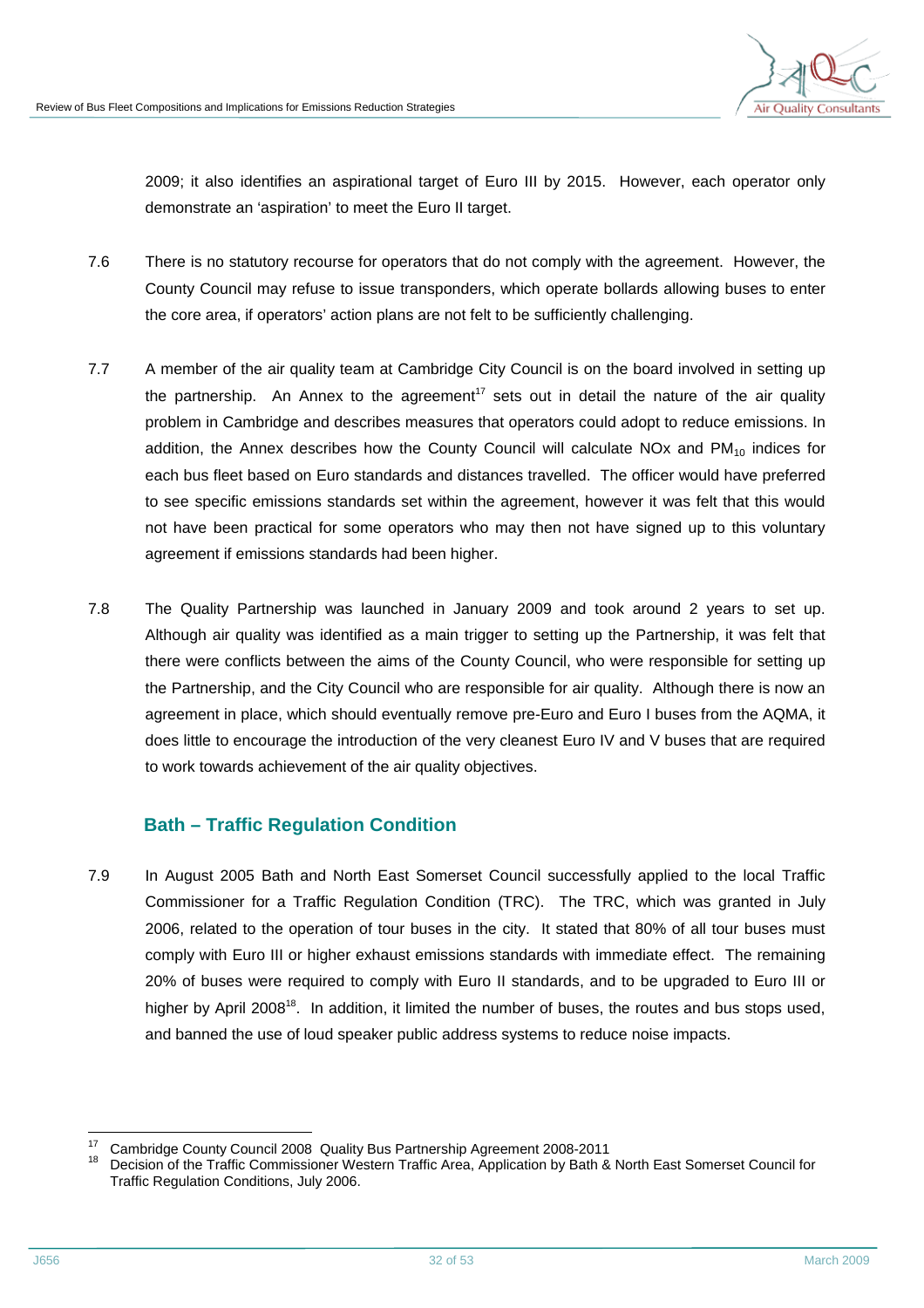

- 7.10 Prior to the TRC there had been a number of tour bus operators in the city. There were a large number of buses, with low occupancy rates. The majority of these were old buses which were pre-Euro I. The Council received a large number of complaints about noise and pollution from these buses, which were the driving force for the Council to take action against the tour bus operators.
- 7.11 Following the TRC there is now only one tour bus operator in the city, which is using modern buses. The TRC does not require any further improvements in emissions; however, the TRC could be amended if it was felt necessary.
- 7.12 The application, which included air quality evidence, was submitted in September 2005. A public inquiry was held in May 2006 and the TRC was agreed in July 2006. Prior to the TRC application, a lot of time was spent on putting the case together. Initially, the Council tried to put a voluntary agreement in place, however this was unsuccessful and found to be against competition rules.
- 7.13 Approximately 90% of scheduled bus services in the city are operated by the First Bus group. They upgraded their whole fleet in the city to new buses in 2005 (Euro III) and it was not felt necessary to include scheduled services in the TRC.
- 7.14 Overall the TRC has been successful in reducing emissions from tour buses in the city. However, significant time and cost were involved in achieving this. It is likely that the number of buses operating in the city would have reduced over time due to commercial pressures, although it is unlikely that the fleet of the remaining operator would have been upgraded without the TRC.

### **Bristol – LES – Engine Management**

7.15 The Bristol Low Emission Strategy Feasibility Study<sup>19</sup> was completed in 2006. It considered the air quality impacts and cost-effectiveness of a range of measures including a Low Emission Zone, mandatory bus emission controls, voluntary emissions agreements with freight operators, and scrappage and retrofitting schemes for older cars. The study identified that mandatory controls on bus emissions could lead to a 2-10% reduction in nitrogen oxides (NOx) emissions from road traffic and a corresponding 4-12% reduction in particulate matter emissions. It also concluded that the mandatory bus emission controls would be the most cost-effective scheme. These conclusions are consistent with a number of LES studies that were carried out around the same time.

l  $19$  TTR 2006. Bristol Low Emission Strategy Feasibility Study, July 2006.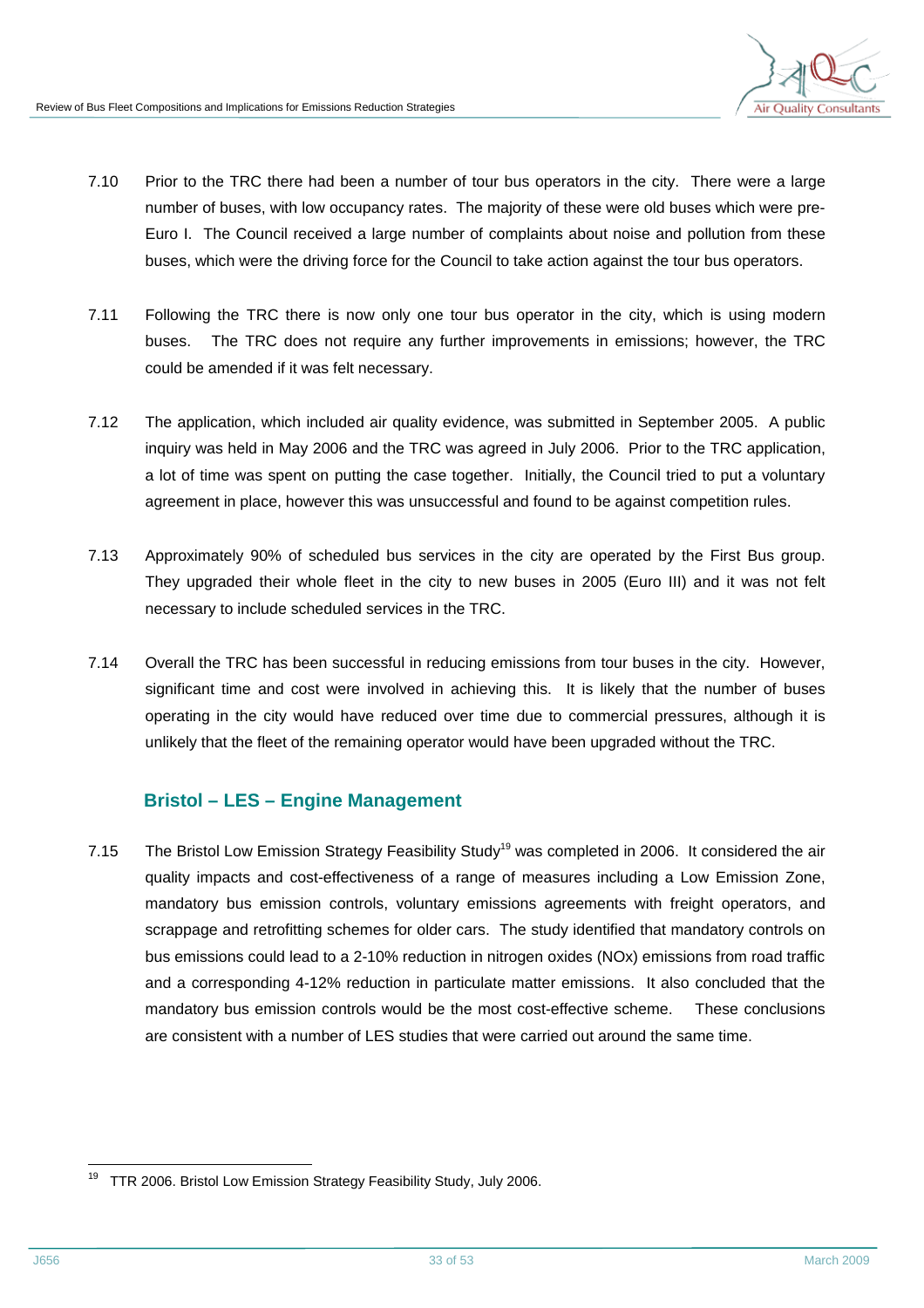

- 7.16 Prior to the LES study, Bristol City Council had successfully funded retrofitting of older buses with DPF using European funding as part of the VIVALDI project. However, it was found that retrofitting DPF can lead to high maintenance costs.
- 7.17 Following the conclusions of the LES study, Bristol City Council is now looking to introduce another scheme. This will involve funding changes to the engine management systems of Euro IV buses, so that emissions are reduced to Euro V levels. Calculations carried out by the Council indicate that this approach would be more cost effective than retrofitting, as costs are lower. However, this scheme has not yet been rolled out due to concerns about the legality of providing funding to the operator. Under EU competition rules, the level of funding that a local authority can provide to a private bus operator is capped. Bristol City Council is therefore seeking legal advice before continuing with this scheme.
- 7.18 Bristol City Council has also entered into a Quality Bus Partnership with the main operator (First) for a number of 'showcase' routes. Although there is no specification of emissions standards for buses operating on the 'showcase' routes, they do need to be new buses and therefore will have relatively low emissions.

### **Norwich LEZ**

- 7.19 A Low Emission Zone was introduced in July 2008 to reduce nitrogen dioxide and  $PM_{10}$ concentrations in the Castle Meadow area of Norwich. A Traffic Regulation Condition has been granted by the Traffic Commissioner, which specifies that certain proportions of an operators' fleet using Castle Meadow must comply with Euro III emissions standards. For services that operate wholly within Norwich City, 100% of buses must comply with Euro III by April 2010.
- 7.20 The LEZ has been introduced as part of the European funded CIVITAS initiative. Some of this funding was used via the LTP to provide grants to operators to cover 65% of the cost of retrofitting equipment, so that the Euro III standard could be achieved. For CIVITAS partner operators, the additional 35% of funding could be obtained from the EU. Under this scheme 30 buses were retrofitted with equipment to achieve Euro III standard. Eight new buses were also purchased.
- 7.21 CIVITAS funding covered obtaining the Traffic Regulation Conditions, publicising the LEZ and officer time. Norfolk County Council also offered free places on eco-driving training courses. In addition, an 'Engine Switch Off' Traffic Regulation Order has been introduced in Castle Meadow, to further reduce emissions in this area.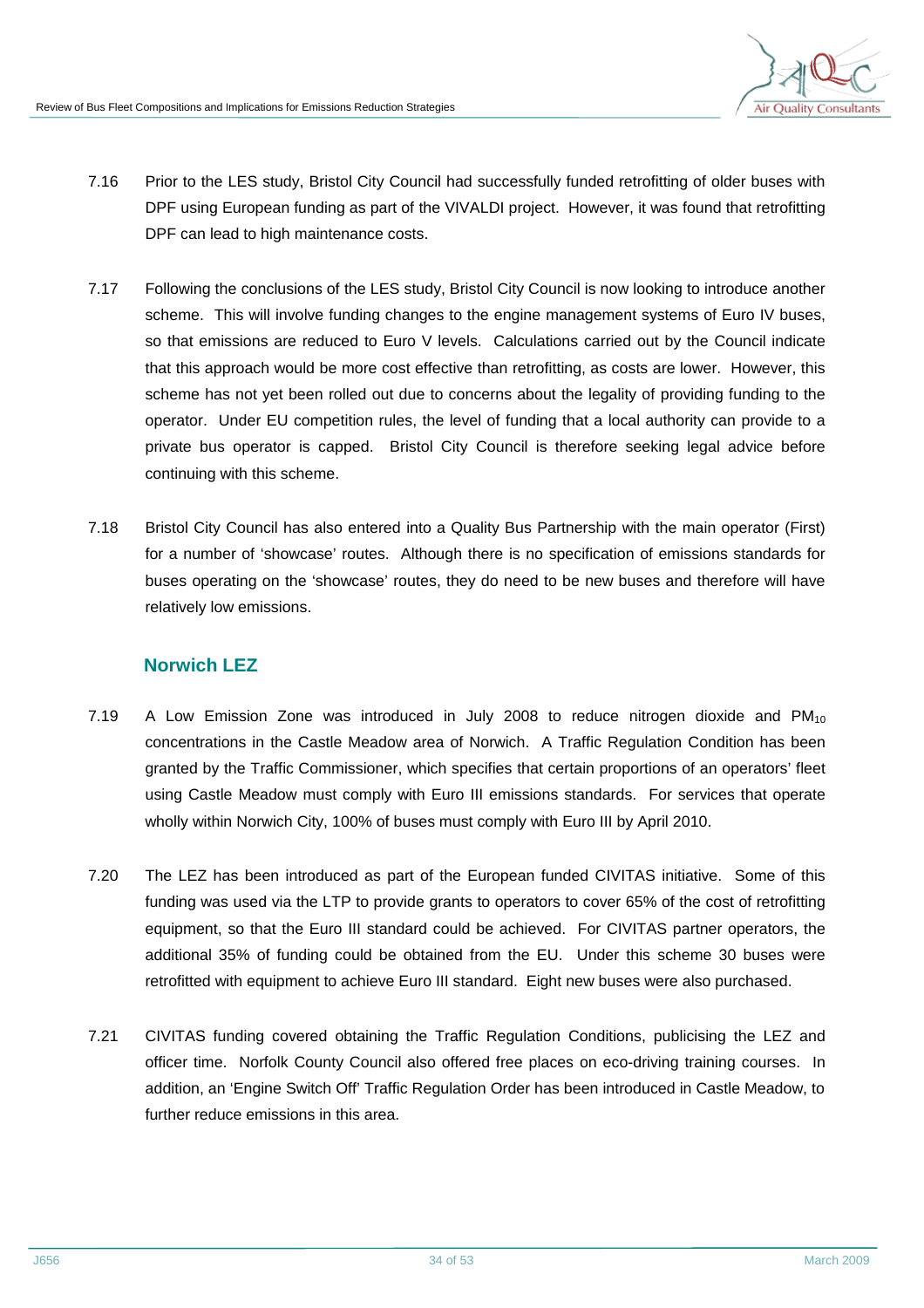

- 7.22 The Norwich LEZ is a good example of partnership working between Norfolk City Council and Norwich County Council, although, as with other projects, engaging bus operators was found to be a challenge. It is also notable that like some of the other more successful schemes, it was assisted by European funding. It is unlikely that the LEZ would have been introduced without this funding.
- 7.23 The Air Quality Action Plan<sup>20</sup>, published as part of the LTP in 2004, estimated that the implementation of the LEZ, in conjunction with a Bus Quality Partnership and retrofitting abatement technology could reduce nitrogen dioxide concentrations in the Castle Meadow Area by 5  $\mu$ g/m<sup>3</sup>. Monitoring of nitrogen dioxide concentrations is being carried out in the LEZ by the University of East Anglia, as part of the CIVITAS project. However the results will not be published until the project is complete.

### **Belfast – Air Quality Action Plan**

- 7.24 The operation of buses in Belfast differs from much of the rest of UK. Buses in the city are operated by Translink, which operates bus and rail services in Northern Ireland. Translink is controlled by the Board of Northern Ireland Transport Holding Company, which is responsible to the Department for Regional Development. It has therefore been easier to engage this single, publicly accountable operator in the development of an Air Quality Action Plan.
- 7.25 Belfast City Council's Air Quality Action Plan<sup>21</sup> includes a number of measures aimed at reducing emissions from buses, for which Translink was named as the 'lead authority' to implement these measures. Actions that have been implemented include:
	- Introduction of a bus replacement programme to reduce the average age of the fleet to 8 years;
	- Retrofitting Continuous Regenerative particulate Traps (CRT) to Euro II and Euro III buses operating in the city;
	- Introduction of a requirement to purchase new vehicles complying with the prevailing Euro standard.
- 7.26 Whilst the measures introduced are not particularly onerous, and generally represent actions that Translink proposed to take independently of the Air Quality Action Plan, it appears that Belfast City Council has not encountered the same barriers to engaging the bus operator, as has been apparent elsewhere.

<sup>20</sup> Norfolk County Council 2006. Provisional Second Local Transport Plan for Norfolk 2006-2011, Appendix B - Air Quality Action Plans.

<sup>&</sup>lt;sup>21</sup> Belfast City Council 2006. Belfast City Air Quality Action Plan. May 2006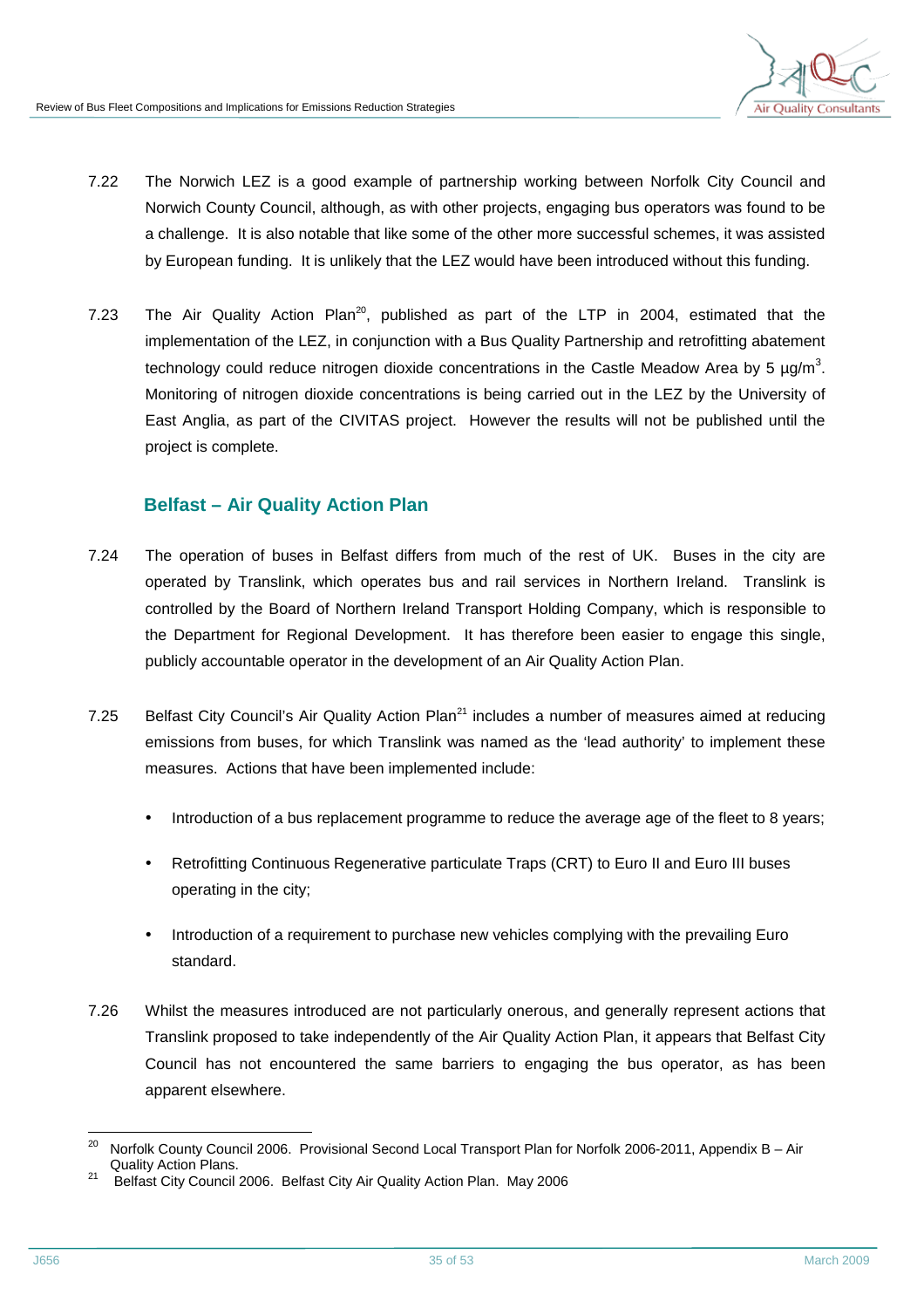### **Sheffield – Statutory Quality Partnership**

- 7.27 A Statutory Quality Bus Partnership was been set up in North Sheffield in 2006. This specifies that all core services must comply with Euro III standards and all complementary services must comply with Euro II, with an agreement to improve to Euro III.
- 7.28 As a result approximately 110 buses are required to meet at least Euro III standards, 48 of which are actually Euro IV. This is a substantial proportion of the bus fleet and has benefits across the city, as most operate cross-city services.
- 7.29 South Yorkshire Integrated Transport Authority is now considering similar SQP's in Doncaster and Barnsley, with minimum Euro III standards for frequent services and Euro II standards for other services. However, there is opposition from smaller operators who claim that even Euro II standards are unachievable.

### **Tyne & Wear LTP**

- 7.30 Although no specific bus emission reduction measures have been implemented in Tyne & Wear, the studies undertaken in Newcastle City Centre<sup>22</sup> to support the Action Plan identified bus emissions as a significant source of nitrogen oxides in some locations. Therefore, the LTP and associated documents identify targets to reduce bus emissions. The Tyne & Wear Local Transport Plan Core Team has prepared the Tyne & Wear Air Quality Delivery Plan<sup>23</sup>. This identifies the 'number of Euro engine buses operating in AQMAs and future AQMAs' as an Indicator and a desire to encourage the most 'environmentally friendly vehicles' in these sensitive areas.
- 7.31 The Air Quality Delivery Plan sets out actions that will have a positive effect on this indicator. This includes use of the powers within the Local Transport Act 2008 to enter into formal partnership agreements to improve the quality of buses in AQMAs. Other actions include encouraging ecofriendly driving courses for bus drivers to prevent bus idling and better enforcement to prevent engine idling in city centres.

### **Oxford – Oxford Bus Company**

7.32 Oxford Bus Company is an example of a organisation that operates a bus fleet with significantly lower emissions than the national average. The average age of the fleet is around 5 years,

<sup>22</sup> <sup>22</sup> Air Quality Consultants 2005, Further Assessment of Air Quality in Newcastle City Centre, the Quayside and Jesmond Road, on behalf of Newcastle City Council

 $^{23}$  Tyne & Wear Local Transport Plan Core Team. Tyne & Wear Air Quality Delivery Plan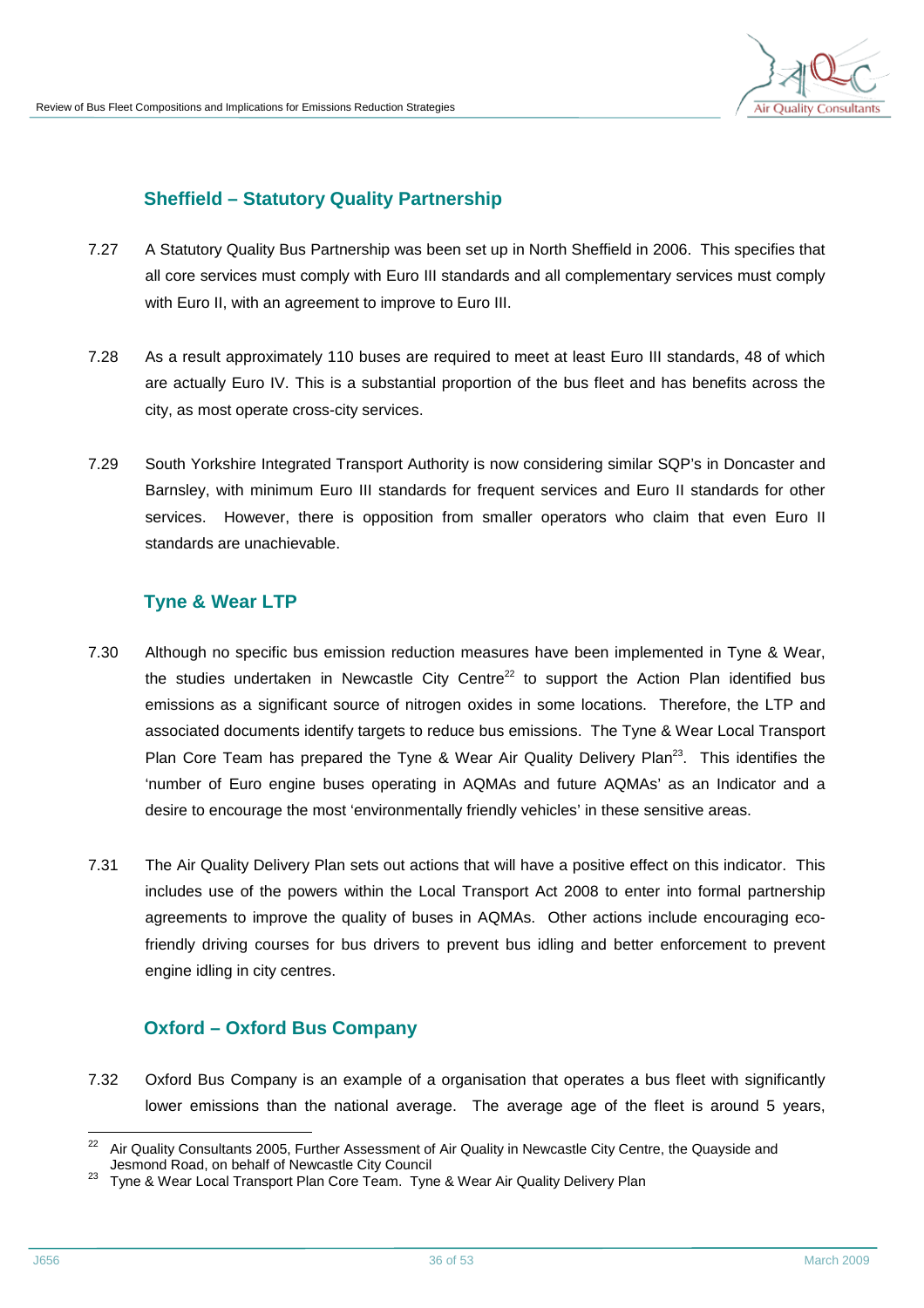

compared with the national average of 8 years. All of the company's buses are Euro II plus CRT or better, with Euro V buses making up over 20% of the fleet.

- 7.33 The Company cites the market conditions in Oxford as a key motivation for adopting this modern fleet. It has set out to distinguish itself from other companies, based on the quality of the buses it uses, because it feels that this is important to bus patrons in the city. Oxford Bus Company also wants to be prepared for the introduction of an LEZ in the city, rather than playing 'catch up' with other operators.
- 7.34 The Company also carry out intensive driver training and monitoring. They claim that this has improved fuel efficiency by  $5\%^{24}$ .
- 7.35 Although the Oxford Bus Company operates a high quality fleet for public and corporate social responsibility reasons, economic factors are important. The reduced maintenance and fuel costs as a result of operating a modern, low mileage fleet provide the economic case for this approach.
- 7.36 Oxfordshire County Council's pricing preference scheme, which encourages the use of new buses on subsidised routes may also have encouraged renewal of the Oxford Bus Company's fleet. Another economic incentive for the early introduction of Euro V vehicles is the Reduced Pollution Certificate Scheme, which provides a discount of up to £500 per year for Euro V vehicles registered before 1 October 2009.

### **Liverpool – Variable Charging and Fixed Penalty Notices**

- 7.37 Merseytravel, which is the ITA for Merseyside, recognises that bus deregulation has led to a large number of competing operators in their area. Many of these small operators use old, higher emissions buses. To date, attempts to encourage modernisation of the fleet have been limited, although they do operate variable charging at bus stations, where newer buses pay lower departure fees.
- 7.38 Officers from Liverpool City Council carry out on-street surveys of idling buses and ask drivers to switch off engines. If the driver does not comply, they are issued with a £20 fixed penalty notice. The driver is personally responsible for paying the fine.

<sup>-&</sup>lt;br>24 [www.go-ahead.com/goahead/media/news/2008news/2008-09-15/](http://www.go-ahead.com/goahead/media/news/2008news/2008-09-15/)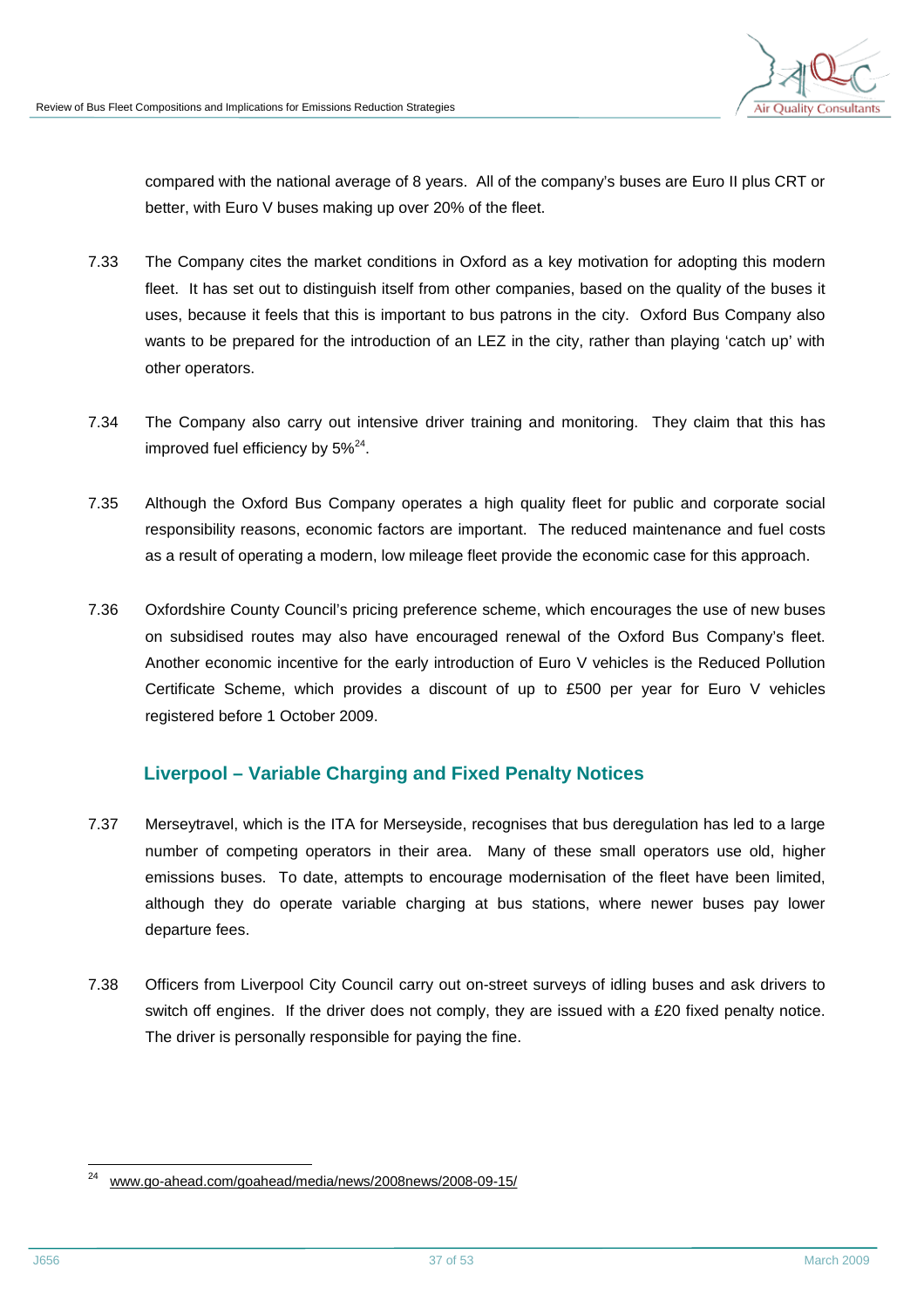

## **8 Evaluation of Current Emissions Reductions Strategies**

## **Factors that Influence the Implementation of Emissions Reductions Strategies for Buses**

8.1 Based on the interviews carried out, and case studies described above, a number of common themes emerge that prevent or enhance the implementation of emission reduction strategies for buses. These are summarised in Table 9 and discussed below.

| <b>Prevent</b>                    | <b>Enhance</b>                                                                         |
|-----------------------------------|----------------------------------------------------------------------------------------|
| Inability to engage bus operators | Bus operators willing to engage and<br>interested in public perception of the<br>fleet |
| Lack of funding                   | External funding                                                                       |
| Large urban areas                 | Specific and 'visible' air quality problem,<br>e.g. small historic towns and cities    |
| Large number of bus operators.    | Single main bus operator (if willing to<br>engage)                                     |
| <b>County vs District</b>         | Unitary authority                                                                      |
| Lack of prioritisation            | An individual championing the<br>approach                                              |
| Competition rules                 | Clear guidance on mechanisms<br>available                                              |

**Table 6: Factors that can Prevent or Enhance the Implementation of Bus Emission Reduction Strategies** 

#### *Nature of Air Quality Problem*

8.2 It emerges from the case studies that most bus emission reductions strategies to date have been implemented in small historic towns and cities. This may be because the air quality problems are confined to specific streets in the town/city centre. Exceedences of the air quality objectives in these areas are often influenced by the physical nature of these streets, which are narrow 'canyonlike' streets that reduce dispersion of pollutants. These areas are often central shopping and/or tourist areas and therefore often served by a relatively large number of bus services. The presence of a specific visible problem, i.e. a large number of buses in a small public area, in combination with a will to make these predominantly tourist areas more attractive, appears to help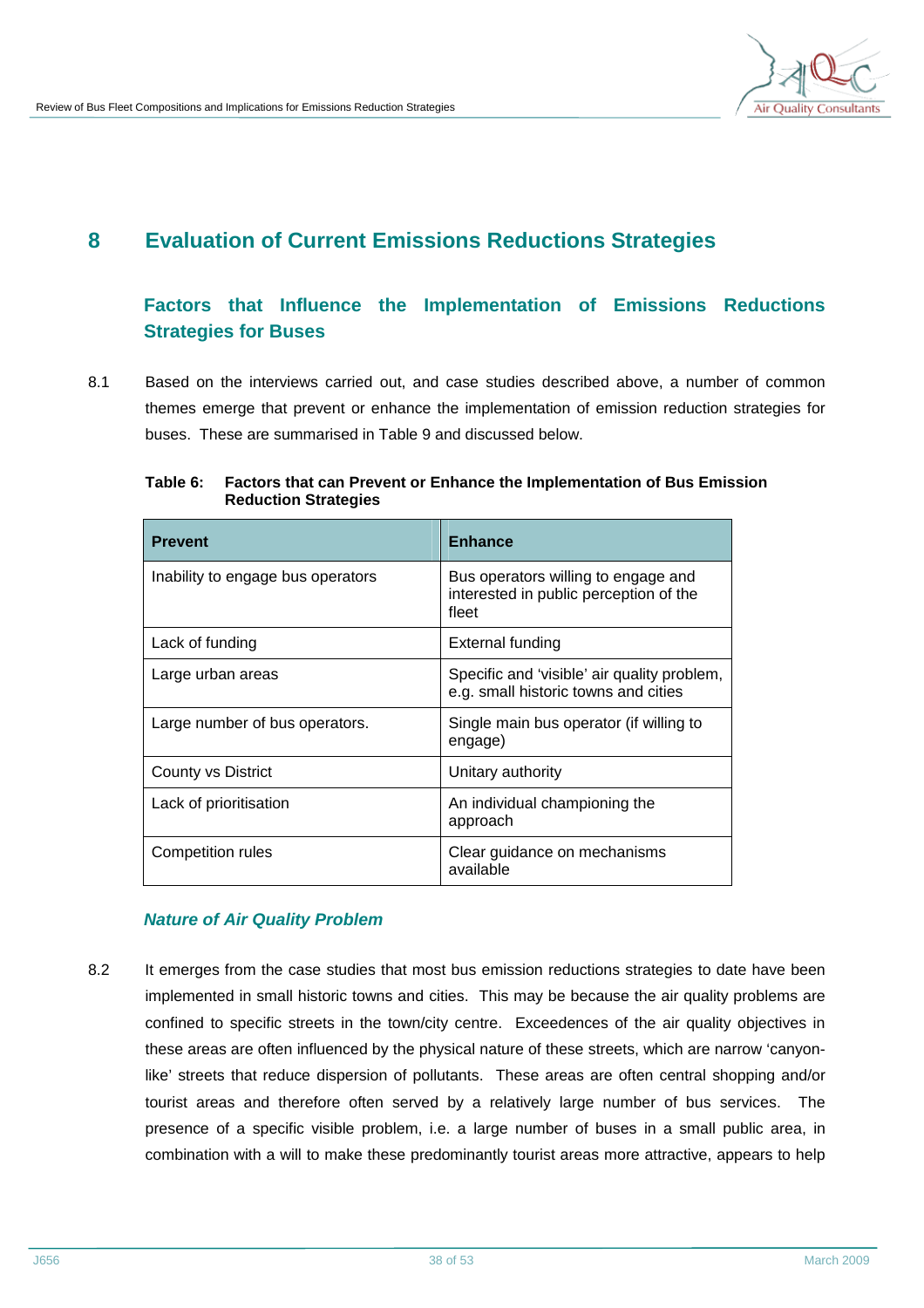

prioritise bus emission reduction measures in these areas. In addition, the presence of tour buses in these historic cities has contributed further to air quality problems.

- 8.3 The implementation of emission reduction strategies for buses has been far less effective in large urban areas, where exceedences of the air quality objectives are more widespread. This is possibly because bus operations are not as visible, and the reduction of bus emissions has not been seen as a priority. However, a number of Low Emission Strategy feasibility studies, including those in Bristol and Oxford, have identified targeting bus emissions as a cost-effective approach to improving air quality. There may also be other barriers to implementing bus emission reduction strategies in large urban areas, such as the council structure and the larger number of operators than found in smaller towns and cities.
- 8.4 Very localised air quality problems can occur near to bus stops, if vehicles are stationary for a period of time with engines left running. Measures that prevent stationary idling could be very cost effective. Officers from Liverpool City Council carry out on-street surveys of idling buses and ask drivers to switch off engines. If the driver does not comply, they are issued with a £20 fixed penalty notice. An 'engine switch-off' Traffic Regulation Order has been implemented in the Castle area of Norwich. However, simple signs and driver training could also prevent these localised problems near to bus stops.

### *Council Structures*

- 8.5 In some cases, the structure of the council has affected the ability to implement bus emission reduction strategies. Conflicts between the priorities of the District Council (responsible for air quality) and the County Council (responsible for transport) have been identified by a number of authorities. In spite of these conflicts, strategies have been introduced. However, these conflicts have led to delays in implementation and influenced the stringency of the measures introduced.
- 8.6 There has often been a key person responsible for driving forward the measure. In most cases where successful strategies have been introduced, this person has been within the transport department. This is because for most measures it is the transport department that is responsible for funding and, where relevant, regulation. Air quality officers have often been integral in identifying and providing the evidence to justify measures but without control of the necessary budgets or responsibility for regulation their influence is limited.
- 8.7 The reduction in priority of air quality within the LTP3 guidance suggests that in the future, it will be even harder to justify schemes on air quality grounds. This is at odds with Defra's aims to achieve the objectives.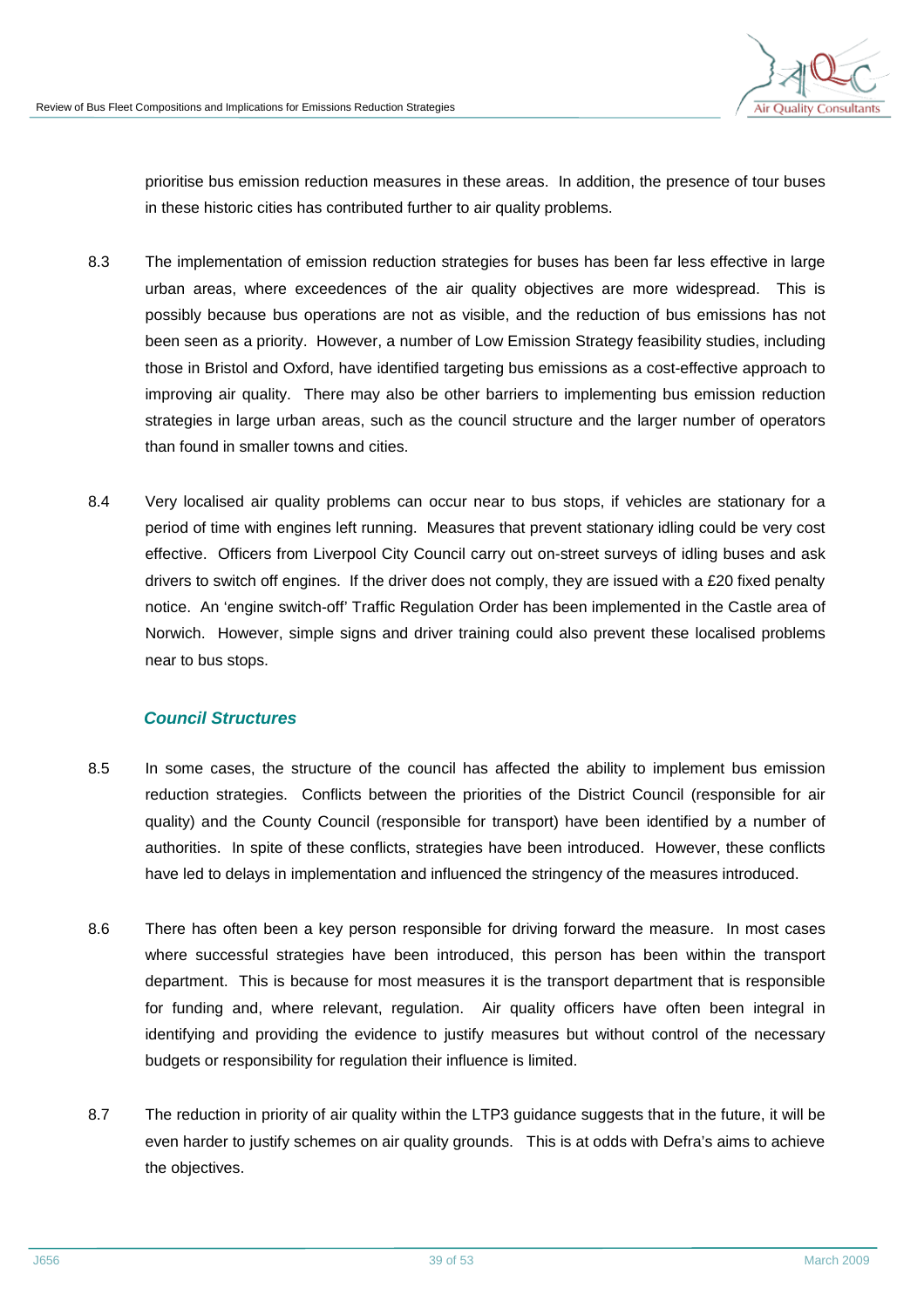

- 8.8 The political priorities of councils have also influenced the introduction of emission reduction measures for buses. This may be a reason why more measures have been implemented in small towns and cities, where there is a greater political drive to make an area more attractive to visitors.
- 8.9 With the exception of the SQP in South Yorkshire PTE, no significant measures have been introduced in PTE areas to date. Interviewees indicated that this is because the powers of the PTEs to regulate emissions from bus operations have historically been limited. However the Local Transport Act 2008 has increased the powers of the PTEs (now ITAs) to reduce bus emissions. Now that the ITAs have sole responsibility for Local Transport Plans, measures could more easily be introduced. The absence of bus emission reduction measures in PTE areas could also be caused by the lack of requirement on PTEs to reduce the impact of buses on air quality. Again now that the ITAs have sole responsibility for the LTP, air quality should become a higher priority.

### *Funding*

- 8.10 As with any scheme, funding of measures is important. It is noteworthy that a number of the implemented schemes were assisted by significant funding from the EU, (Winchester, Bristol and Norwich). This included funding officer time to implement the scheme as well as grants to assist with the costs of retrofitting or purchasing new buses. In addition, these projects have included trials of alternative fuelled vehicles. It is acknowledged that without this funding some of these schemes would not have been possible.
- 8.11 The aim of the EU funded projects was to finance innovative measures to improve air quality in order to determine which were successful. A similar level of funding would be required to introduce measures elsewhere, and without this funding it is unlikely that other similar projects will go ahead. However, particularly in Winchester, this historic funding has been successful in enabling the main operator to experience the benefits of a modern bus fleet. Following the completion of the project, the operator has continued to upgrade its fleet, without further financial assistance.
- 8.12 Bristol City Council is currently aiming to fund upgrades to the engine management systems of the main operator's buses through the LTP process. However, provision of funding by a local authority to a company potentially conflicts with EU rules on fair competition and is capped. Bristol City Council is currently seeking legal advice before proceeding with this initiative.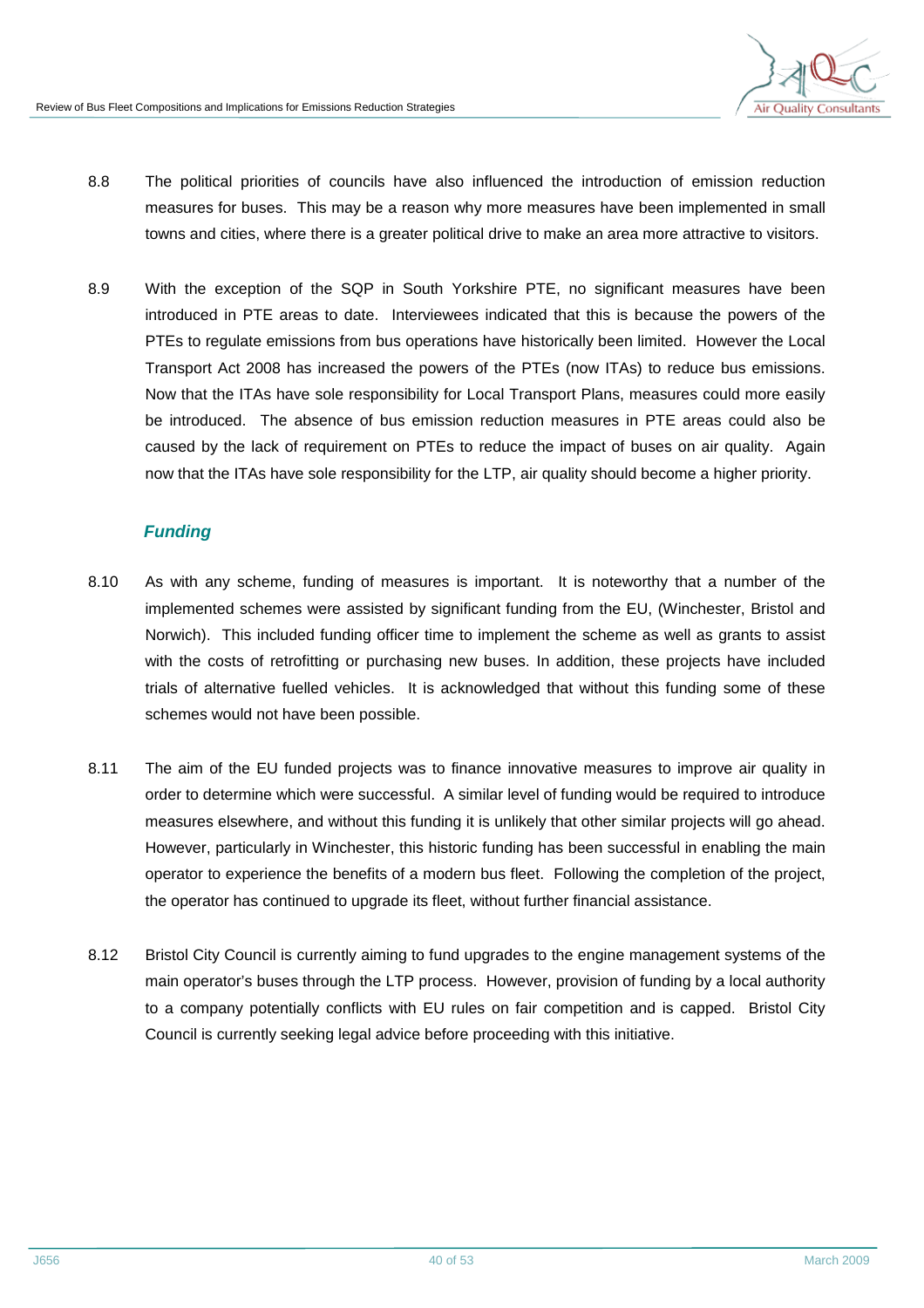

#### *Bus Operators*

- 8.13 The number of bus companies operating in an area varies widely across the UK and this can have a significant effect on the bus fleet, and the willingness of operators to engage in voluntary agreements. In areas where a single company dominates operations (up to 90% of operations in some areas) it can be easier to engage and target funding than within an area where there are a large number of small operators in competition.
- 8.14 In large urban areas, there are often a large number of smaller companies competing for passengers. These smaller companies tend to operate older buses with higher emissions. It is these companies that tend to resist any requirement to upgrade the bus fleets, and argue that their operations would become economically unviable if such measures were introduced. However, as discussed in Section 6, targeting those companies which operate the oldest fleets may be the most effective way to reduce emissions from buses.
- 8.15 Some larger companies take great pride in operating modern, low emission buses. These companies can afford the initial investment in new buses and recognise the benefits, such as lower maintenance and fuel costs, as well as the positive publicity. In addition, these companies often operate nationally and therefore can reorganise their fleet, so that the newest buses operate in the high profile areas where air quality problems exist, with the older buses can be relocated to more suburban or rural areas.
- 8.16 It is noteworthy that in Belfast, where there is a single, publicly accountable bus operator, the company has been easily engaged in the Air Quality Action Plan process. In this case the bus operator is named as the party responsible for implementing bus emission reduction measures.

#### *Policy Mechanism*

- 8.17 A summary of implemented bus emission reduction strategies identified as part of this study is presented in Table 10. No other statutory measures have been identified, but there may be other Voluntary Partnership Agreements in place, where 'new' buses are specified rather than a certain Euro standard.
- 8.18 The first measure to be implemented, in Winchester, was voluntary but funding was provided by the EU to achieve Euro III standards. Norwich and Bath used statutory Traffic Regulation Conditions to specify Euro III standards for a certain route and tour buses, respectively. Sheffield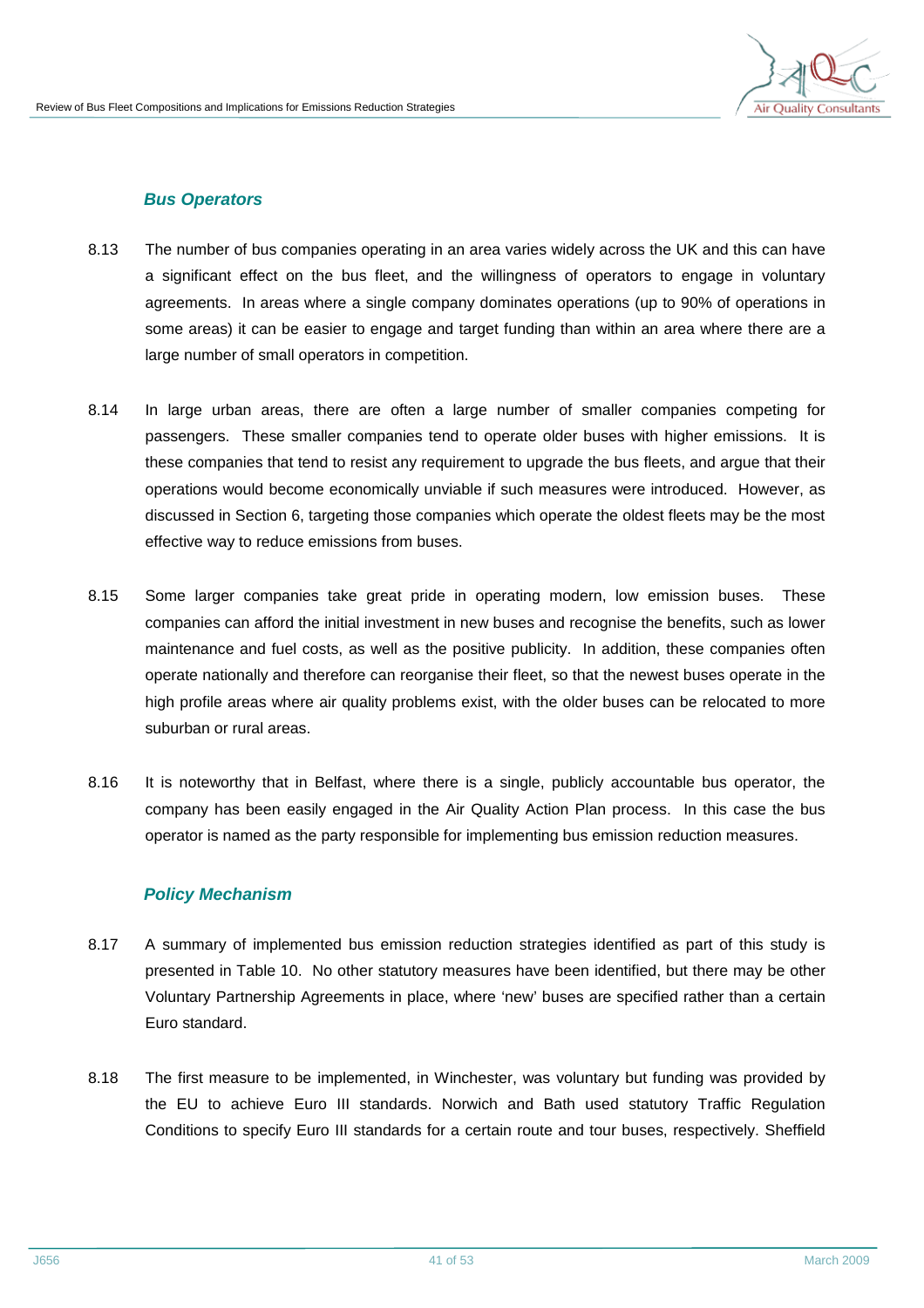City Council specified Euro III standards as part of a wider Statutory Quality Partnership Agreement.

| Location       | Year | <b>Mechanism</b>                                      | <b>Statutory or</b><br><b>Voluntary?</b> | <b>Euro Standard</b> |
|----------------|------|-------------------------------------------------------|------------------------------------------|----------------------|
| Winchester     | 2003 | Funding<br>(EU)/Voluntary<br>Partnership<br>Agreement | Voluntary                                | Euro III             |
| <b>Bath</b>    | 2006 | <b>Traffic Regulation</b><br>Condition                | Statutory                                | Euro III             |
| Sheffield      | 2006 | <b>Statutory Quality</b><br>Partnership               | Statutory                                | Euro III             |
| <b>Norwich</b> | 2008 | <b>Traffic Regulation</b><br>Condition                | Statutory                                | Euro III             |
| Cambridge      | 2009 | Voluntary<br>Partnership<br>Agreement                 | Voluntary                                | Euro II              |

**Table 10: Summary of Implemented Bus Emission Reduction Strategies** 

- 8.19 It is significant that the recently introduced Voluntary Partnership Agreement in Cambridge only specifies Euro II standards, whereas the earlier, statutory schemes were based on Euro III standards. Defra's Practice Guidance Note of Low Emission Zones concludes that until 2010-2012 a Euro III standard should be considered as the minimum standard for LEZ schemes<sup>25</sup>. Most Euro II vehicles are now over 8 years old, which is the average age of the fleet in the UK, and therefore this obligation is not particularly onerous. However, this is the highest standard that could be agreed with the operators. If a statutory mechanism had been used it may have been possible to introduce a higher standard.
- 8.20 Where measures are being investigated but not implemented, transport authorities are being encouraged to pursue voluntary agreements rather than statutory measures. However, in these areas, there has been difficulty in engaging bus operators to discuss and sign up to voluntary agreements that would actually be effective in modernising the bus fleet.
- 8.21 The recent Local Transport Act 2008 includes a number of provisions that may make it easier to implement bus emission reduction strategies in future. These include facilitating Voluntary Partnership Agreements between more than one operator, making Quality Contract Schemes a more realistic option and clearer powers for authorities to subsidise improvements in the standard

<sup>25</sup> <sup>25</sup> Defra 2009 Local Air Quality Management Practice Guidance to Local Authorities on Low Emissions Zones, February 2009.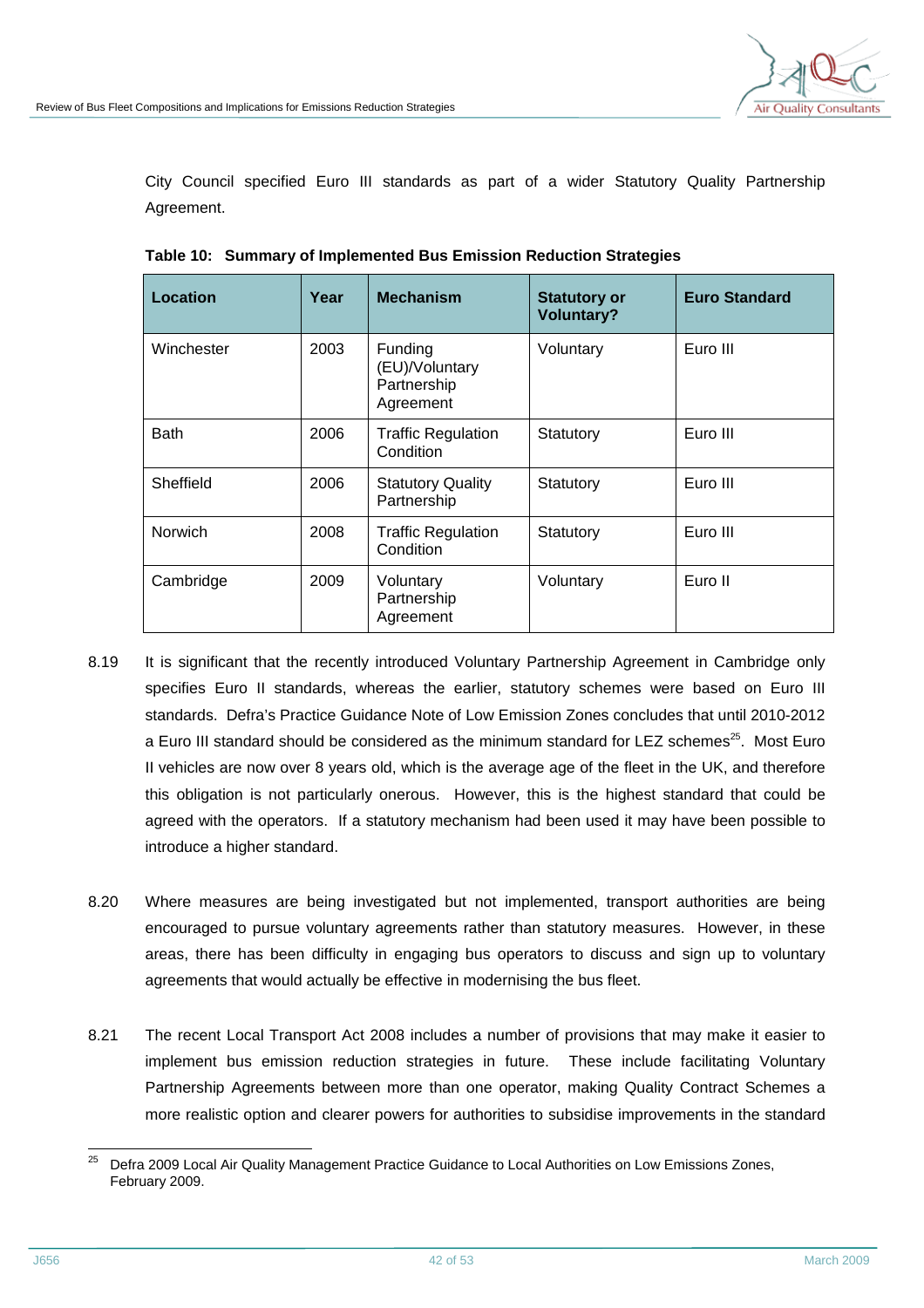

of bus services. The Act also allows local authorities to phase in improvements within statutory Quality Partnership Schemes over time. This could be a useful way to allow improvements to stay in step with the phased introduction of tightening Euro standards.

## **Monitoring Effectiveness**

- 8.22 Measured pollutant concentrations at a particular location can vary greatly from year-to-year, due to meteorological conditions and long-range transport of pollutants. Therefore, it is very difficult to demonstrate the effectiveness of a particular emissions reduction strategy from monitoring.
- 8.23 Figure 12 presents nitrogen dioxide concentrations from a roadside site in Winchester city centre. Also included to provide information about regional variations in annual mean concentrations, are data from background monitoring sites in Bournemouth, Portsmouth and Southampton. The Winchester emissions reduction scheme was implemented in 2003. There is no obvious downward trend in concentrations in Winchester post-2003 that could be attributed to the emissions strategy.



#### **Figure 12: Measured Nitrogen Dioxide Concentrations in Winchester**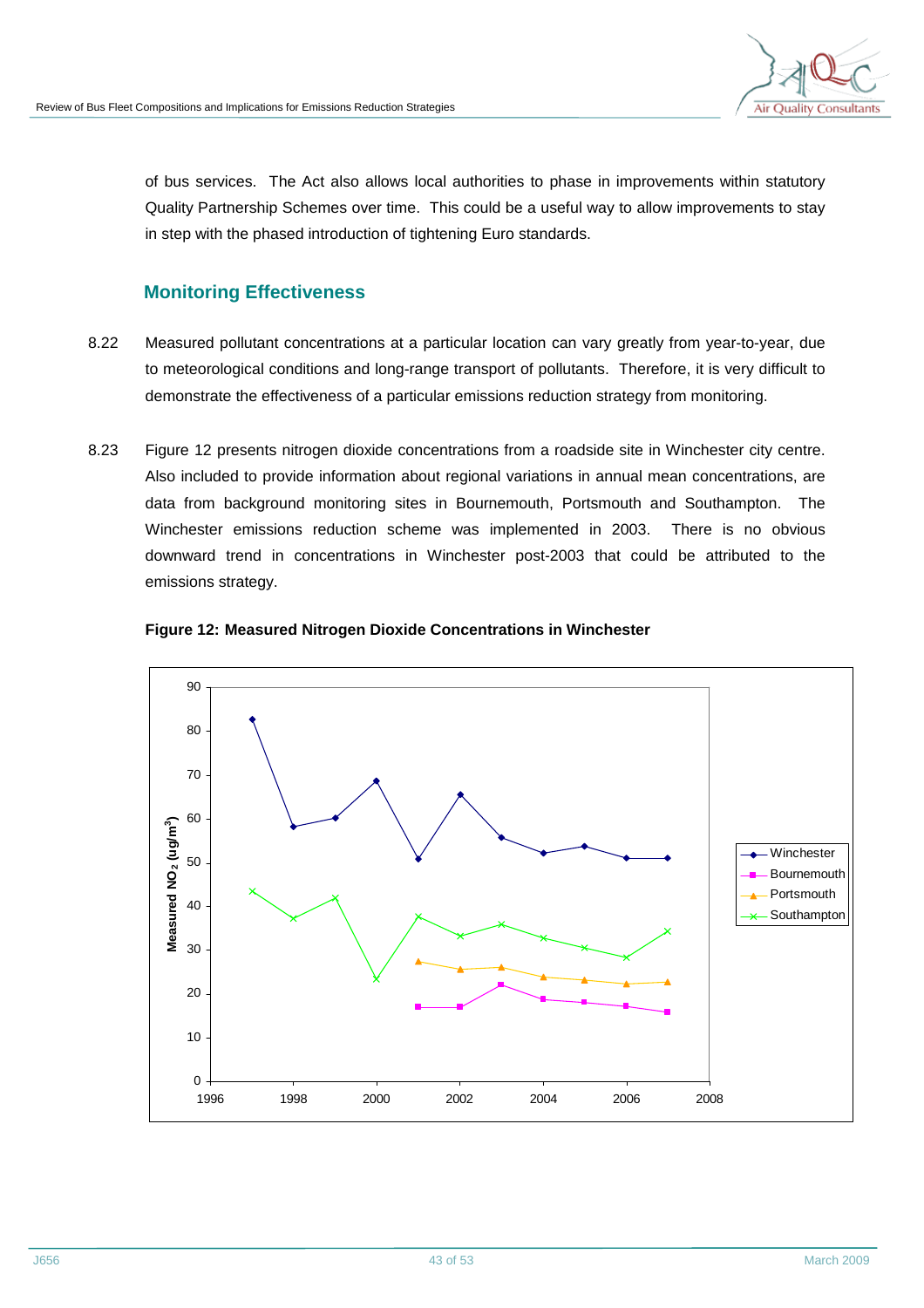

8.24 There are no monitoring data available for the other implemented schemes. A more useful approach to monitoring the effectiveness of bus emission reduction strategies could be to regularly compile accurate fleet lists and use these to estimate emissions. Cambridge City Council intends to obtain this information in order to calculate emissions per fleet as part of its' Voluntary Partnership Agreement.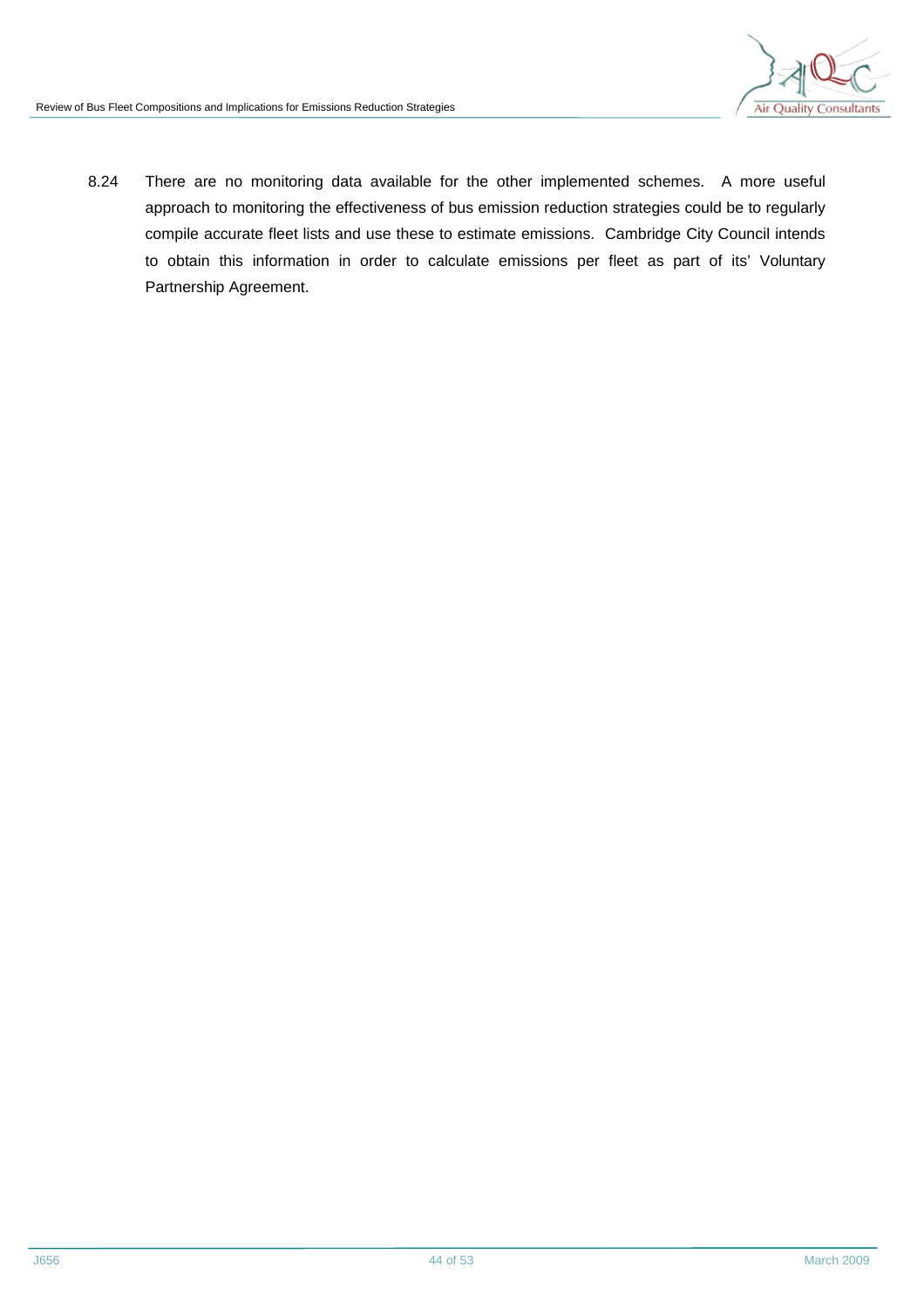

## **9 Conclusions and Way Forward**

### **Conclusions**

- 9.1 Information about bus fleets across the UK has been gathered from a number of sources. This shows that the actual fleet composition with regards to age and Euro standard can differ greatly from the national assumptions that are used for most local authority air quality modelling studies. These variations in fleet composition can potentially have significant effects on NOx and  $PM_{10}$ emissions and the modelled concentrations.
- 9.2 Bus emission reductions strategies can be an effective tool for reducing nitrogen dioxide and  $PM_{10}$ concentrations. The most effective strategies are those that replace the oldest, most polluting vehicles, with modern low-emission buses. Hybrid vehicles have the potential to reduce NOx and  $PM_{10}$  emissions; however, they are not currently a commercially viable option.
- 9.3 Possible mechanisms for the implementation and enforcement of emission reduction strategies for buses have been reviewed. Effective mechanisms and guidance for introducing strategies are limited. However, the Local Transport Act 2008 has introduced greater powers for local transport authorities to implement measures, and some authorities are currently investigating possible strategies using these new powers.
- 9.4 To date, few bus emission reduction strategies have been implemented. Most of these strategies are within small historic towns and cities, where bus-related air quality problems are concentrated into a small area. The most effective measures are either statutory partnerships and/or those where external funding has been provided. Factors that influence the implementation and effectiveness of bus emission reduction strategies include the nature of the air quality problem, council structure, funding availability, individual bus operator attitudes and policy mechanisms.

### **Way Forward**

#### *Further Research*

9.5 There is still limited information available about the contribution that bus emissions make to exceedences of the objectives within Air Quality Management Areas. Therefore **before any additional measures to reduce bus emissions are considered, an investigation of the scale**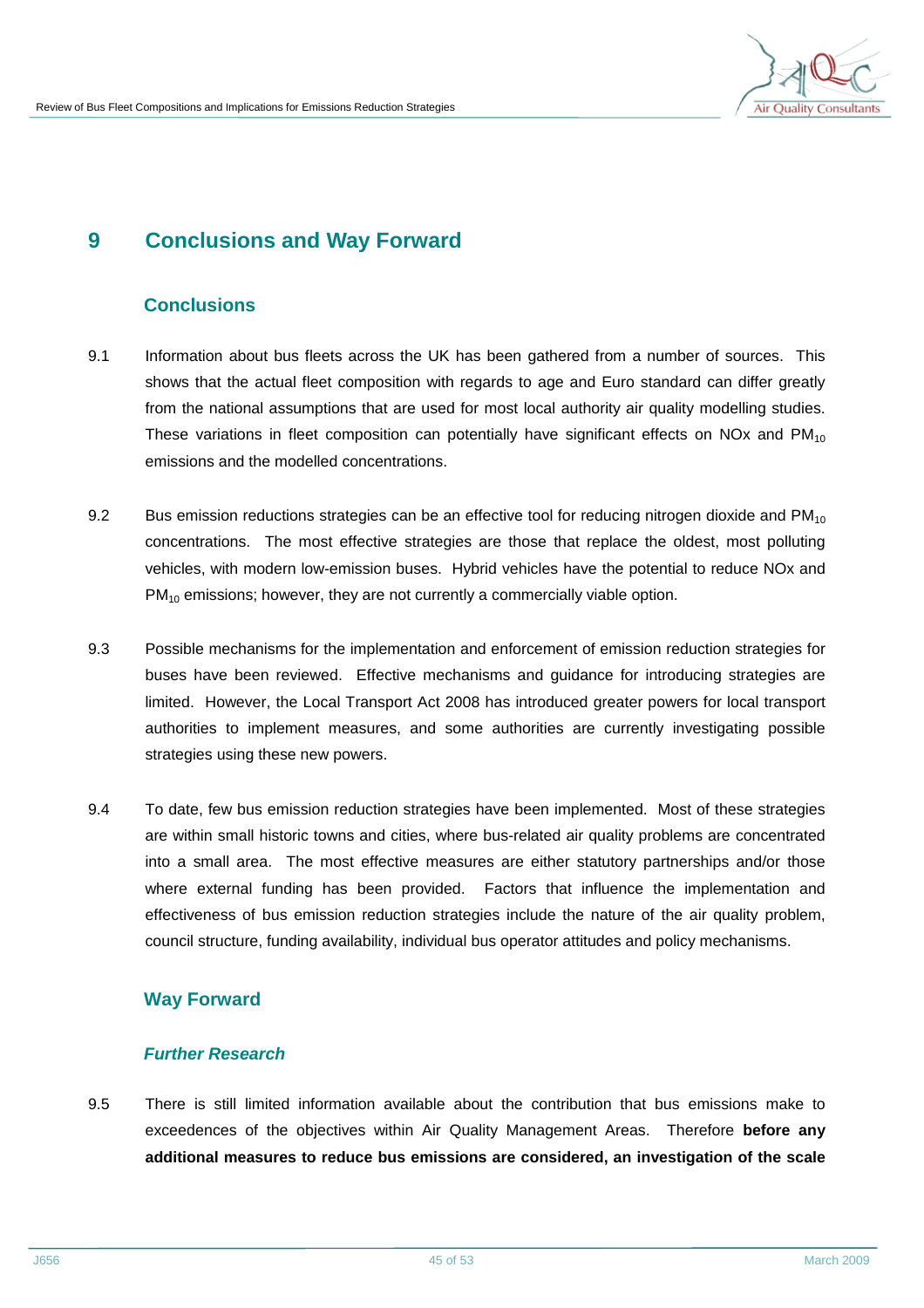

**of problem should be carried out**. It should be noted that the current national modelling approach is not sufficiently detailed to identify many of these exceedence areas, as it does not take into account specific local characteristics such as congestion, street canyons and actual bus fleet composition.

- 9.6 There are few monitoring data available to demonstrate the effectiveness of emissions reduction measures that have been introduced. Therefore **consideration should be given to further research into the effectiveness of bus emission reduction measures**. This could perhaps focus on fleet inventories and emissions, rather than air quality monitoring.
- 9.7 There is little information available about costs incurred by local authorities and bus operators in implementing emissions reduction measures. **Further investigation of the costs of implementing bus emission reduction measures is therefore required**.

### *Additional Guidance*

- 9.8 Actual bus fleet composition can vary significantly from the national average, leading to large discrepancies between emissions based on the NAEI and actual emissions from buses in use. This can have significant implications for source apportionment studies and the prioritisation of measures within Air Quality Action Plans. Therefore **guidance should be provided to assist local authorities to compile and use actual bus fleet information, rather than relying on national assumptions.** This guidance could also provide some indication of the relative benefits of introducing various Euro classes as minimum standards.
- 9.9 Where successful emissions reduction measures have been implemented, they have been driven by key individuals within the transport departments of local authorities. **Consideration should be given to providing advice to local authority transport departments on the benefits of bus emission reduction strategies and mechanisms that encourage air quality considerations to be prioritised**. This could be by raising the profile of the Local Air Quality Management Practice Guidance Notes within transport departments.

#### *Local/National Policy Actions*

9.10 Removing the oldest pre-Euro and Euro I vehicles from the fleet can be an effective way to reduce bus emissions. **Local or national measures that could encourage the scrappage or retrofitting of these vehicles, or as a minimum removing them from areas where air quality is poor should be investigated.** Measures that promote the replacement of the very oldest vehicles with the very newest are the most effective. Therefore **consideration should also be**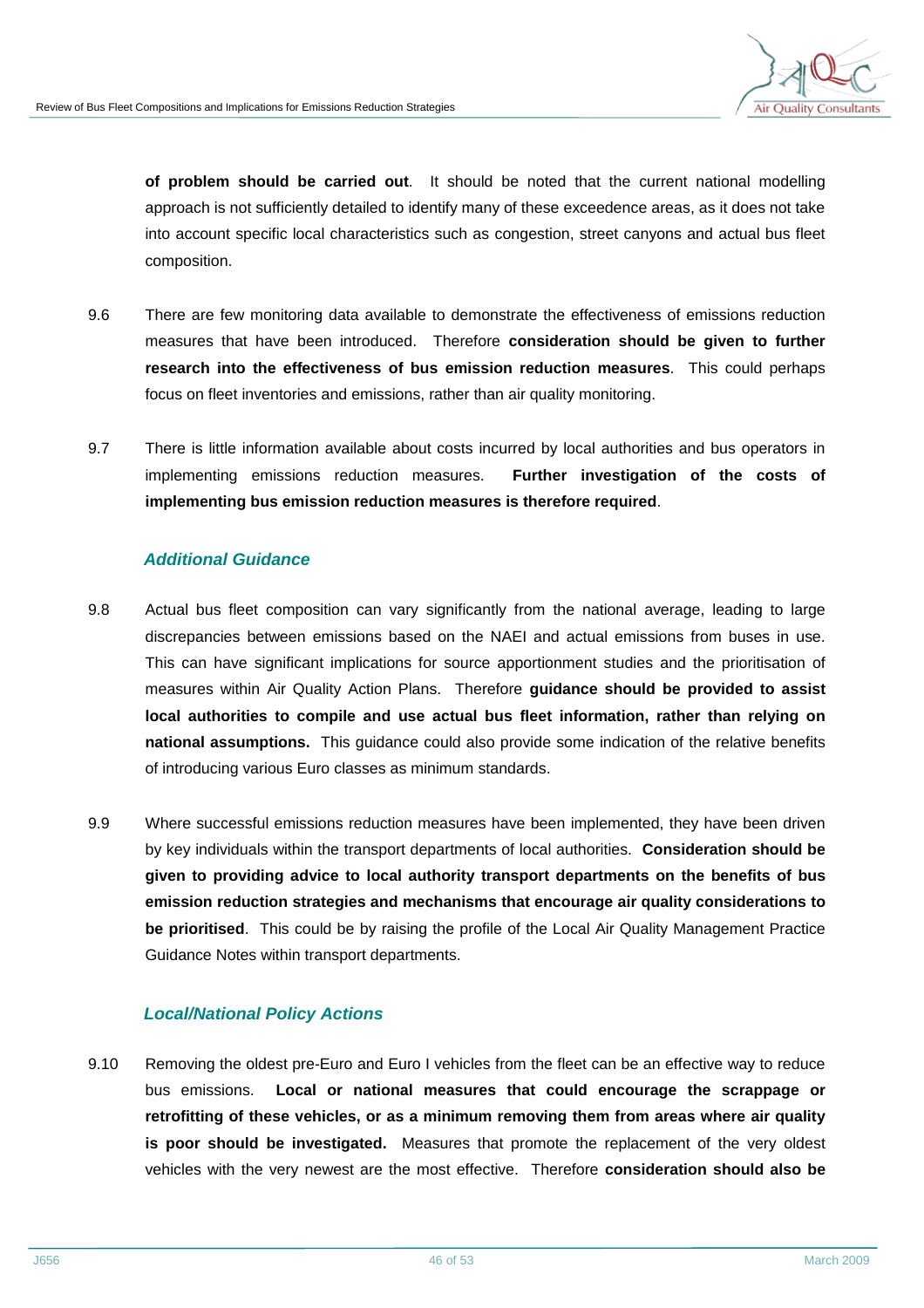

**given to incentivising the replacement of old buses with the newest Euro standards available**. Without this, it is possible that setting a minimum standard of say Euro II or III may actually slow the introduction of Euro IV or V vehicles.

- 9.11 Hybrid vehicles have the potential to reduce NOx and  $PM_{10}$  emissions in the long-term. However, at present they are not a commercially viable option for bus operators. **Consideration should be given to mechanisms that could make hybrid vehicles more commercially viable.** This may be via financial incentives or improvements to the robustness of hybrid technology.
- 9.12 The next round of Local Transport Plans (LTP3) does not currently include air quality as a 'shared priority', although 'reducing social and economic costs of transport to public health, including air quality' is identified as a challenge under one of the five goals. This downgrading of air quality within the LTP process could lead to less priority being assigned to bus emission reduction strategies in the future. Therefore **the potential consequences of this should be communicated to DfT and local authority transport departments**.
- 9.13 Some of the most successful measures have been based on external (usually EU) funding provision to operators to upgrade fleets. In one example (Winchester) the operator has continued to upgrade the fleet after the funding concluded. **Consideration should be given to providing targeted funding in areas where bus emissions contribute significantly to exceedences of the objectives; in some cases, this could be an initial "pump priming" incentive.**
- 9.14 Bus driver training can potentially have significant beneficial impacts on emissions. **A national programme to encourage driver training to reduce emissions should be instituted**.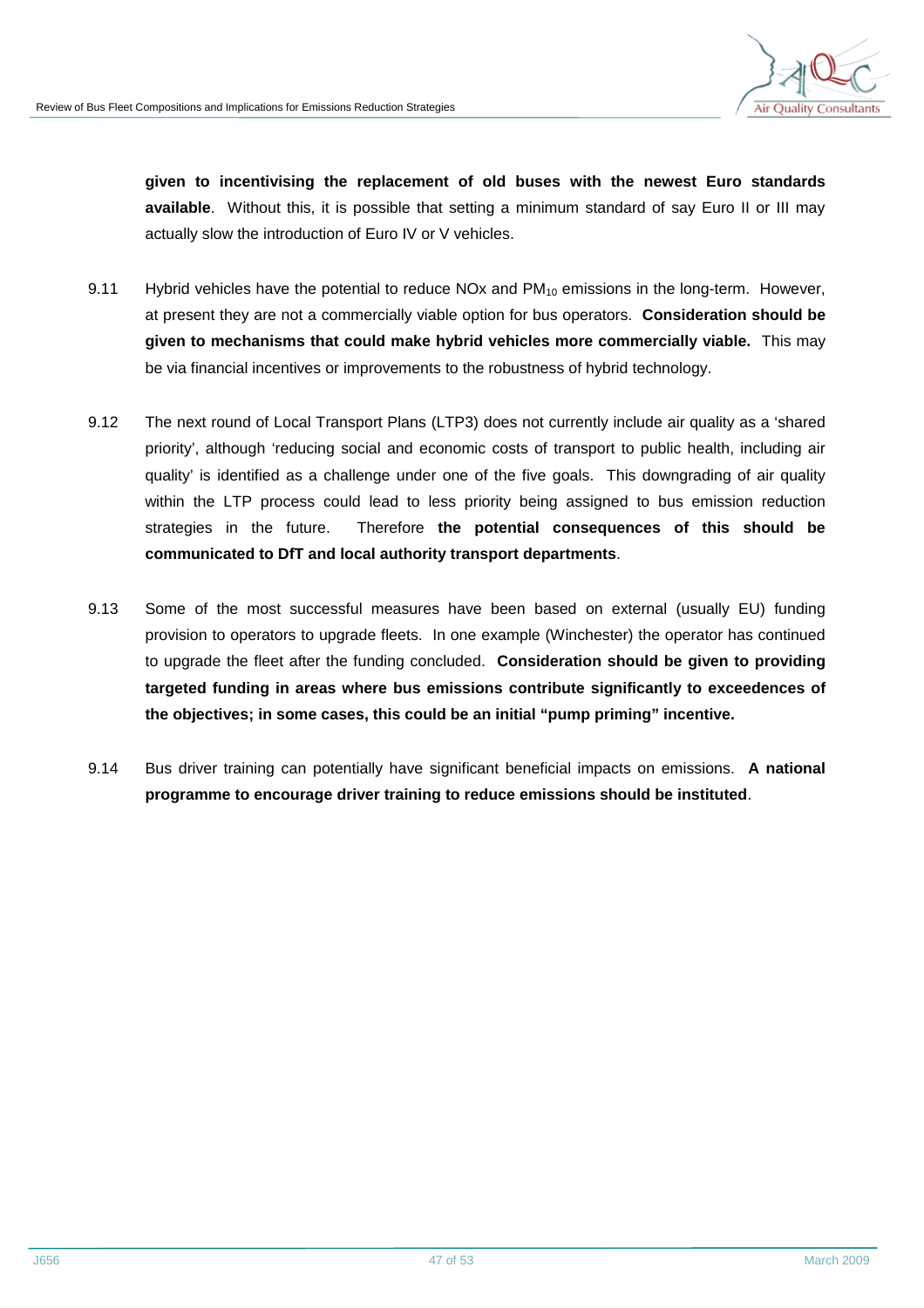

## **10 Recommendations**

10.1 Based on the findings of this study, the following recommendations are made:

### *Further Research*

- Before any additional measures to reduce bus emissions are considered, an investigation of the scale of problem should be carried out.
- Consideration should be given to further research into the effectiveness of bus emission reduction measures.
- Further investigation of the costs of implementing bus emission reduction measures is required.

### *Additional Guidance*

- Guidance should be provided to assist local authorities to compile and use actual bus fleet information, rather than relying on national assumptions.
- Consideration should be given to providing advice to local authority transport departments on the benefits of bus emission reduction strategies and mechanisms that encourage air quality considerations to be prioritised.

### *Local/National Guidance*

- Local or national measures that could encourage the scrappage or retrofitting of these vehicles, or as a minimum removing them from areas where air quality is poor should be investigated.
- Consideration should be given to incentivising the replacement of old buses with the newest Euro standards available.
- Consideration should be given to mechanisms that could make hybrid vehicles more commercially viable.
- The potential consequences of downgrading air quality within the draft LTP Guidance should be communicated to DfT and local authority transport departments.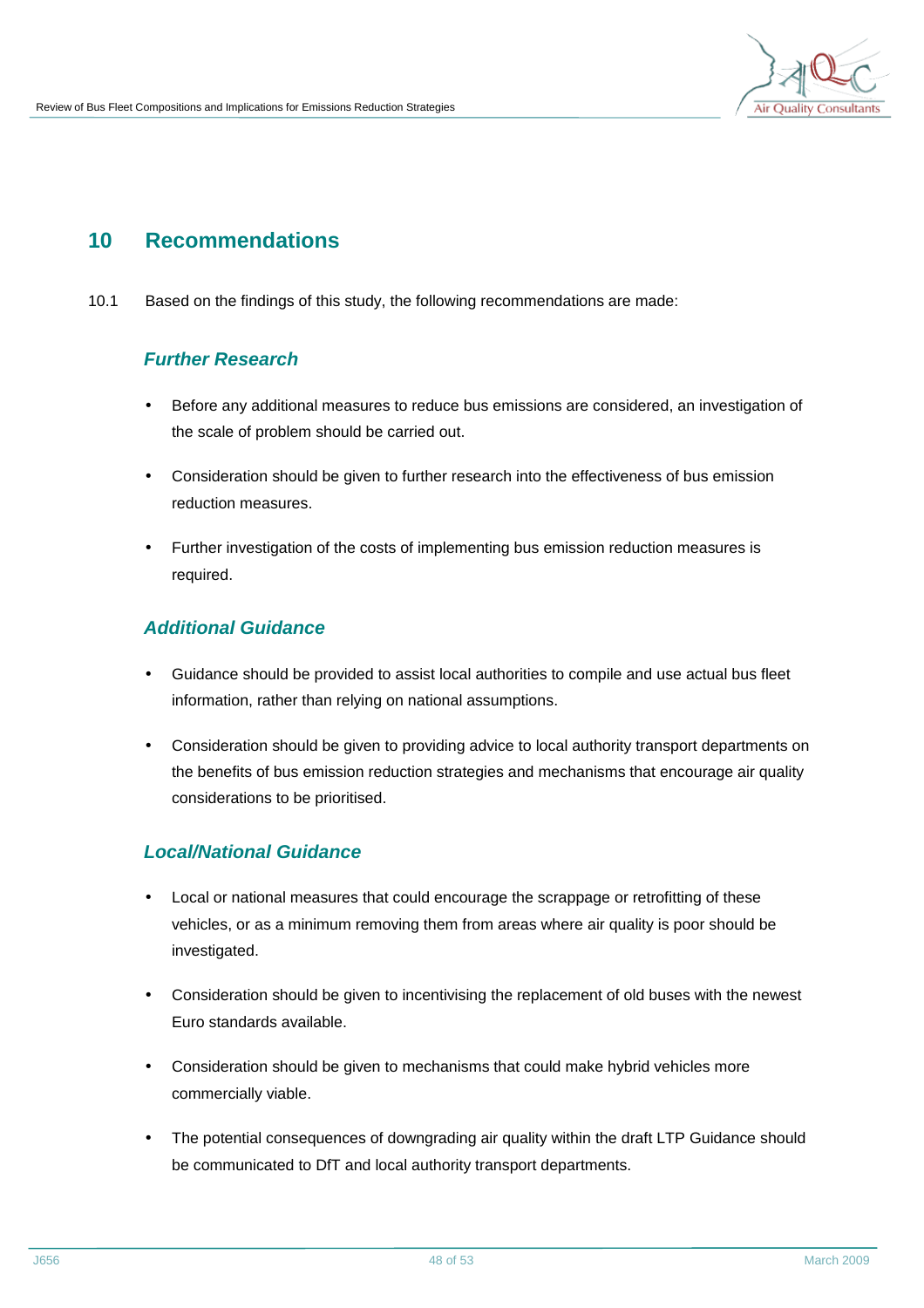

- Consideration should be given to providing targeted funding in areas where bus emissions contribute significantly to exceedences of the objectives; in some cases, this could be an initial "pump priming" incentive.
- A national programme to encourage driver training to reduce emissions should be instituted.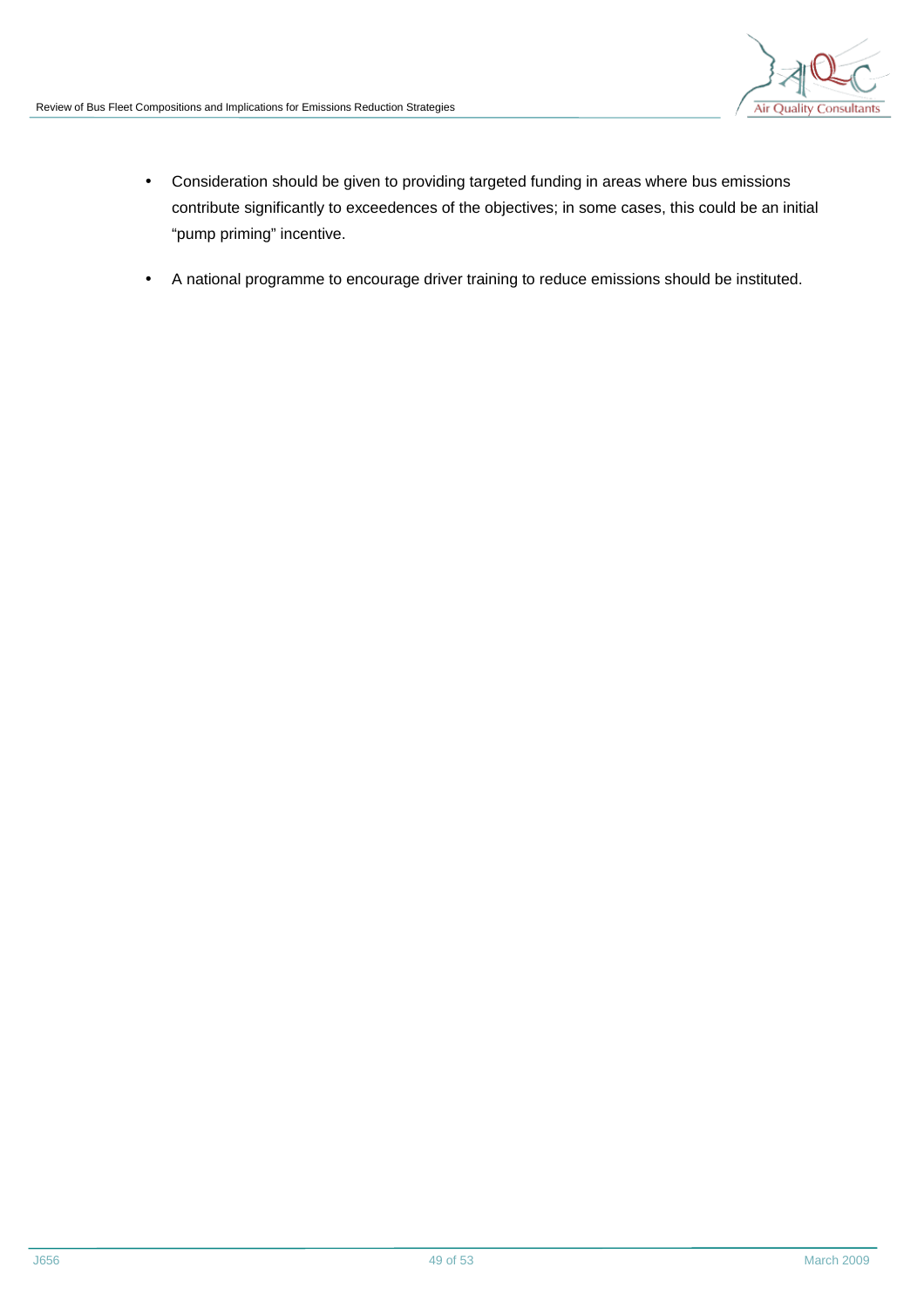

## **11 Glossary**

- **Standards** A nationally defined set of concentrations for nine pollutants below which health effects do not occur or are minimal.
- **Objectives** A nationally defined set of health-based concentrations for nine pollutants, seven of which are incorporated in Regulations, setting out the extent to which the standards should be achieved by a defined date. There are also vegetation-based objectives for sulphur dioxide and nitrogen oxides.
- **Exceedence** A period of time when the concentration of a pollutant is greater than the appropriate air quality objective. This applies to specified locations.
- **AQMA** Air Quality Management Area
- **PM<sup>10</sup>** Small airborne particles, more specifically particulate matter less than 10 micrometers in aerodynamic diameter.
- **NO<sup>2</sup>** Nitrogen dioxide.
- **NO** Nitric oxide.
- **NOx** Nitrogen oxides (taken to be  $NO<sub>2</sub> + NO$ ).
- **mg/m<sup>3</sup>** Microgrammes per cubic metre.
- **HDV Heavy Duty Vehicles (> 3.5 tonnes)**
- **LTP** Local Transport Plan
- **PTE** Passenger Transport Executive
- **ITA Integrated Transport Authority**
- **EU** European Union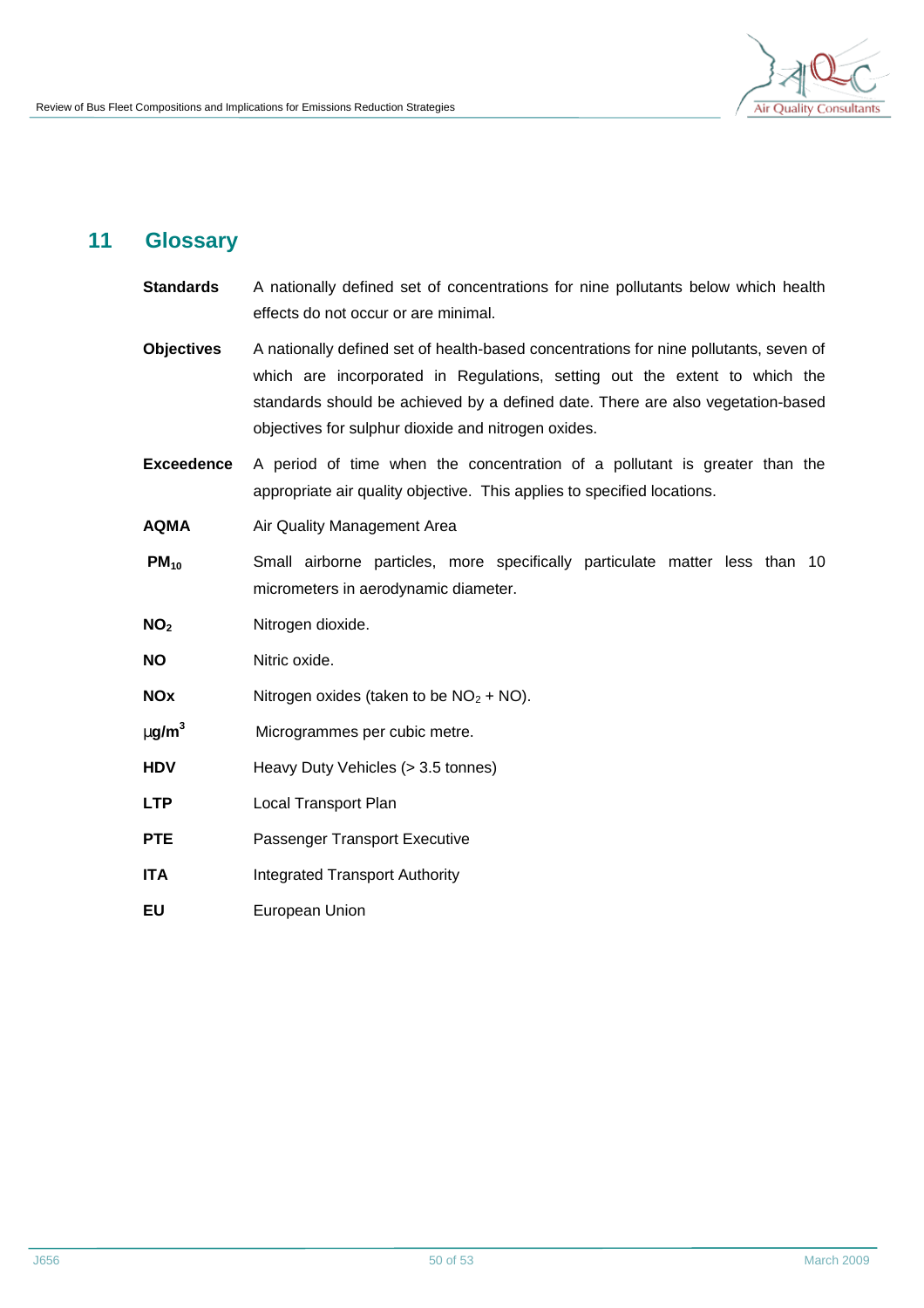

# **12 Appendix 1 – Summary of Interviews**

**Table A1.1: Interviewees** 

| <b>Organisation</b> | <b>Dept</b>                                              | <b>Name</b>           | <b>Comments</b>                                                                |
|---------------------|----------------------------------------------------------|-----------------------|--------------------------------------------------------------------------------|
| <b>Councils</b>     |                                                          |                       |                                                                                |
| Liverpool           | <b>Air Quality</b>                                       | <b>Alan Wilkins</b>   | Fixed penalty for idling buses                                                 |
|                     |                                                          |                       | <b>Statutory Quality Partnership in North</b><br>Sheffield                     |
|                     |                                                          |                       | LES study indicated that controlling bus<br>emissions would be cost effective  |
| Sheffield           | <b>Air Quality</b>                                       | Ogo Osammoor          | Working group recently set up                                                  |
| <b>Bath</b>         | <b>Air Quality</b>                                       | Andrew Jones          | Traffic Regulation Condition for tour buses -<br>see case study                |
| <b>Bath</b>         | Public<br>transport                                      | Andy Strong           | Traffic Regulation Condition for tour buses -<br>see case study                |
| <b>Bath</b>         | Transport<br>Planning<br>team leader                     | Rab Smith             | Traffic Regulation Condition for tour buses -<br>see case study                |
| Norwich             | <b>Air Quality</b>                                       | Mark Leach            | LEZ and Traffic Regulation Condition for<br>engine switch off - see case study |
| Norwich             | Norfolk CC<br><b>CIVITAS</b>                             | Jonathan Taylor       | LEZ and Traffic Regulation Condition for<br>engine switch off- see case study  |
|                     | AQAP - air                                               |                       | Upgrading engine management Euro IV to V                                       |
| <b>Bristol</b>      | quality                                                  | <b>Steve Crawshaw</b> | Previously funded retrofitting                                                 |
|                     |                                                          |                       | Upgrading engine management Euro IV to V                                       |
| <b>Bristol</b>      | upgrading                                                | <b>Ed Minihane</b>    | Previously funded retrofitting                                                 |
| Winchester          | <b>Air Quality</b>                                       | Phil Tidridge         | MIRACLES Project - see case study                                              |
| Winchester          | Hampshire<br>County<br>Council                           | Andy Wren             | MIRACLES Project - see case study                                              |
| Winchester          | Hampshire<br>County<br>Council<br>Passenger<br>Transport | Andrew Wilson         | MIRACLES Project - see case study                                              |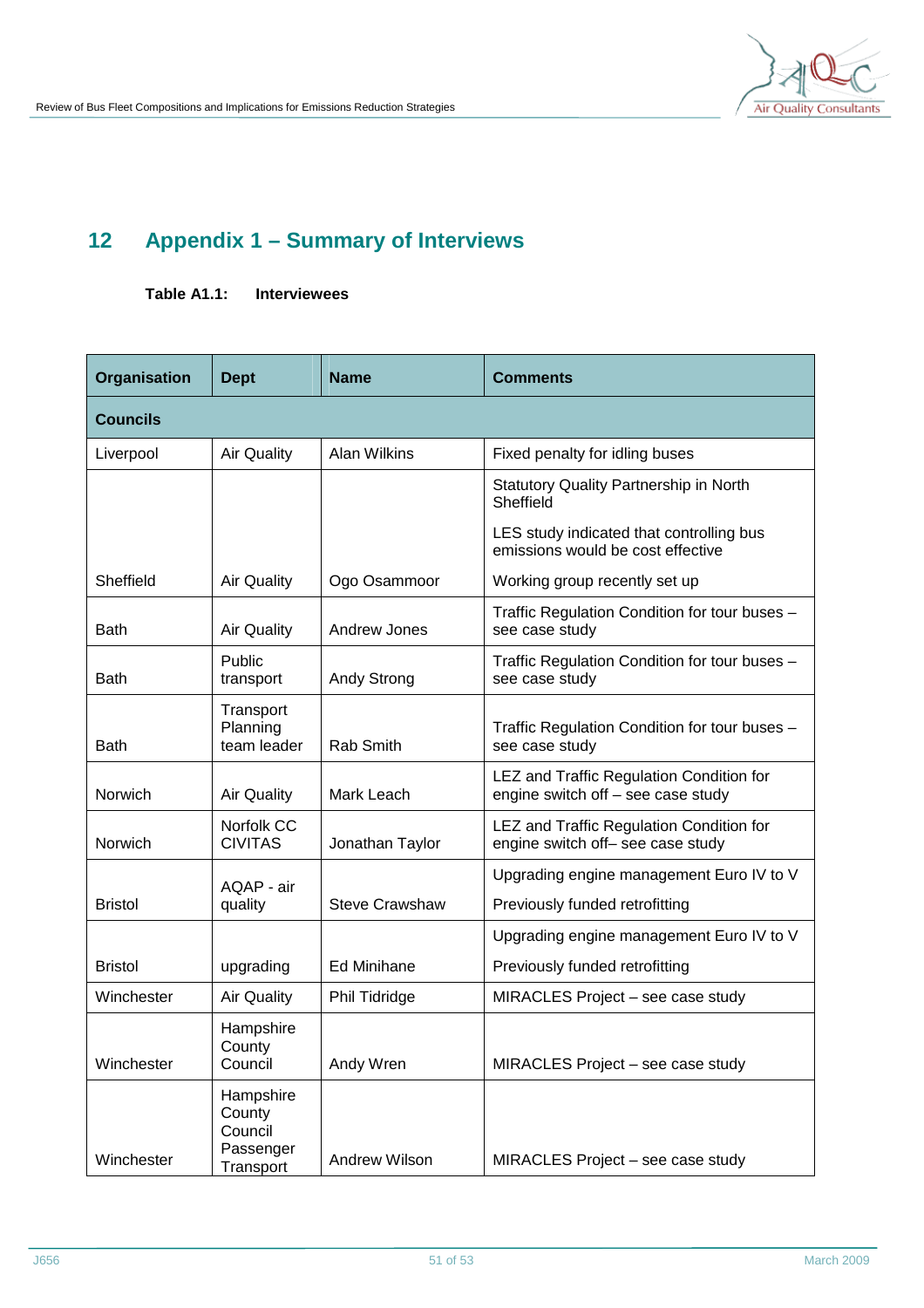

| <b>Organisation</b>   | <b>Dept</b>                         | <b>Name</b>           | <b>Comments</b>                                                                    |
|-----------------------|-------------------------------------|-----------------------|------------------------------------------------------------------------------------|
|                       | Infrastructure                      |                       |                                                                                    |
| Cambridge City        | <b>Air Quality</b>                  | Jo Dicks              | Voluntary Partnership Agreement - see case<br>study                                |
| Cambridge<br>County   | Transport -<br>Public<br>Transport  | Glenn Edge            | Voluntary Partnership Agreement - see case<br>study                                |
| Cambridge<br>County   | BQP co-<br>ordinator                | <b>Glen Wakefield</b> | Voluntary Partnership Agreement - see case<br>study                                |
| Birmingham            | <b>Air Quality</b>                  | Peter Fallon          | Nothing in place                                                                   |
| Walsall               | <b>Air Quality</b>                  | John Grant            | Bus station AQMA but nothing in place                                              |
| Wolverhampton         | <b>Air Quality</b>                  | <b>Bob Goodyear</b>   | Bus station AQMA but nothing in place                                              |
| Leeds                 | <b>Air Quality</b>                  | Dave Cherry           | Nothing in place                                                                   |
| Edinburgh             | <b>Air Quality</b>                  | Janet Brown           | Nothing in place. LEZ rejected. Now<br>considering Voluntary Partnership Agreement |
| Cardiff               | <b>Air Quality</b>                  | John Vesey            | Nothing in place                                                                   |
| Swansea               |                                     | <b>Phil Govier</b>    | Nothing in place                                                                   |
| <b>Belfast</b>        | <b>Air Quality</b>                  | Owen Williams         | Publically accountable bus operator - see<br>case study                            |
| <b>PTE/ITA</b>        |                                     |                       |                                                                                    |
| Sheffield             | South Yorks<br><b>PTE</b>           | <b>Mike Holmes</b>    | <b>Statutory Contract North Sheffield</b>                                          |
| Greater<br>Manchester | Greater<br>Manchester<br><b>PTE</b> | Peter Black           | Nothing in place                                                                   |
| Liverpool             | Mersey<br>Travel Env<br>manager     | <b>Steven Littler</b> | Variable departure charges at bus stations<br>based on emissions                   |
|                       |                                     |                       | Would like to encourage use of newest buses<br>in AQMA                             |
|                       |                                     |                       | Investigating new initiatives under LTA 2008.                                      |
| Tyne & Wear           | <b>LTP</b>                          | Gary McDonald         | - see case study                                                                   |
|                       |                                     |                       | Would like to encourage use of newest buses<br>in AQMA                             |
|                       |                                     |                       | Investigating new initiatives under LTA 2008.                                      |
| Tyne & Wear           | LTP/AQ                              | Rebecca Rosenquist    | - see case study                                                                   |
| <b>Bus Companies</b>  |                                     |                       |                                                                                    |
| Oxford Bus            | Operations                          | Lousia Weeks          | Fleet details provided                                                             |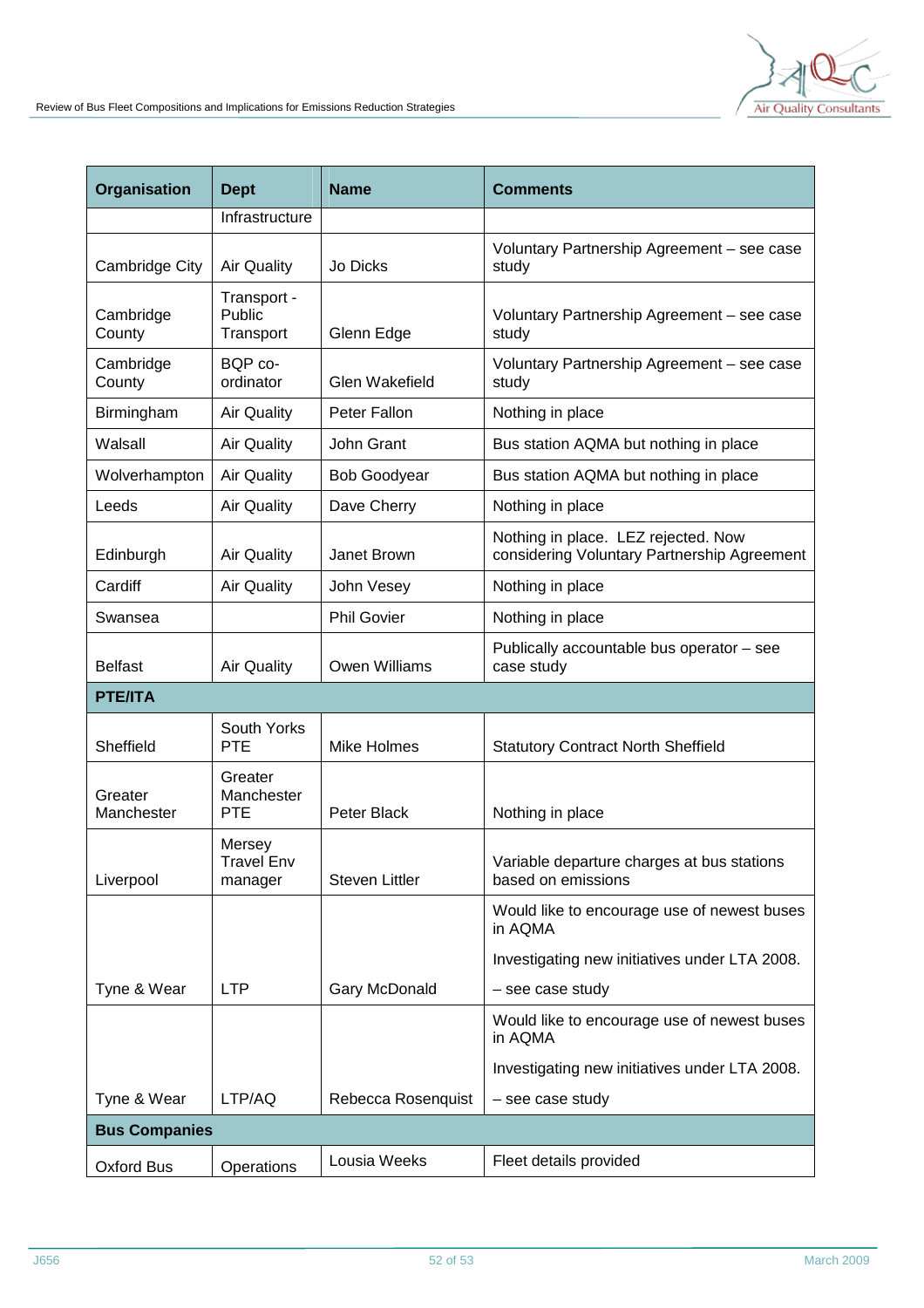

| <b>Organisation</b> | <b>Dept</b>     | <b>Name</b>        | <b>Comments</b>                  |
|---------------------|-----------------|--------------------|----------------------------------|
| Company             | <b>Director</b> |                    |                                  |
| <b>Other</b>        |                 |                    |                                  |
| <b>TTR</b>          |                 | <b>Tom Parker</b>  | directed to PTEG report on buses |
| AEA                 |                 | <b>Tim Murrels</b> | Provided updated NAEI fleet mix  |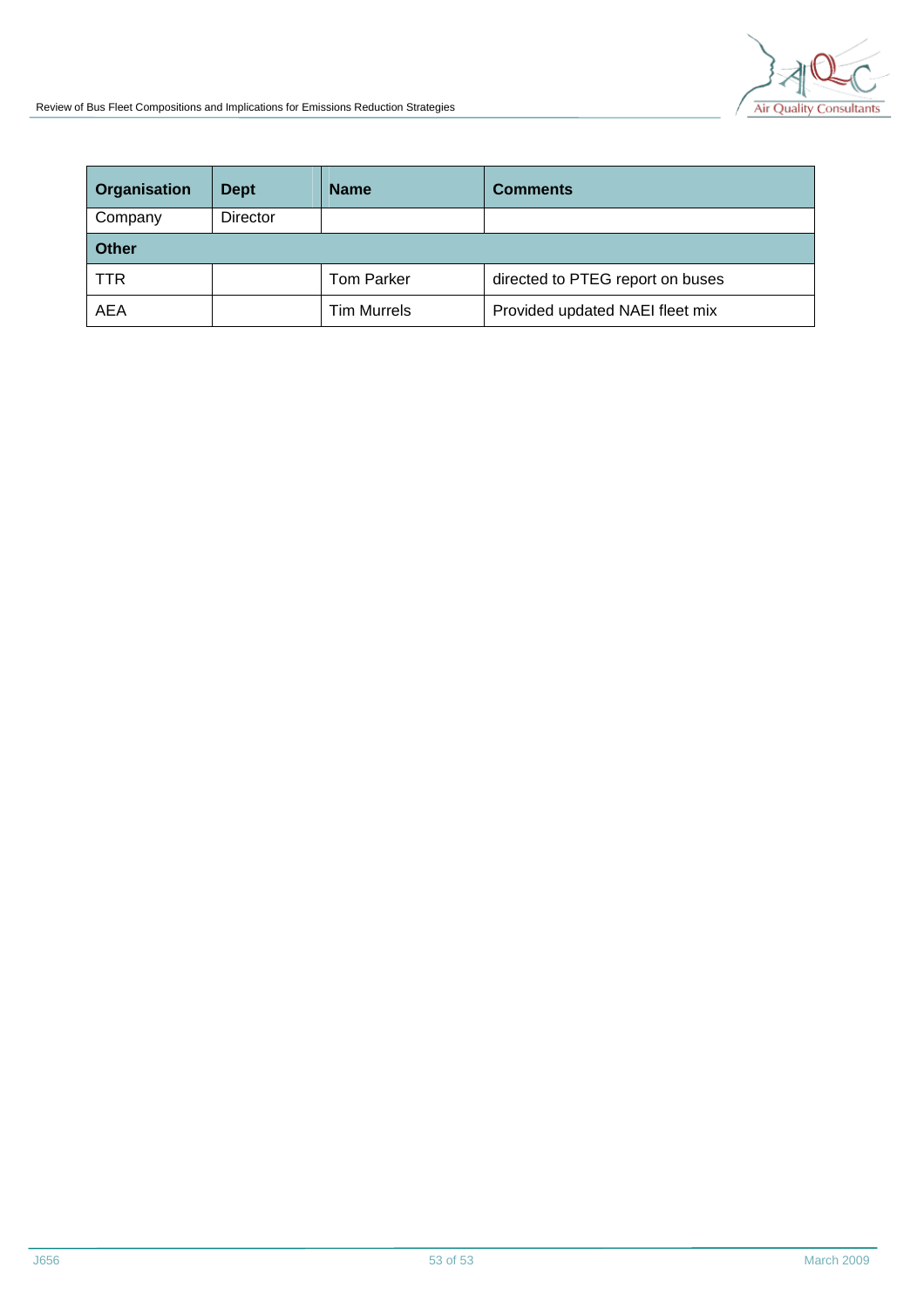

## **13 Appendix 2 – Model Input Data**

13.1 In order to investigate the effect bus fleet composition can have on nitrogen dioxide and  $PM_{10}$ concentrations, ADMS-Roads was run for a simple hypothetical scenario. A summary of model parameters is provided in Table A2.1.

| <b>Parameter</b>            | <b>Input</b>                                                            |
|-----------------------------|-------------------------------------------------------------------------|
| Road geometry               | Single north-south road                                                 |
| Road width                  | 8m                                                                      |
| Receptor                    | 6m from road centre (2m from kerb) to east of the road<br>(worst-case). |
| Background NO <sub>x</sub>  | 68.8 $\mu$ g/m <sup>3</sup> (central Birmingham)                        |
| Background NO <sub>2</sub>  | 36.0 $\mu$ g/m <sup>3</sup> (central Birmingham)                        |
| Background PM <sub>10</sub> | 27.2 $\mu$ g/m <sup>3</sup> (central Birmingham)                        |
| Meteorological Data         | Birmingham Airport 2008                                                 |

13.2 A constant flow of cars, light goods vehicles, heavy goods vehicles and buses was assumed for each scenario, as shown in Table A2.2. An average speed of 10 kph was assumed.

#### **Table A2.2: Traffic Flows**

| <b>Vehicle Classification</b> | <b>AADT Flow</b> |
|-------------------------------|------------------|
| Cars                          | 15,000           |
| <b>Light Goods Vehicles</b>   | 2,000            |
| <b>Heavy Goods Vehicles</b>   | 1,000            |
| <b>Buses</b>                  | 2,000            |

- 13.3 Emissions of NOx and PM<sub>10</sub> in g/km/s for each vehicle class in 2008 were entered directly into the ADMS-Roads model. These were derived from the Emission Factor Toolkit. The ADMS-Roads model was then run, with a source group for each vehicle class. This produced NOx and  $PM_{10}$ concentrations for each vehicle class, based on the NAEI.
- 13.4 To determine the NOx and  $PM_{10}$  concentrations for each alternative scenario, the bus NOx and PM<sub>10</sub> concentrations were scaled in proportion to the bus fleet emission rates from the NAEI. For